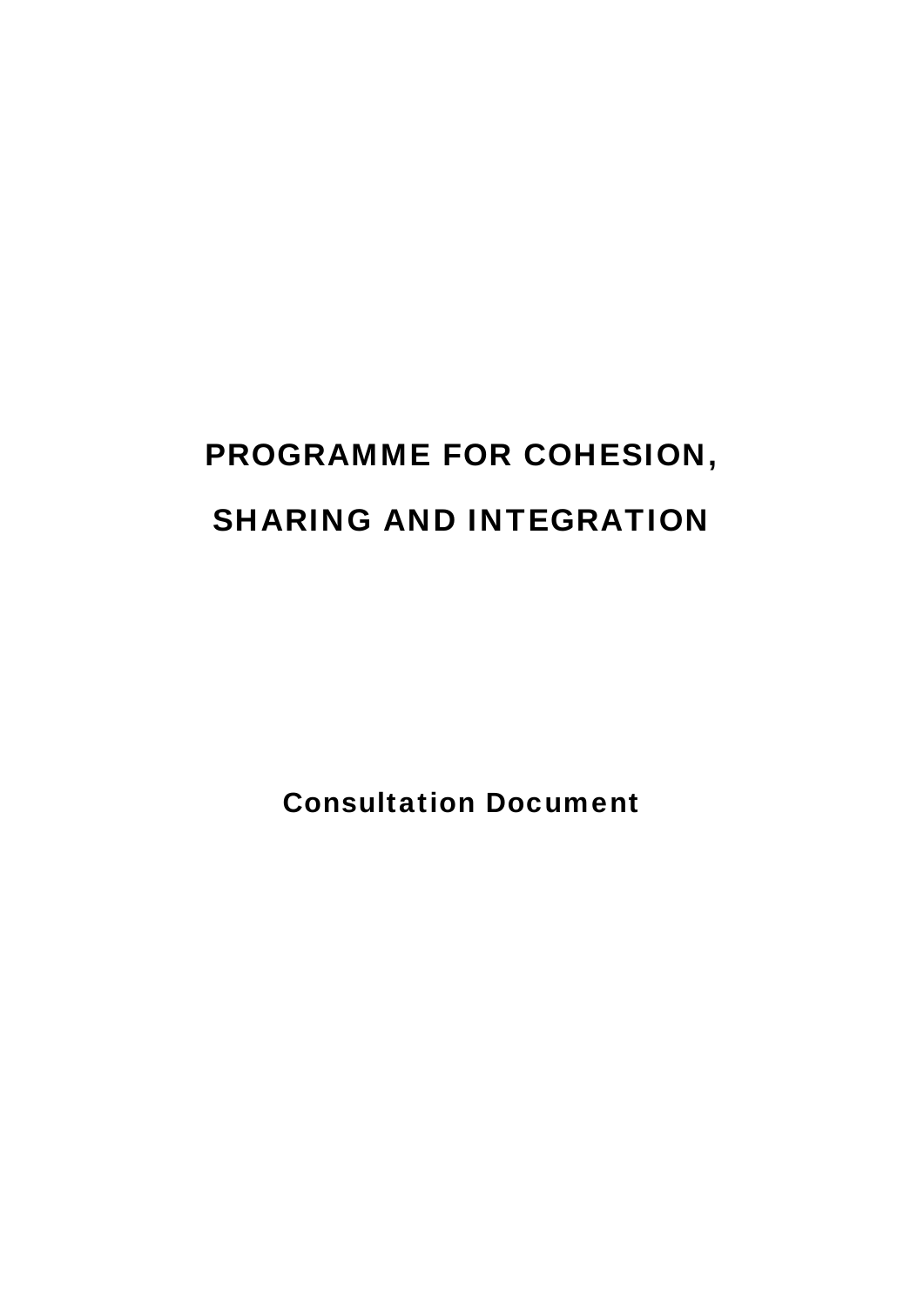# **CONTENTS**

|               |                                                                                 | Page |
|---------------|---------------------------------------------------------------------------------|------|
|               | <b>FOREWORD</b>                                                                 | 1    |
| $\mathbf 1$ . | <b>RELATIONSHIP BETWEEN GOOD RELATIONS AND</b><br><b>OTHER KEY POLICY AREAS</b> | 3    |
| 2.            | POLITICAL LEADERSHIP/COMMUNITY<br><b>ENGAGEMENT</b>                             | 6    |
| 3.            | <b>PEOPLE AND PLACES</b>                                                        | 10   |
| 4.            | <b>EMPOWERING THE NEXT GENERATION</b>                                           | 24   |
| 5.            | <b>RESPECTING CULTURES</b>                                                      | 29   |
| 6.            | A SECURE COMMUNITY                                                              | 36   |
| 7.            | A COHESIVE COMMUNITY                                                            | 44   |
| 8.            | <b>SUPPORTING LOCAL COMMUNITIES</b>                                             | 52   |
| 9.            | <b>LOOKING OUTWARD</b>                                                          | 55   |
| 10.           | <b>MECHANISM TO OVERSEE THE</b><br><b>IMPLEMENTATION</b>                        | 57   |
| 11.           | OPTIONS FOR THE DELIVERY OF FUNDING AND<br><b>POLICY ADVICE</b>                 | 60   |
| 12.           | OPTIONS FOR THE FUTURE OF OFMDFM FUNDING<br><b>FOR GOOD RELATIONS WORK</b>      | 70   |
| 13.           | <b>EQUALITY STATEMENT</b>                                                       | 75   |
|               | <b>Appendix 1: CONSULTATION QUESTIONNAIRE</b>                                   |      |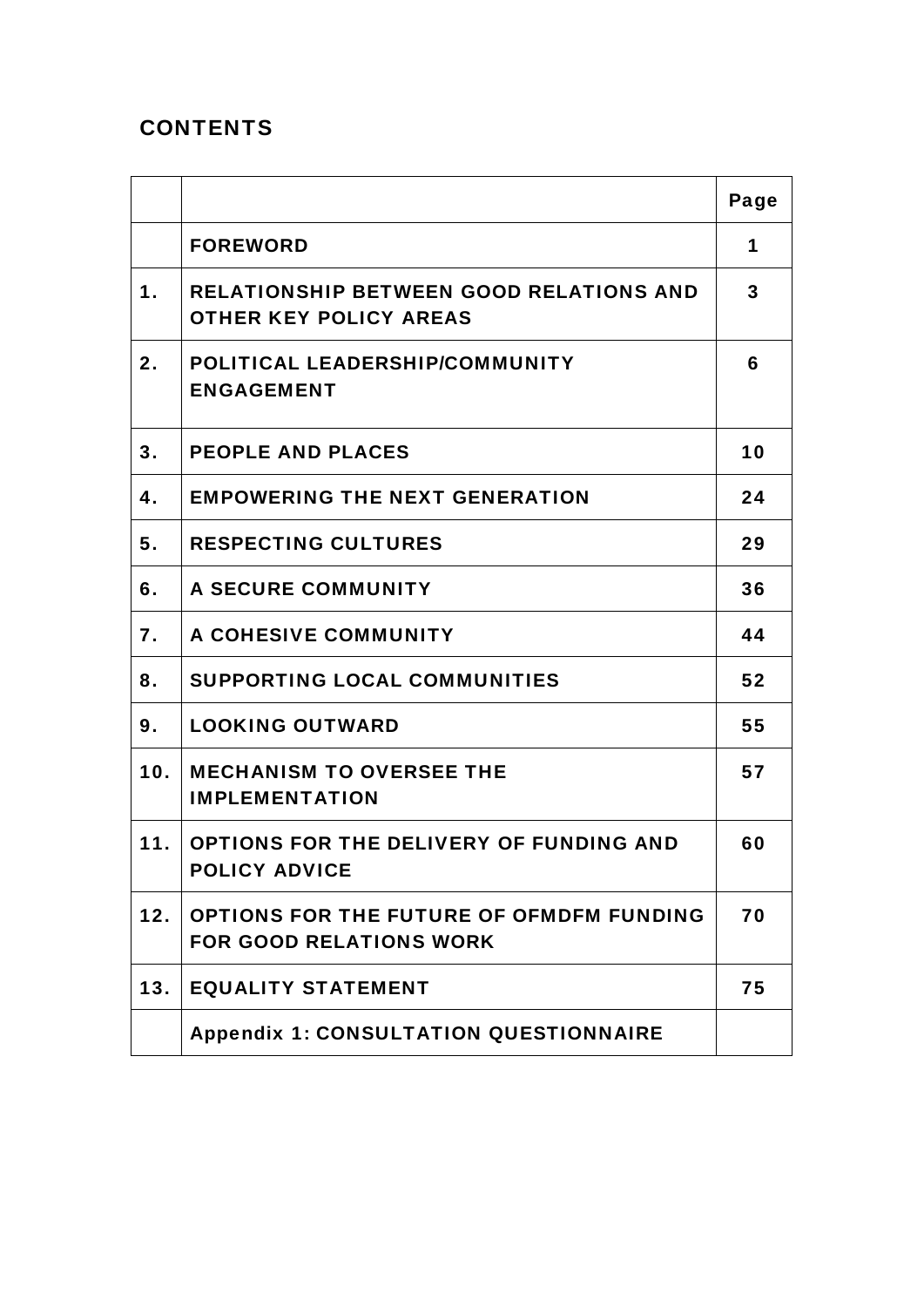#### FOREWORD

We have entered a new and hopeful period in our history. Our vision for this new era is that, working together, we will build a shared and better future for us all. We want to build a society where everyone shares in and enjoys the benefits of a more peaceful society.

The last decade has delivered many positive changes and we are continuing to work hard at working together to build a better and brighter future for all. But some of our people still live in communities where we accept division and segregation as normal.

We are stepping up to the challenge of leadership on these difficult issues. We want the Programme for Cohesion, Sharing and Integration to bring about real changes for people and places across our society. **We aim to build a strong community where everyone, regardless of race, colour, religious or political opinion, age, gender, disability or sexual orientation can live, work and socialise in a context of fairness, equality, rights, responsibilities and respect.** 

This Programme sets out goals that we believe are crucial to achieving a shared and better future for all. In particular, we are committed to addressing the issues for disaffected young people; welcoming and living in harmony with our neighbours from minority ethnic backgrounds; and tackling the conditions that perpetuate the need for urban interfaces and rural segregation. We will provide and expand shared spaces and services and we will not tolerate any form of hate crime or intimidation.

The whole of Government here has a role to play and this Programme has been endorsed by the Executive. Our Department will take responsibility for driving forward this work, despite the forthcoming challenges of the global economy. We will improve the co-ordination of all Government effort and we will be more inclusive of the whole community we serve.

1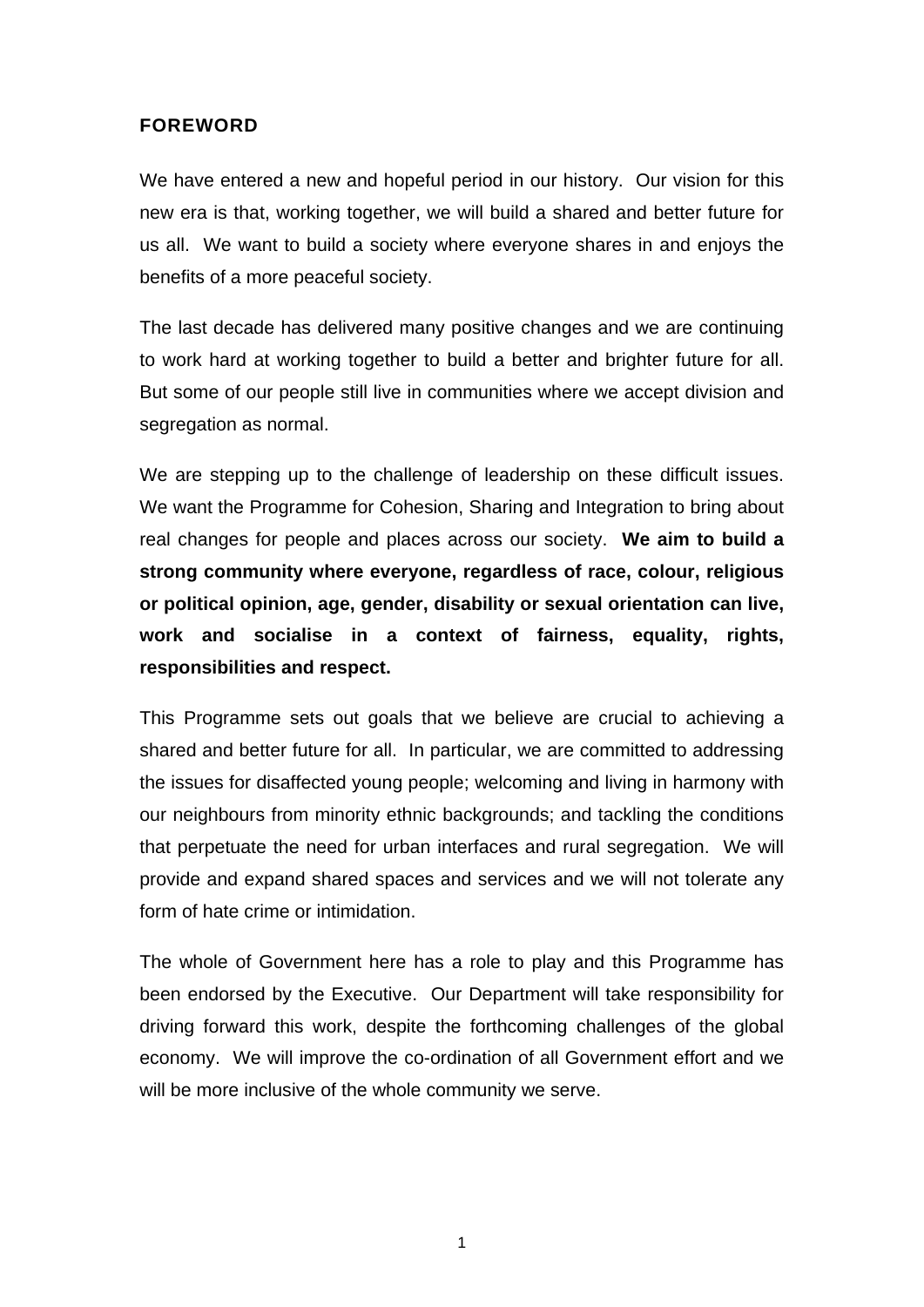We want to build a peaceful, secure and shared future for all. The challenge ahead will be difficult for us all but we believe that the future we want is possible to achieve – together.

.<br>من

Martin Mc Guinnes

**First Minister Deputy First Minister** 

Rt Hon Peter D. Robinson MLA Martin McGuinness MP MLA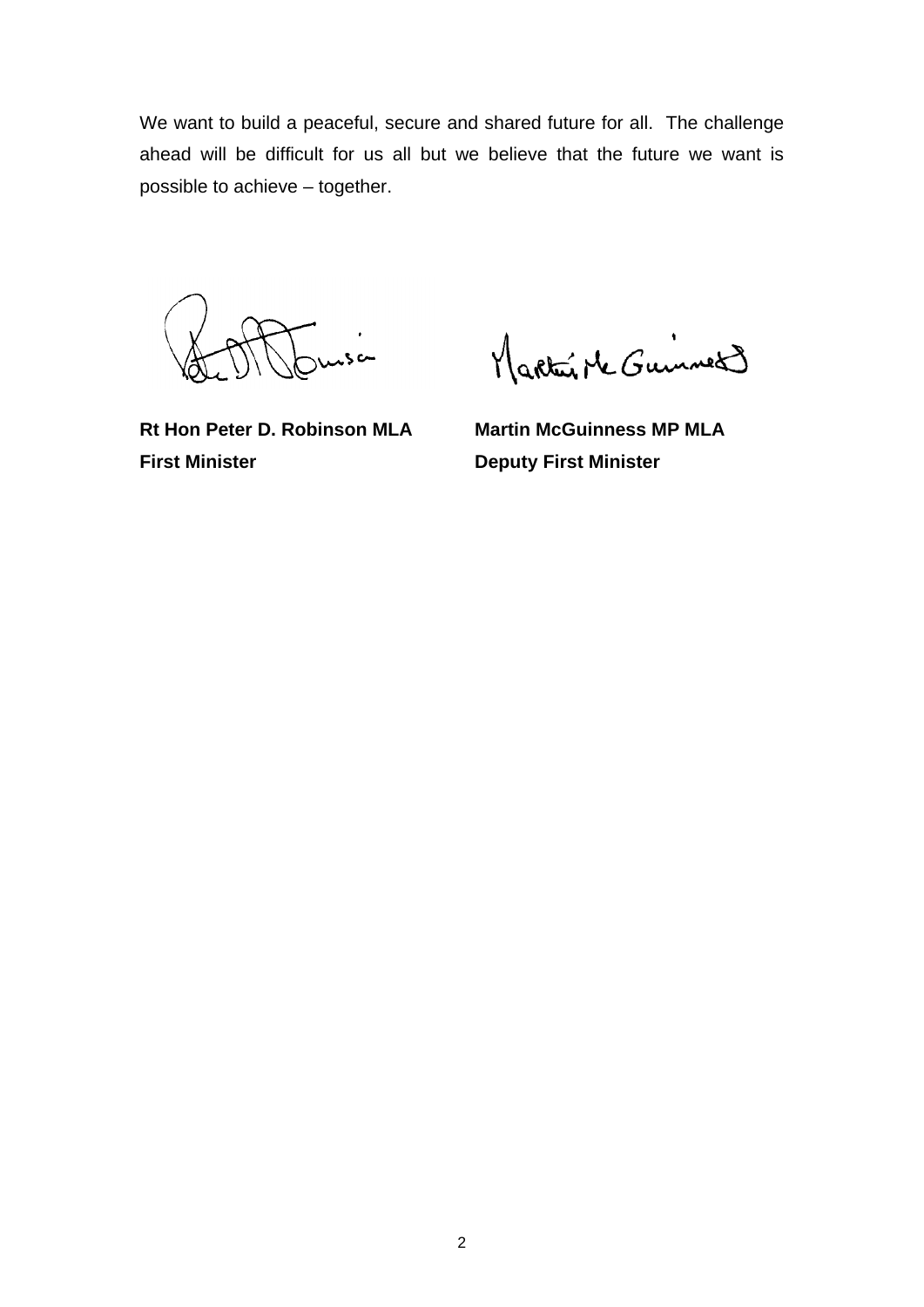# 1. RELATIONSHIP BETWEEN GOOD RELATIONS AND OTHER KEY POLICY AREAS

#### **GOOD RELATIONS AND EQUALITY**

1.1 Our Programme for Government makes clear:

 *equality, fairness, inclusion and the promotion of good relations will be watchwords for all of our policies and programmes across Government. Much has already been achieved and we are committed to working towards a shared and better future for all.* 

- 1.2 Promoting equality of opportunity for all our citizens is an integral aspect of building a better future for everyone and as such underpins and influences all that we do in shaping a better society.
- 1.3 This includes the development of the Executive's budget and the Department of Finance and Personnel ensures that all departmental funding requests take account of equality of opportunity and good relations considerations.

#### **Section 75 (1) and (2)**

1.4 All government policy is developed within the context of the equality of opportunity provisions set out in section 75 (1) of the Northern Ireland Act 1998. This is particularly relevant to the Good Relations duty, the legislative foundations of which are in section 75 (2). Obligations under section 75 (2) cannot prejudice the obligations under section 75 (1). It is recognised that good relations cannot be built on inequality. It is recognised that the promotion of equality of opportunity is an essential element of building good relations.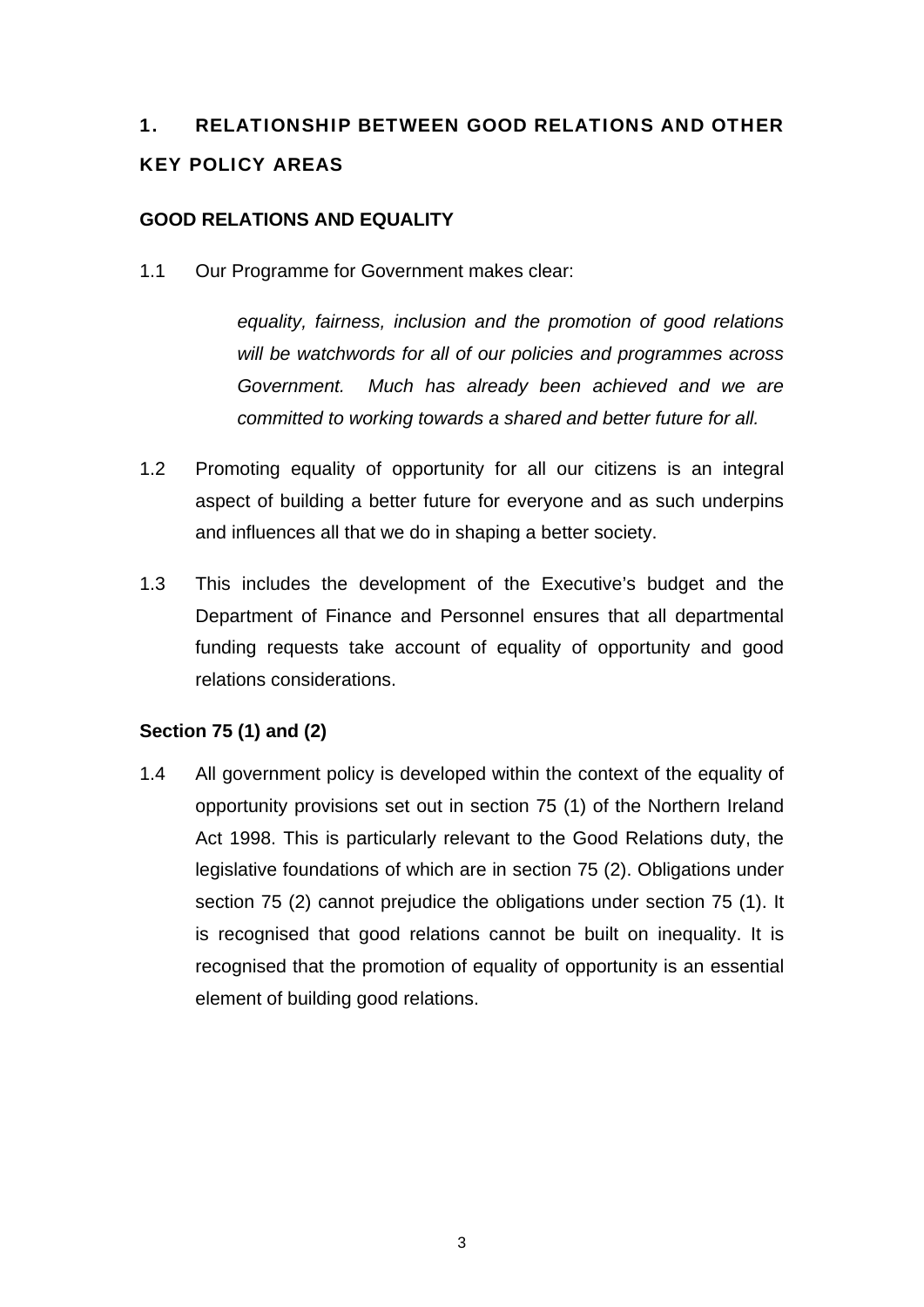#### **Scope of Policy**

- 1.5 Section 75 (2) creates a statutory duty to "without prejudice to its obligations under subsection (1) a public authority shall in carrying out its functions relating to Northern Ireland have regard to the desirability of promoting good relations between persons of different religious belief, political opinion or racial group".
- 1.6 The Programme for Government PSA 7 commits the Executive to 'reduce poverty and address inequality and disadvantage'. Part of this includes Objective 5 to 'promote equality and the enforcement of rights.' One action arising from this is 'to implement a programme of cohesion and integration'.
- 1.7 However, it is recognised that a cohesive society is one in which everyone can live, work and socialise together free from intimidation and prejudice in the context of the fairness, equality, rights, respect and responsibility.
- 1.8 CSI is one of a family of policies which seeks to tackle prejudice and hate. We will bring complementary policies to promote equality, fairness, rights, respect and responsibility for all of the Section 75 (1) groups (referred to within paragraph 1.4). These policies, and the framework supporting them, will be complementary with this Programme for Cohesion, Sharing and Integration.
- 1.9 Therefore the focus of this policy will be to promote cohesion, sharing and integration for all sections of society. We agree to publish a sexual orientation strategy.

#### **GOOD RELATIONS AND THE RACIAL EQUALITY STRATEGY**

1.10 This Programme is not intended to supersede or replace the Racial Equality Strategy for Northern Ireland 2005-10, which was endorsed by the motion made by the Assembly on 3 July 2007. Rather, it provides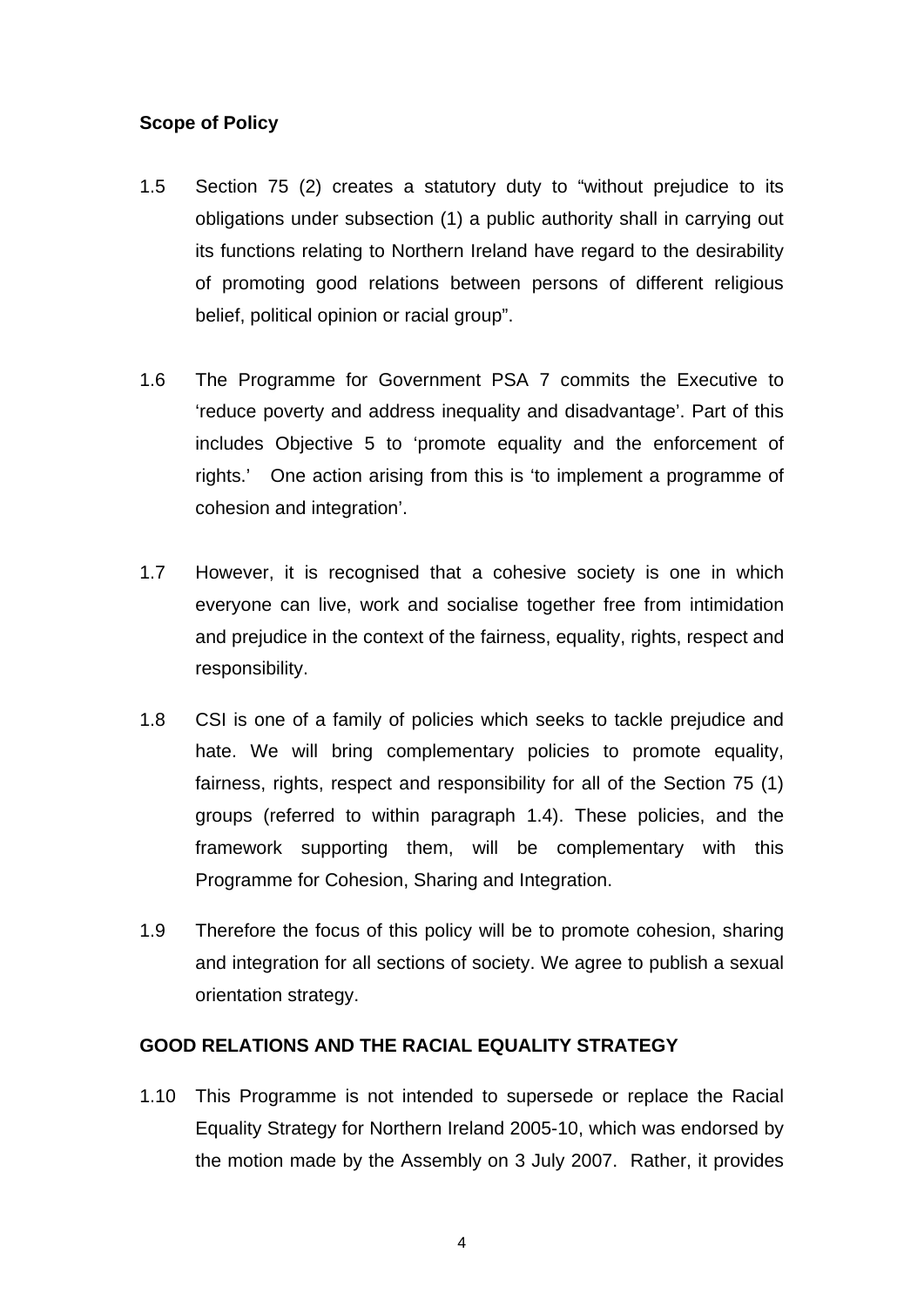the framework for the delivery of aspects of that strategy relating to good race relations in a co-ordinated, joined up process. We consider that the six shared aims set out in the Racial Equality Strategy are robust and comprehensive and that the section in the Strategy concerning the "Scale of the Challenges" is more relevant now than ever before.

- 1.11 We will revisit the six shared aims following the launch of this Programme in the light of the results of the public consultation exercise. This will be done in close consultation with minority ethnic groups and the wider community. We are committed to the partnership process which originally developed the six shared aims and of course we remain open to proposals as to how we might strengthen these.
- 1.12 Immigration and asylum are matters for the United Kingdom Government under the Northern Ireland Act 1998. However, immigration matters have substantial implications for not only Government here – as service deliverers but also for people living here under immigration control. Consequently these issues are a legitimate concern of the Executive.
- 1.13 We want to ensure that we have an immigration policy that works for here and takes full account of our different skills, needs and concerns.
- 1.14 A key issue exists for those individuals who are here but have "no recourse to public funds". Concerns about foreign nationals who "slip through the safety net" have been around for some time and these concerns are growing. Individuals working here legally may, through no fault of their own may find themselves destitute and in need of short-term or bridging support. Within the context of the UK legislation, we are determined to examine what support we can give to people who, through no fault of their own, fall into difficulty. In many of these cases, quick and early intervention could prevent the escalation of an incident or a family's difficulties. We will also examine the links between cohesion, integration and migration.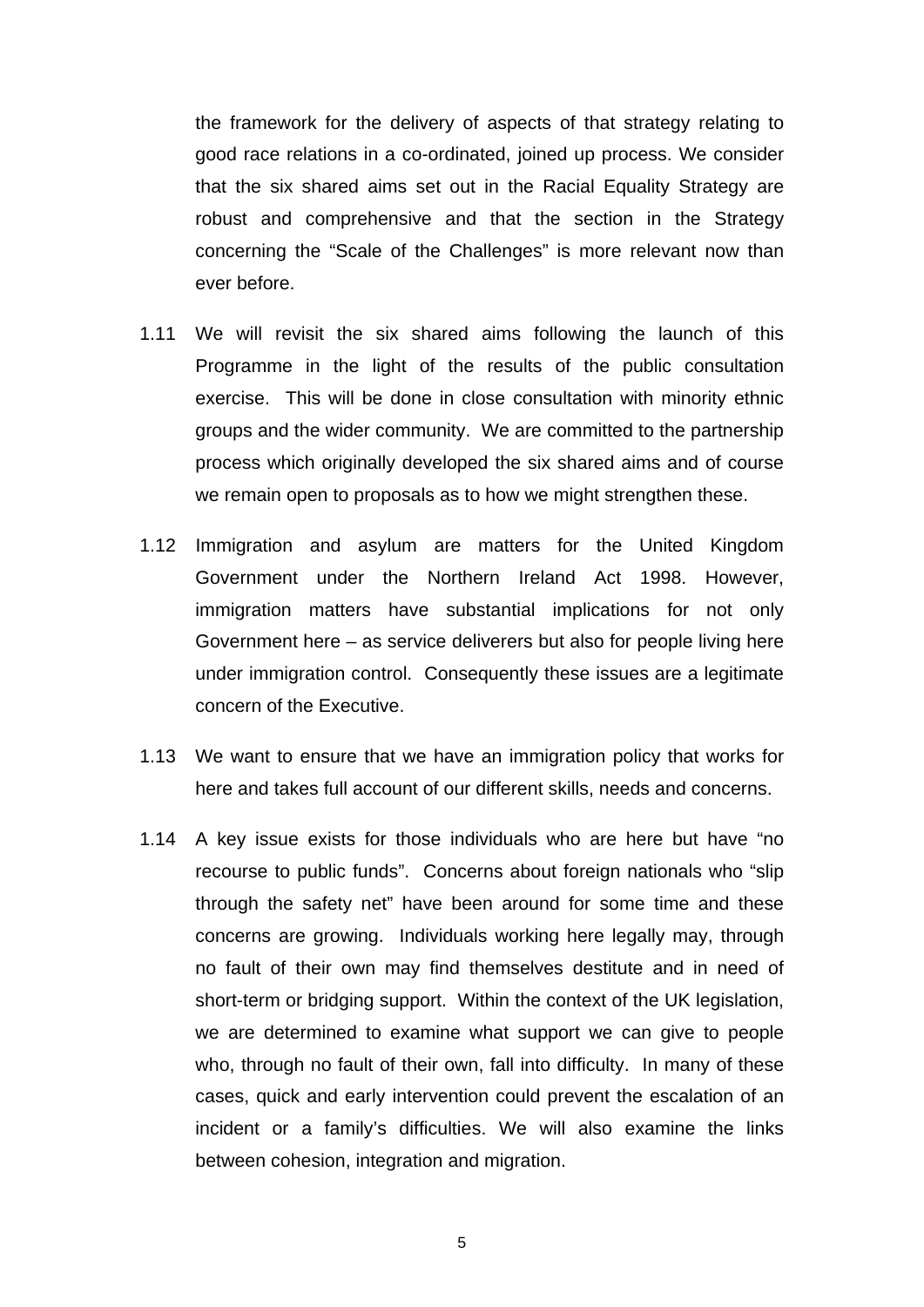#### 2. POLITICAL LEADERSHIP/COMMUNITY ENGAGEMENT

- 2.1 We believe that strong local political leadership is essential to the success of this Programme. To reinforce this, we will establish a new Ministerially-led Panel for Cohesion, Sharing and Integration, headed by OFMDFM Ministers, with the support of all Departments, local Government and key stakeholders. More detail on the proposed Panel is included in chapter 10.
- 2.2 The role of the Ministerial Panel will be to develop an inclusive structure to review and monitor:
	- The implementation of this Programme through a series of cross-departmental and other actions to promote good relations; and
	- The Programme for Government's commitment that equality, fairness, inclusion and good relations will become "watchwords for all our policies and programmes across Government".
- 2.3 The Ministerial Panel will work directly with a reinvigorated Racial Equality Forum and other stakeholder groups, to address the key goals of this programme, which are:
	- To urgently address the physical and community division created by interfaces with the support of communities;
	- To ensure and promote the safety of vulnerable groups;
	- To tackle the visible manifestations of racism, sectarianism intolerance and other forms of prejudice;
	- To adopt a zero tolerance approach to all incidences of, and reasons for, attacks motivated by sectarian, religious, racist or hate prejudice, including those on symbolic premises, cultural premises and monuments;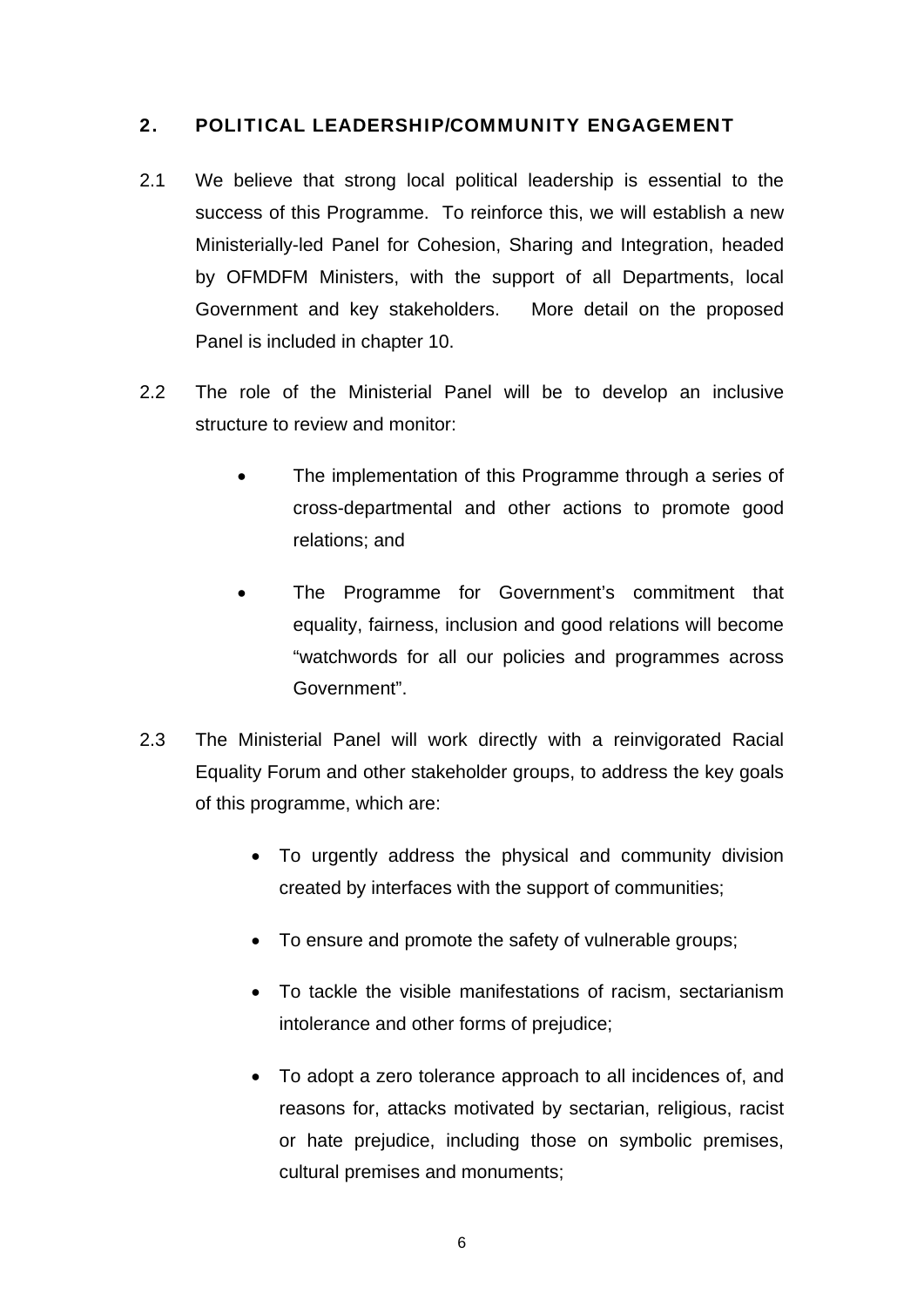- To promote equality of opportunity and tackle disadvantage;
- To provide and expand safe and shared spaces;
- To build a society where cultural diversity is embraced and celebrated and to promote pride in who we are and confidence in our different cultural identities;
- To create a new and improved framework for the management and regulation of public assemblies including parades and protests;
- To achieve the full participation of all sectors in all aspects of society;
- To support the local community to resolve local issues through local solutions; and
- To take action which will address sectarian behaviour at spectator sports events.
- 2.4 In line with these goals, the Panel will identify a number of specific issues on which it wishes to see direct action and having established clear policy direction and targets**,** it will drive progress towards implementation.
- 2.5 Ministers will use the Good Relations Indicators to help the formulation of targets and to ensure monitoring and progress. The indicators for 2009, which are available on the OFMDFM website will be continued and reviewed in the context of this Programme.
- 2.6 The specific matters requiring attention from Ministers will vary over time. However, a number of themes for action are already clear. These include: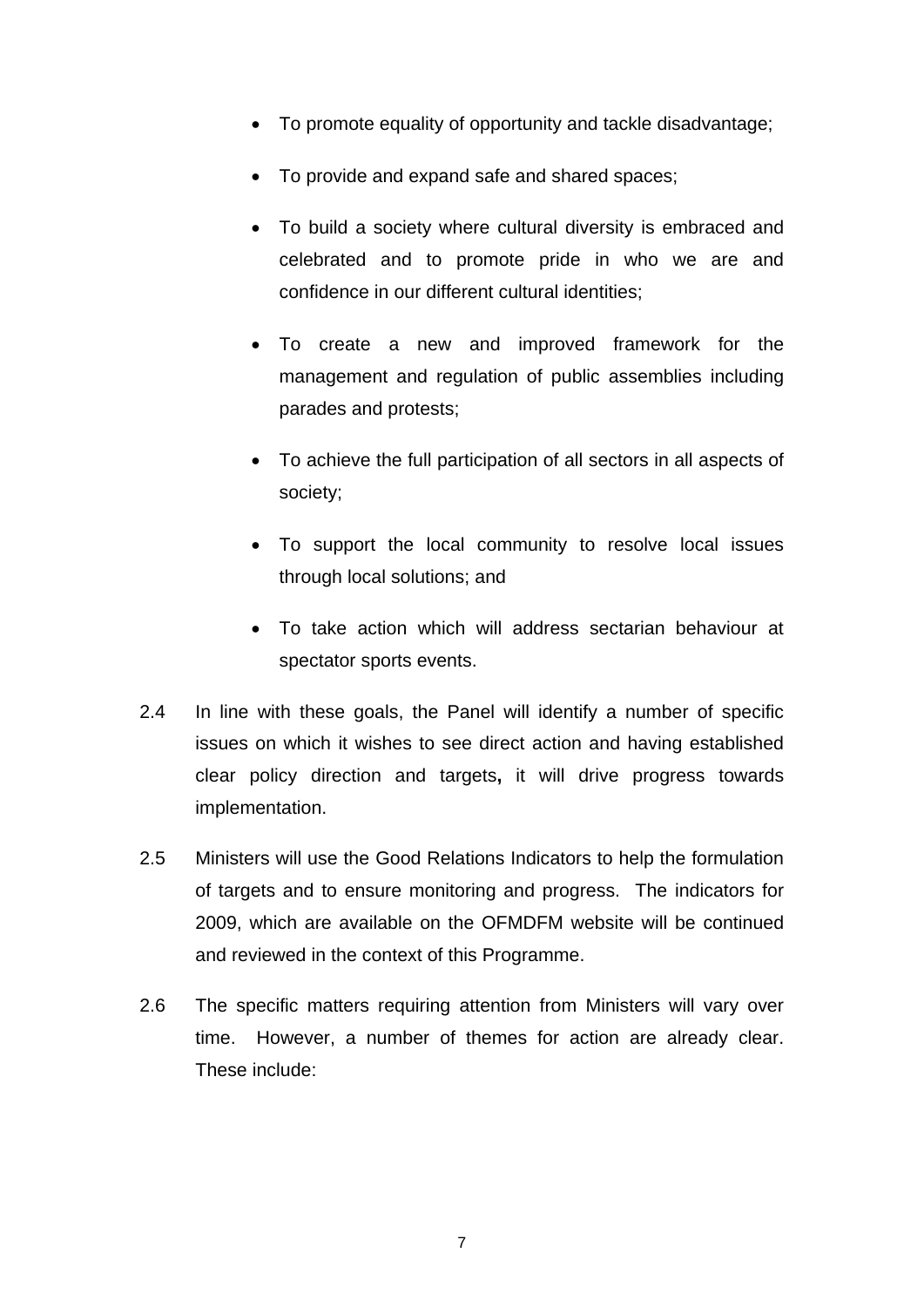# **Short Term**

- Developing 'Shared Space';
- Enhancing community capacity to play a full role in implementing the Programme for Cohesion, Sharing and Integration;
- 'Crisis Intervention' and the need for a mechanism to coordinate multi-agency rapid responses to tackle sectarianism and racial violence and all forms of hate crimes;
- Ensuring good relations considerations are embedded within all government policy making;
- Early and strategic intervention to tackle anti-social behaviour and tensions around interfaces; and
- Promoting Cohesion, Sharing and Integration through a process of community renewal.

#### **Medium Term**

- The relationship between young people and the community;
- Providing a new and improved framework for the resolution of public assembly disputes; and
- Ensuring the sharing of best practice projects aimed at improving cohesion, sharing and integration across all areas where appropriate and when required.

#### **Long Term**

- Interfaces;
- Encouraging shared neighbourhoods;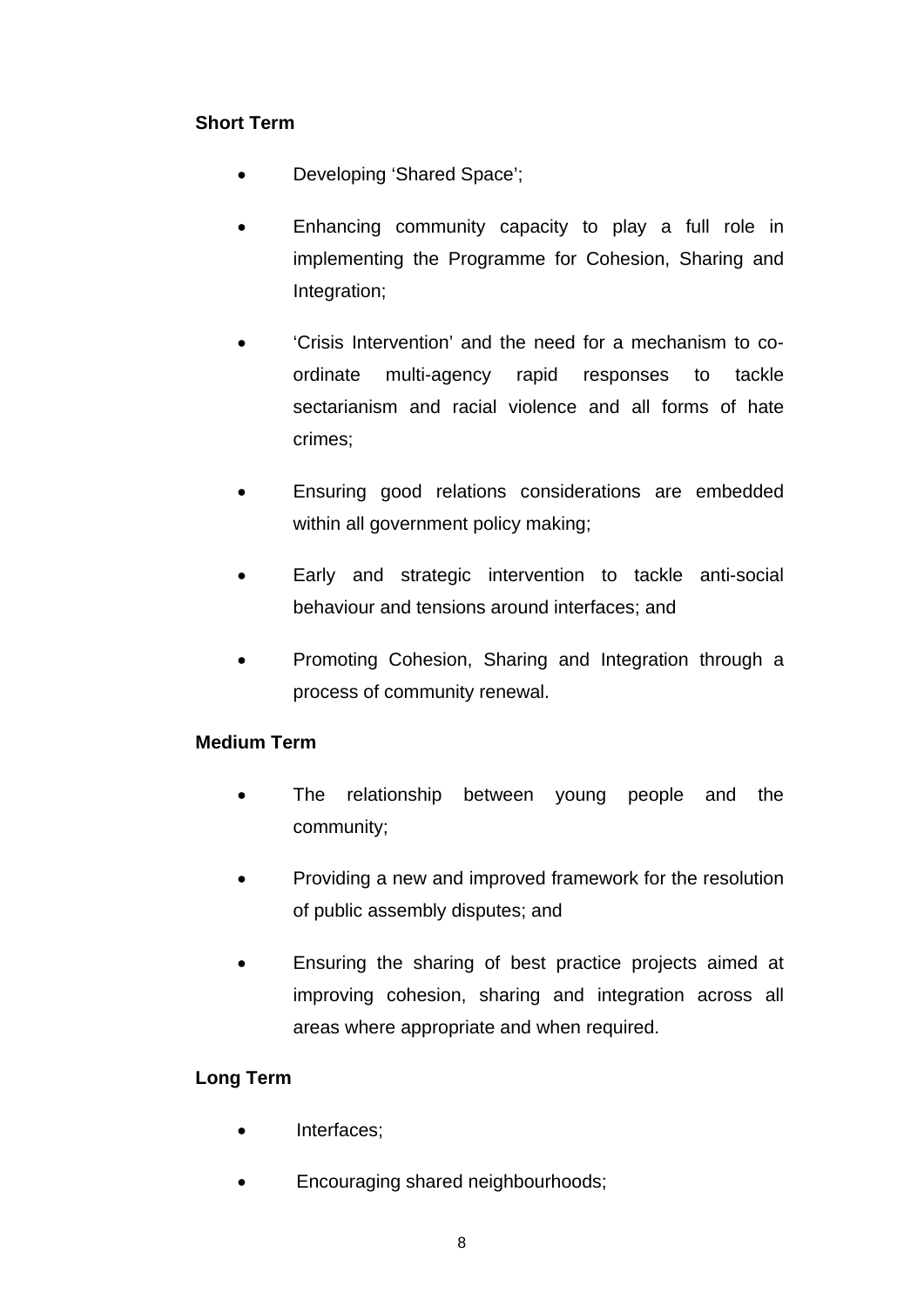- Reducing and eventually eliminating segregated services;
- Tackling the multiple social issues effecting and entrenching community separation, exclusion and hate;
- Tackling the multiple social issues effecting and entrenching community separation, exclusion and hate; and
- Cultural Identity, including issues around flags and emblems, murals, bonfires, cultural expression, language and popular protest.
- 2.7 The Executive, Assembly and Departmental Committee will also continue to play a key role in the robust scrutiny of policy delivery and outcomes.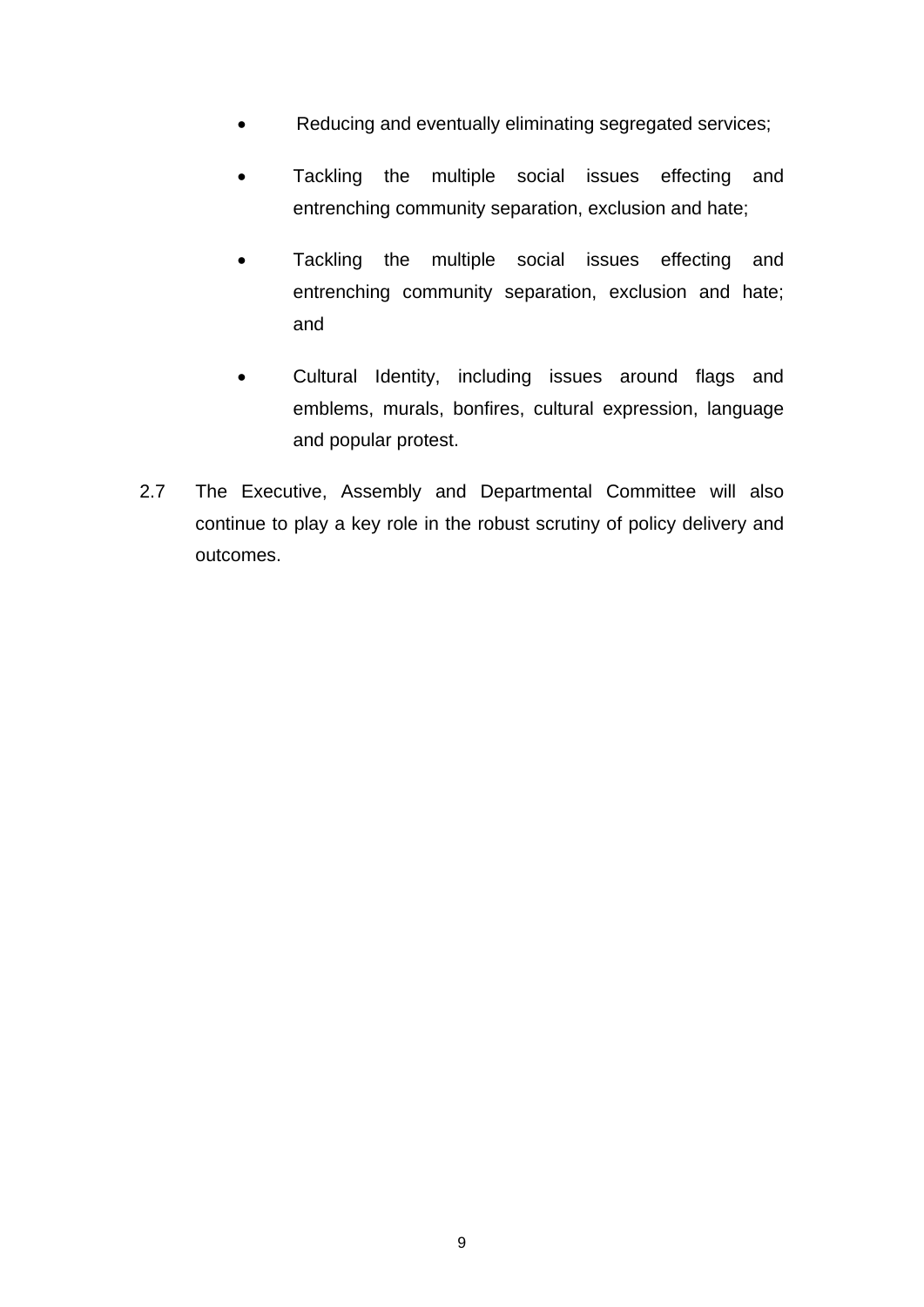# 3. PEOPLE AND PLACES

- 3.1 While acknowledging the progress that we have made, the Programme for Government emphasises the importance of tackling the continuing problems of sectarianism, racism and intolerance in our society.
- 3.2 Sectarianism, racism and intolerance destroy lives, mar our reputation at home and overseas, blight our economic prospects and have a corrosive effect on our society. We will build on the vital work of all our community and statutory partners which has had a significant impact within and between the long-standing sections of our community as well as the new arrivals which have joined us in recent years.
- 3.3 The arrival of people from across the globe offers the potential to change the context within which the divisions of the past have remained. It provides the opportunity for us to develop a better future for our "traditional" sections of the community and to integrate new  $arrivals<sup>1</sup>$  $arrivals<sup>1</sup>$  $arrivals<sup>1</sup>$  into a more cohesive society.
- 3.4 This Programme aims to make a difference to both people and places across our society.

#### **CHANGES FOR PEOPLE:**

3.5 This Programme will:

1

- Promote fairness, equality, rights, responsibilities and respect;
- Emphasise inclusion, interdependence, acceptance and understanding;

<span id="page-11-0"></span> $1$  New arrivals include migrants from both EU and non-EU, asylum seekers and refugees or other immigration status.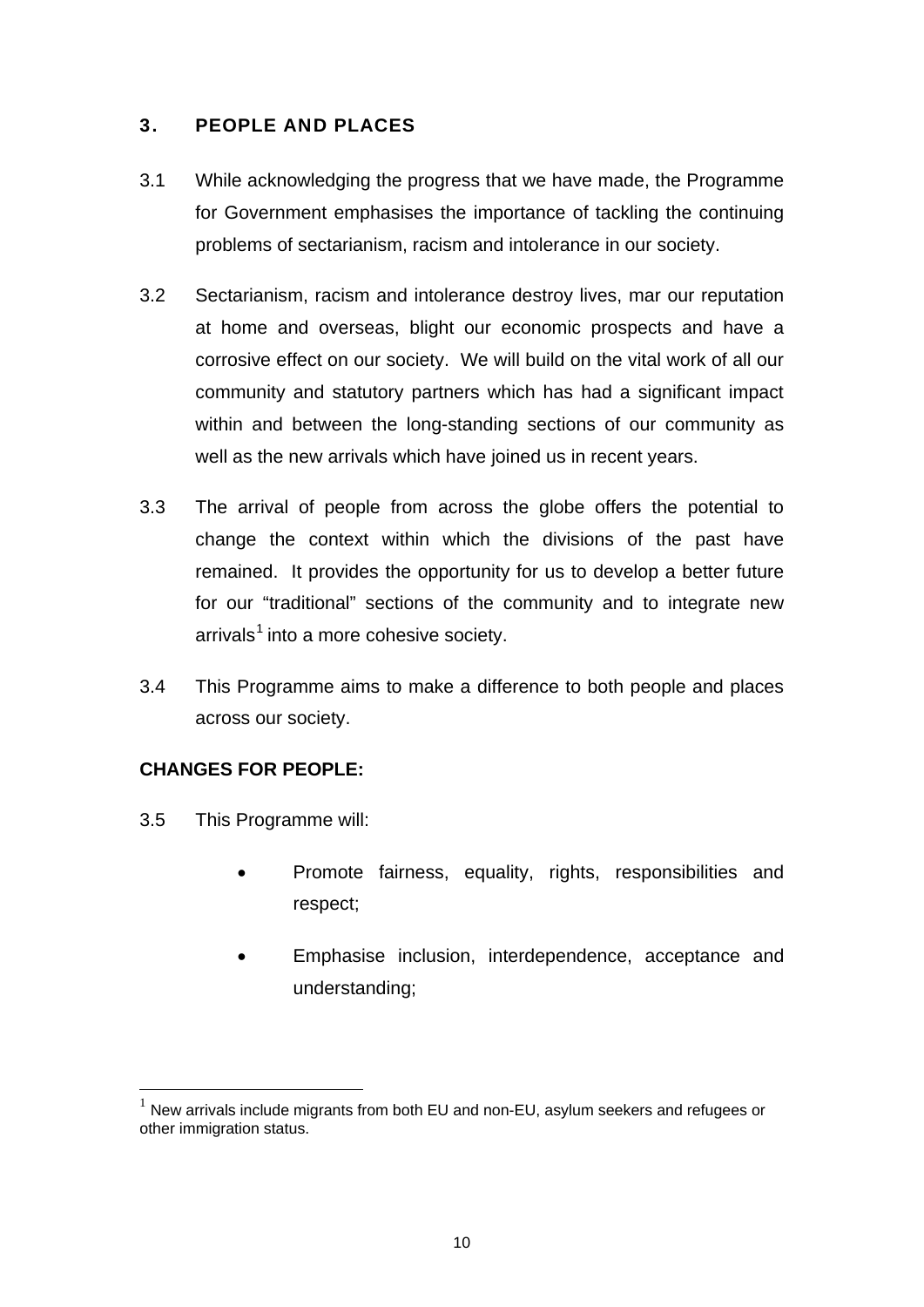- Embrace and promote better relations between all sections of the community participating in our society;
- Encourage dialogue between and within all sections of the community, both north/south and east/west to the benefit of all;
- Build on shared values of human rights and equality to build a society which honours rights and accepts our civic responsibilities to one another; and
- Promote a partnership ethos within our community which celebrates difference.

# **CHANGES IN PLACES:**

- 3.6 Through the Programme we will support:
	- Shared and safe spaces for working, shopping, socialising and playing;
	- Shared accessible and welcoming facilities which provide high quality public services;
	- Safety for individuals and groups who wish to express and celebrate their identity or culture peacefully;
	- A Cohesive, integrated community;
	- Sharing in education; and
	- Integrated Workplaces.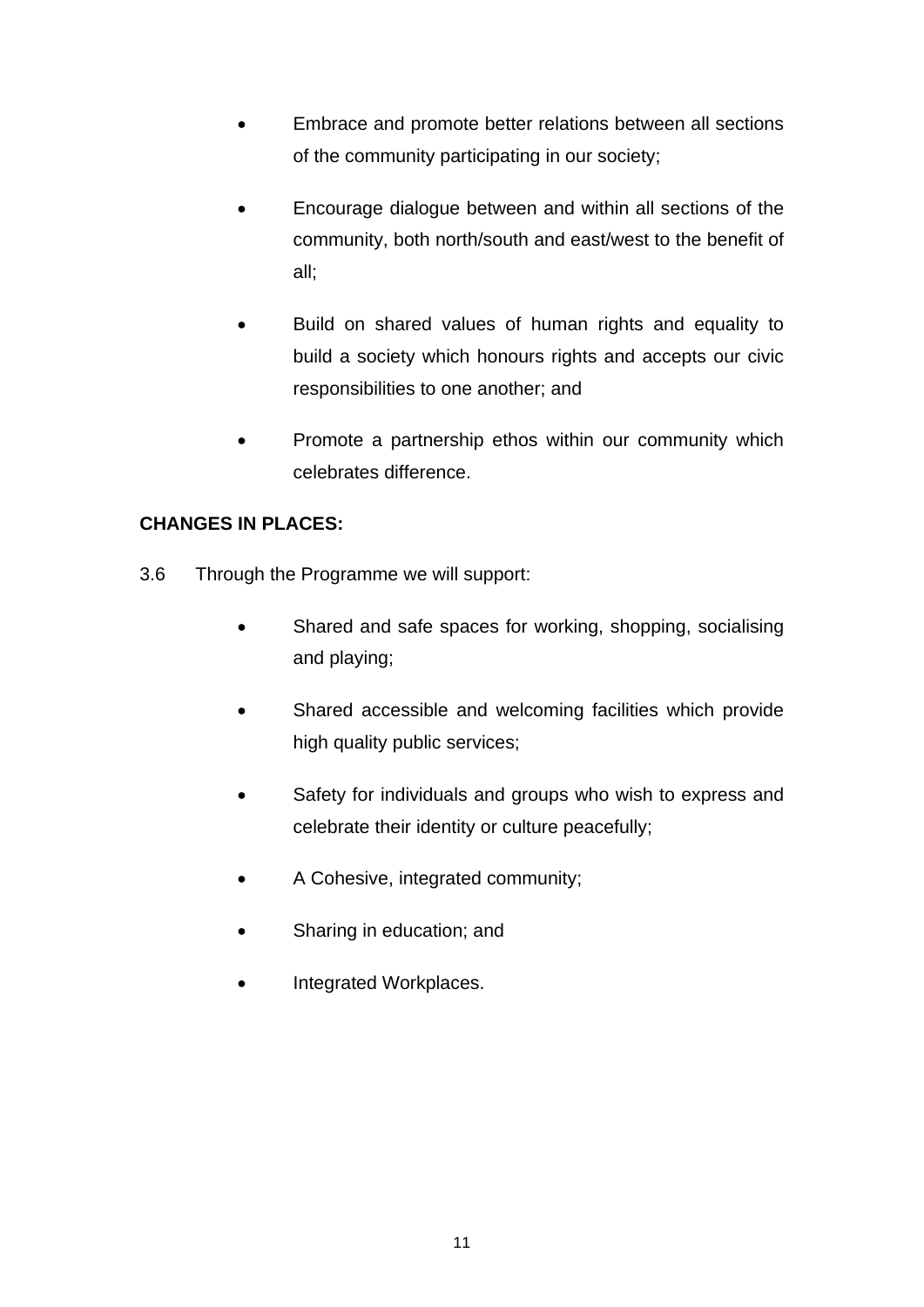# **S**pringfarm & **D**istrict **C**ommunity **A**ssociation (**SDCA**) Location – Antrim Town



During the 1980's and 1990's the Springfarm Estate was one of the primary destinations for people who had to be relocated from areas across Northern Ireland for a variety of reasons associated with the conflict. The Springfarm estate began to experience increasing law and order issues alongside the development of more serious sectarian divisions. With a background of a rising drug trade, the estate began to be plagued by increasing visible signs of sectarian division, antisocial behaviour, intimidation, burnt out housing, and the departure of people to neighbouring estates. In addition, the arrival of migrant workers to the estate also saw a rise in the number of racist abuse incidents and attacks on properties and individuals.

To combat these problems SDCA undertook anti-sectarianism/anti-racism research and developed a comprehensive strategy with the support of CRC, OFMDFM, and the NIHE Community Cohesion Unit. This strategy resulted in the implementation of various cultural diversity and conflict resolution approaches and projects, and extensive work directly with minority ethnic and migrant communities. Since the introduction of the strategy, the SDCA has reported a noticeable reduction in racist attacks and incidents, and a growing, vibrant community which values diversity. In 2008, in recognition of the success of this work, Springfarm became part of the Northern Ireland Housing Executive Shared Neighbourhood programme which is funded by the International Fund for Ireland and the Department for Social Development.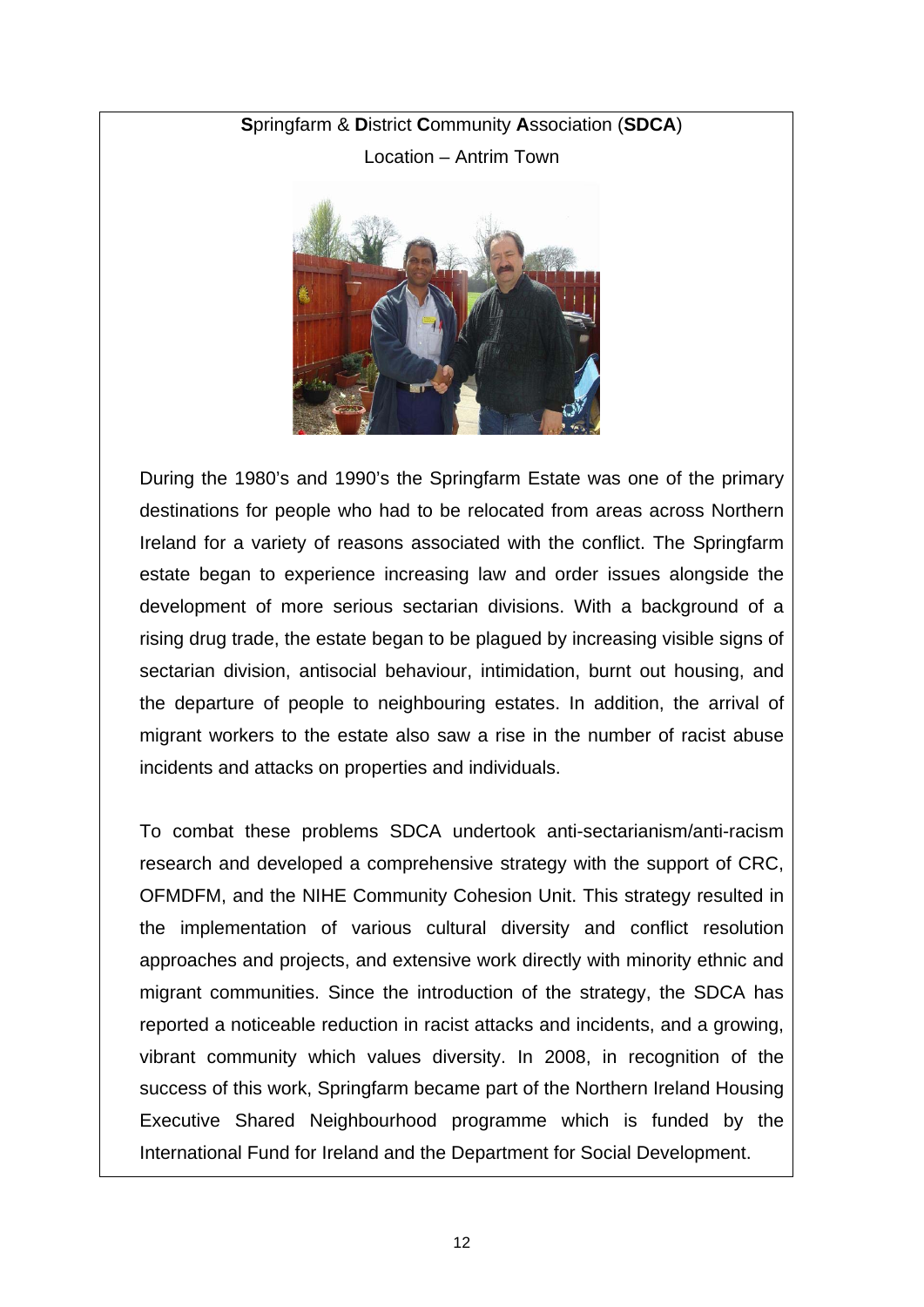#### **PEOPLE**

- 3.7 This Programme for a new era must recognise and support the aspirations of the very many people who wish to see change permeating through all aspects of everyday life. NI Life and Times surveys have consistently shown:
	- **Shared Workplaces support for mixed religion** workplaces remains high with 92% of people indicating they would prefer to work in a mixed religion environment.
	- **Education** in 2009, 62% of people indicated that they would prefer to send their children to mixed religion schools.

#### **SHARED WORKPLACES**

- 3.8 The workplace is an integral aspect of everyday life for many in our society and it is vital that people feel safe and comfortable within that environment.
- 3.9 As the previous chapter outlines, we already have in place robust antidiscrimination and equality legislation, which has been instrumental in bringing about positive good relations outcomes in the workplace. In addition to this, the Equality Commission has a key role in promoting shared and diverse workplaces through its ongoing work with employers. Through the provision of advice and guidance, the Commission not only promotes diversity in the workplace but also encourages employers to develop a harmonious working environment.
- 3.10 As one of the largest employers within our society, the Northern Ireland Civil Service (NICS) has a particularly important role in promoting good relations within the workplace. The NICS is committed to: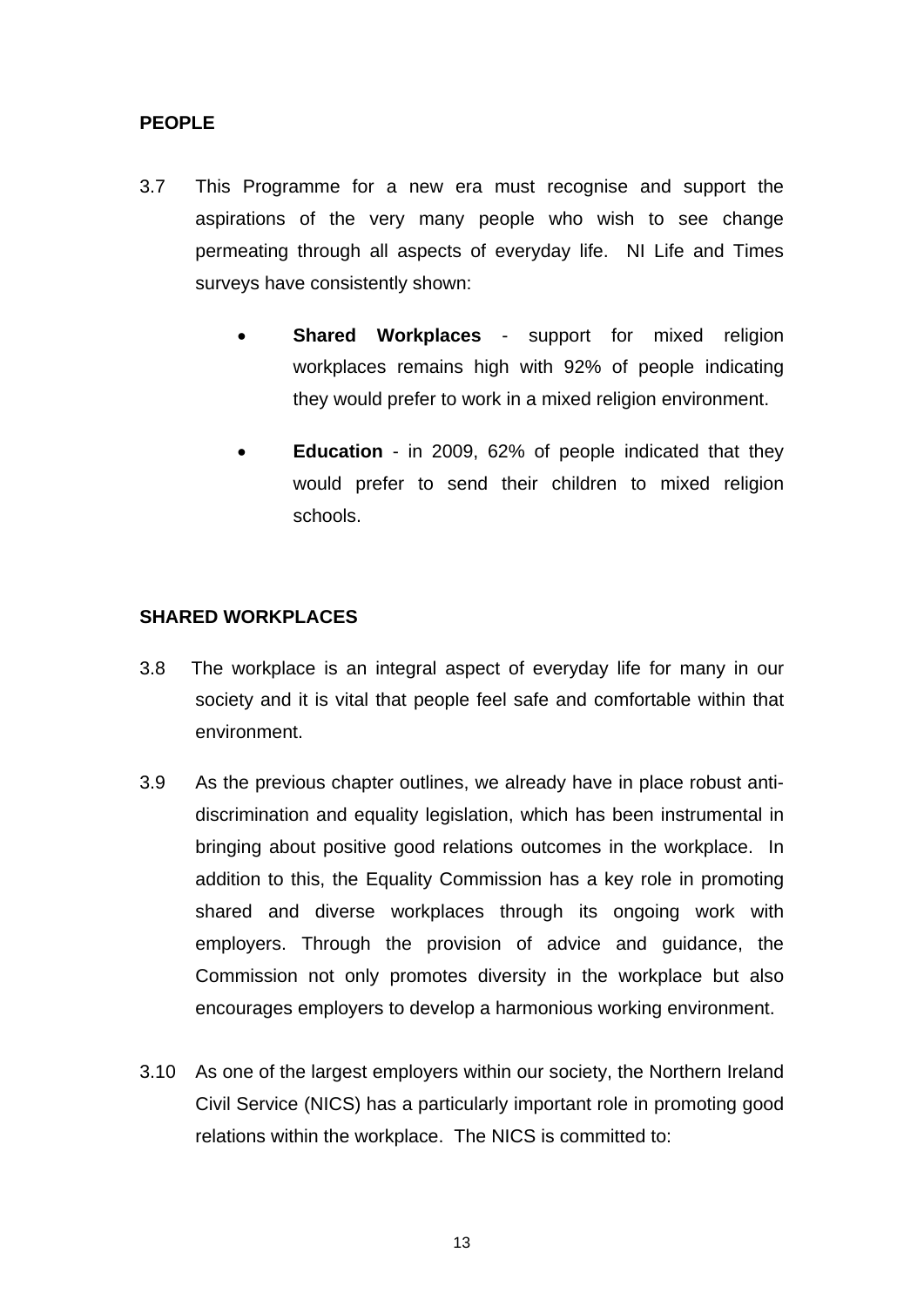- Providing a working environment where everyone has a right to equality of opportunity and individual differences are valued and respected; and
- Taking steps towards making the NICS workforce more representative of the community.
- 3.11 In addition, the Central Procurement Directorate within the Department of Finance and Personnel includes an equality clause which places the onus on suppliers to meet obligations under the Section 75 of the Northern Ireland Act. The Central Procurement Directorate also continues to work with the Construction Industry Forum NI to bring forward proposals that address the issue of migrant workers within the NI construction industry and ensures their fair treatment.
- 3.12 However, the promotion of shared workplaces is not simply a responsibility of the public sector. Private sector employers also have a key role to play in promoting their workplaces as diverse, welcoming and shared environments.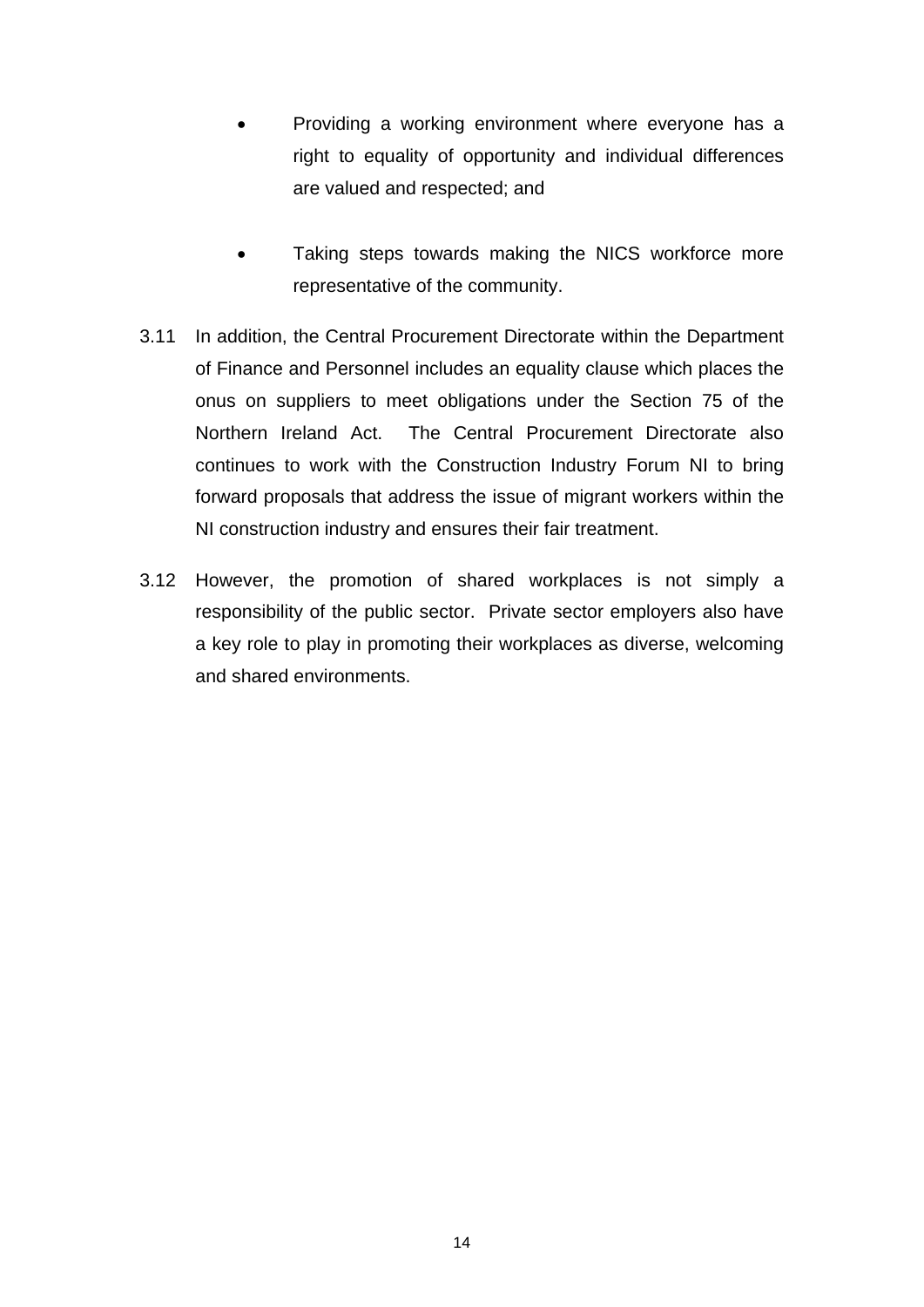

Trademark is a not-for-profit social justice organisation delivering training, research and evaluation on equality and good relations, human rights and peace and reconciliation. As part of its ongoing work to tackle sectarianism and racism, Trademark identified the workplace as a key area where work was needed to encourage good relations, mutual respect and tolerance of diversity.



The Northern Ireland Ambulance Service – one of our core public institutions – commissioned Trademark to develop a comprehensive good relations training programme which was delivered to over 800 members of staff between 2006 and 2009. The programme directly challenged sectarian and racist mindsets and helped to develop an organisational culture in which promoting good relations became something that was reflected in all training,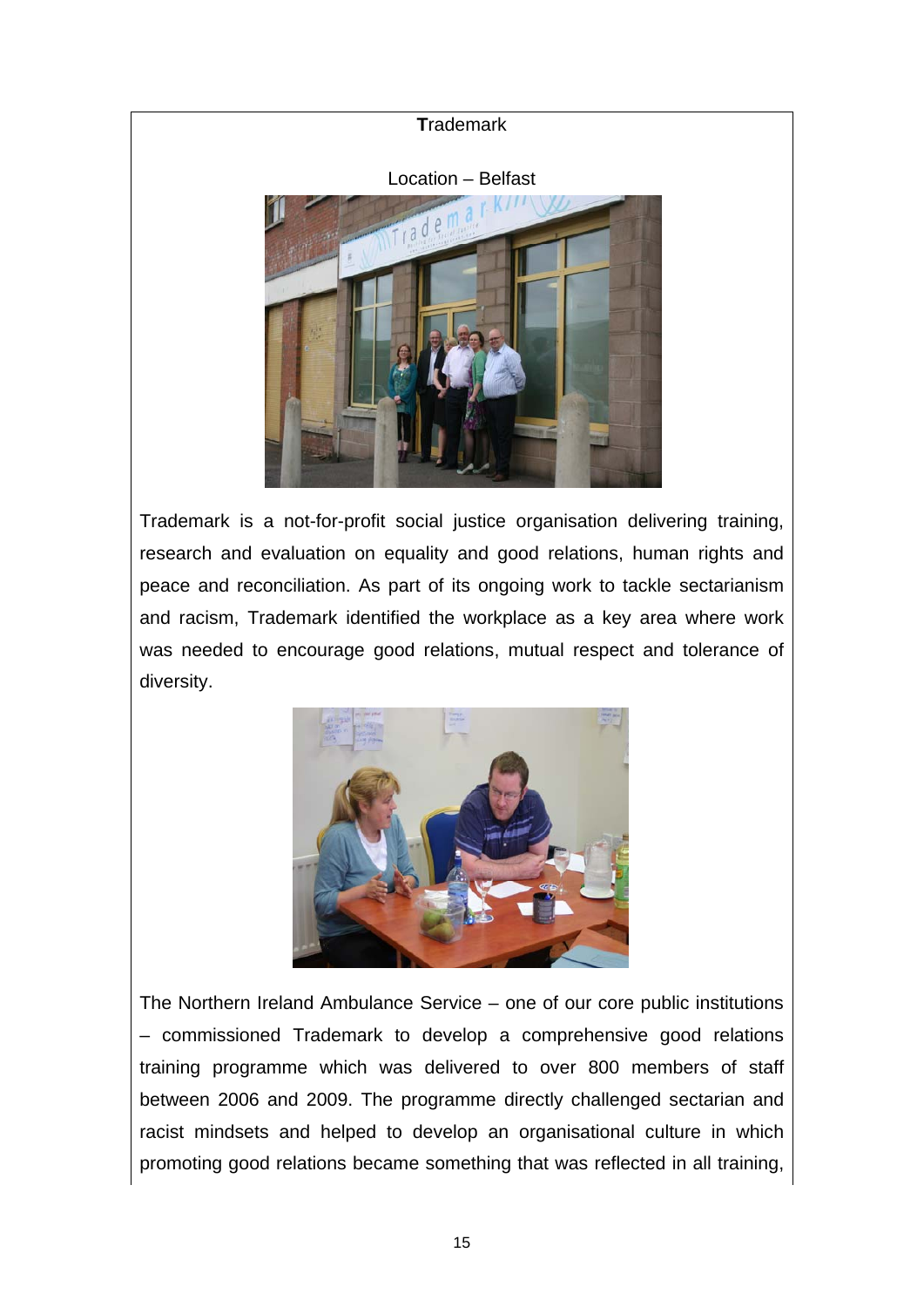communication and leadership roles. The training has been evaluated in overwhelmingly positive terms by the participants.

*"Having an environment where you could discuss topics normally considered off limits was good; understanding what constitutes harassment and flags and emblems was enlightening." (Paramedic)* 

#### **EDUCATION**

- 3.13 The Department of Education has a statutory duty to encourage and facilitate the development of integrated education. Integrated schools give equal recognition to and promote equal expression of the two main traditions and other cultures. They welcome children from other cultures and are open to those of all faiths and none.
- 3.14 However, promoting good relations is not just the responsibility of the integrated education sector and schools outside this sector have also a key role to play. The role of schools in providing shared space and addressing issues such as sectarianism is outlined in greater detail in later sections of the document.

#### **THE ECONOMY**

- 3.15 It is clear that poor physical and mental health and other multiple deprivation indices such as low educational attainment, and low rates of employment are prevalent in the areas which have suffered most from the legacy of the conflict. It is important that we pay attention to these areas within the context of taking forward this Programme.
- 3.16 The key priorities within the programme for Government were growing the economy and tackling disadvantage. Poverty and disadvantage is a constant factor in most interface areas. We are committed to addressing social disadvantage and ensuring that no community is left behind as we continue to embed peace and prosperity. Addressing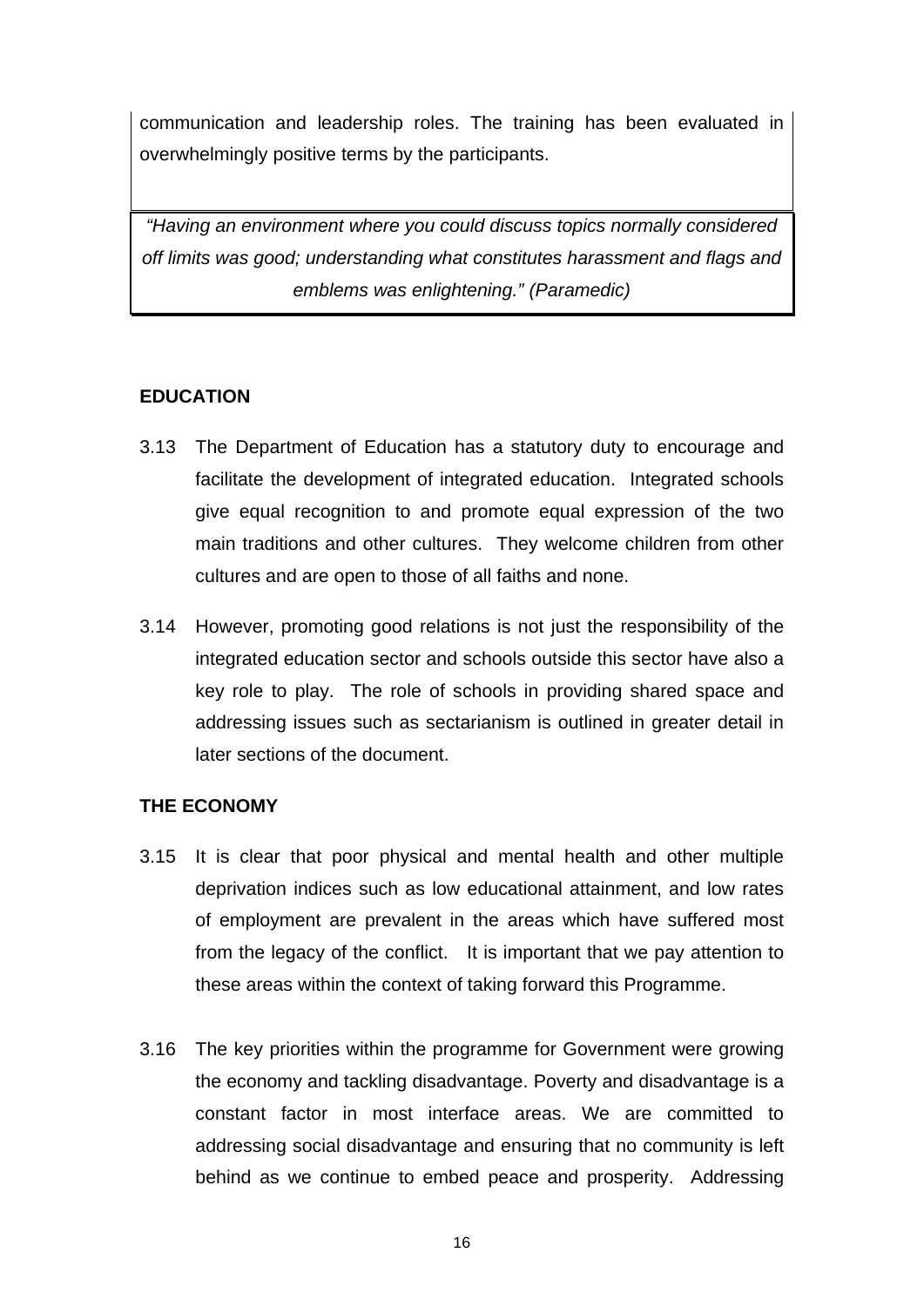divisions in our society and promoting good relations are also key aspects of under-pinning efforts to grow "a dynamic, innovative economy," which is a top priority in the current Programme for Government. All of this is within the challenging economic context in which we find ourselves.

3.17 Over 700 foreign investors and a multitude of UK and Ireland investors have already chosen to locate here. We have a great deal to offer overseas companies with hi-tech expertise, industrial ingenuity and a great lifestyle for incoming workers. However, the legacy of our troubled past and the negative images associated with our divided community can still deter foreign investment. Invest NI's efforts to attract and support high quality investment, particularly in disadvantaged areas, must be supported by action to address issues of community division.

#### **HEALTH & LEISURE**

- 3.18 In light of the economic challenges that we all face, we also must address the issue of duplication in the provision of health and leisure services. Ultimately we want to create a society where people feel comfortable and safe to avail of services outside their neighbourhood. Through this Programme, we will tackle the underlying issues that prevent people from moving outside their own area.
- 3.19 Health inequalities continue to exist in many of those areas that suffered most during the conflict. We want people to benefit from a healthy community and the Department of Health, Social Services and Public Safety's Investing for Health strategy will be an important way of addressing the issues that face people in those areas impacted most by the conflict.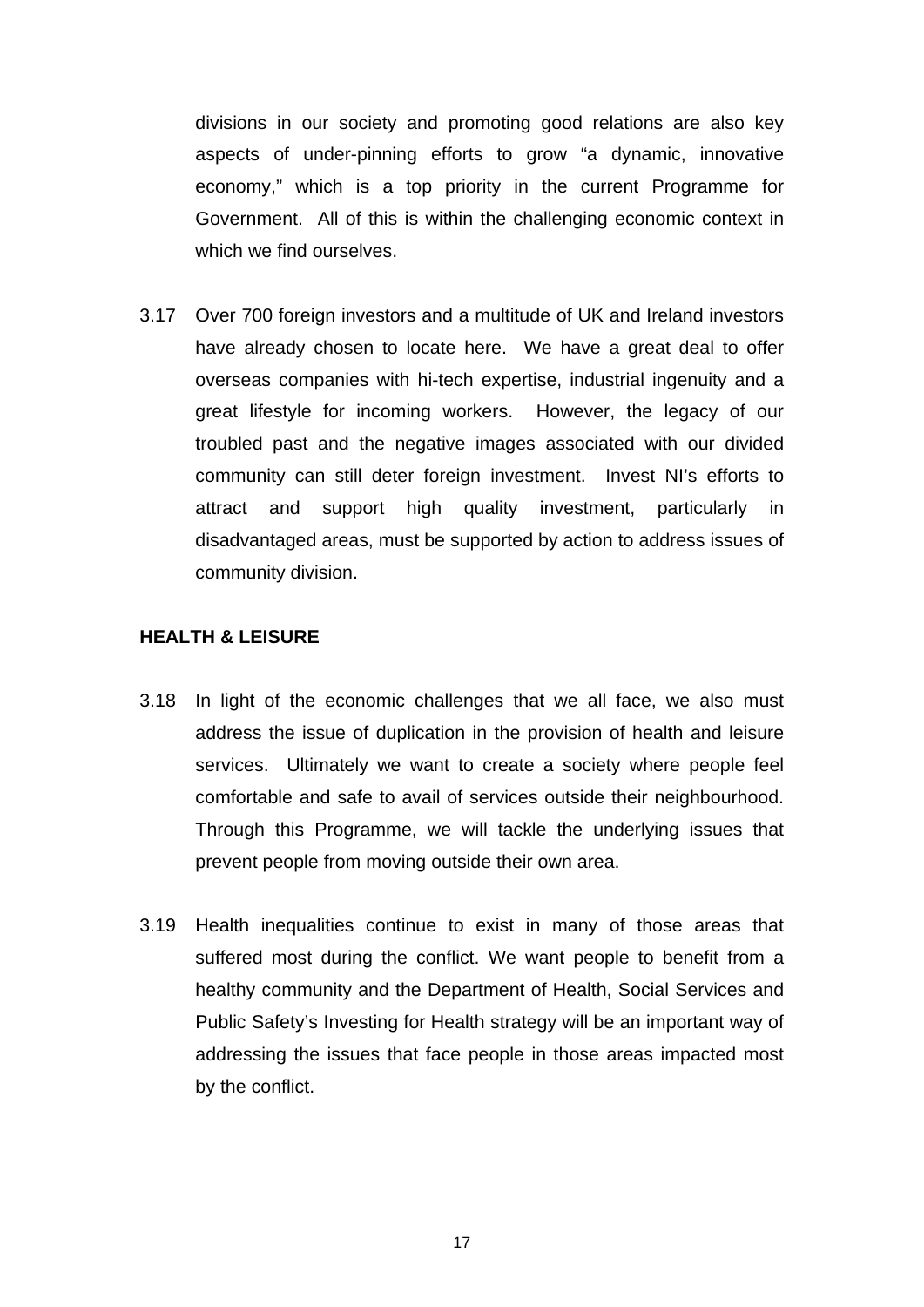- 3.20 Sport can play a key role in bringing about positive good relations outcomes but it can also contribute to traditional patterns of segregation.
- 3.21 The Department of Culture, Arts and Leisure recognises this in its "Sport Matters: The NI Strategy for Sport and Physical Recreation, 2009-2019. The Strategy specifically supports cross-community projects and encourages sharing of community sports spaces in a way that reflects the principles of this Programme and promotes good relations outcomes.

#### **PARTICIPATION IN FURTHER EDUCATION**

- 3.22 Increasing access and participation amongst those furthest removed from the labour market is also an important way of improving outcomes for people, particularly in areas most impacted on by the conflict. In recognition of this, the Department for Employment and Learning developed the Learner Access and Engagement Pilot Programme, which allows Further Education colleges to contract with third party organisations for the provision of learner support.
- 3.23 The provision for those in the 'hard to reach' categories engaged through this programme are, wherever possible, offered locally, in community outreach settings and tailored to take account of local circumstances and individual needs.
- 3.24 Within the context of the Programme for Cohesion, Sharing and Integration, it is vital that we continue to co-ordinate work across Government to build the capacity of individuals and groups within the local community. In this way, all sections of the community will be empowered to become stronger, more vibrant and better equipped for the future.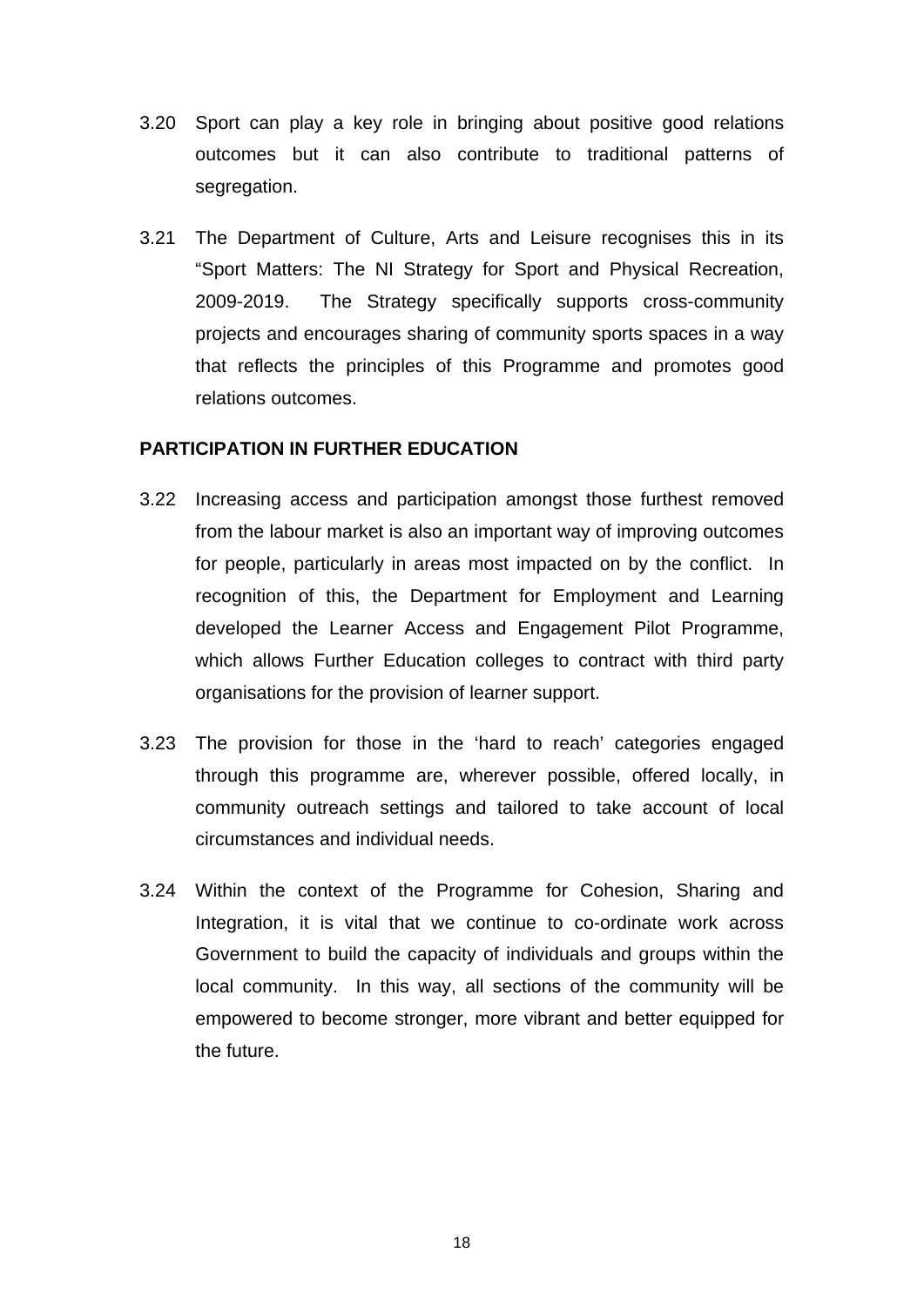#### **PLACES**

- 3.25 Life and Times surveys have also consistently shown significant preferences in both sections of the majority community for mixed religion neighbourhoods. In the 2009 Northern Ireland Life and Times survey, 80% of people indicated that they would prefer to live in a mixed religion neighbourhood. In the same year, 87% of people were in favour of greater mixing in sports/leisure activities;
- 3.26 Despite the fact that the majority of social housing estates remain segregated in terms of religion, people's preference to live in a mixed religion neighbourhood was emphasised during a round of public meetings undertaken by the Minister for Social Development in 2009.
- 3.27 Evidence also shows that segregation has a correlation with levels of deprivation. Fourteen of the fifteen most deprived areas in Belfast are highly segregated.
- 3.28 While there are other perfectly valid factors which influence a person's choice on where they would prefer to live such as the desire to be close to family circle or work, it is clear that the current process for the allocation of social housing does not readily take account of the aspiration to live in a mixed community.
- 3.29 The Department for Social Development has already set about challenging that deficiency through a twin-track approach which aims to offer possibilities for both new-build and existing social housing developments by:
	- Introducing the screening of each new social housing scheme for its shared potential; and
	- Supporting a three year pilot programme aimed at encouraging and supporting 30 shared neighbourhoods within existing estates across NI.

19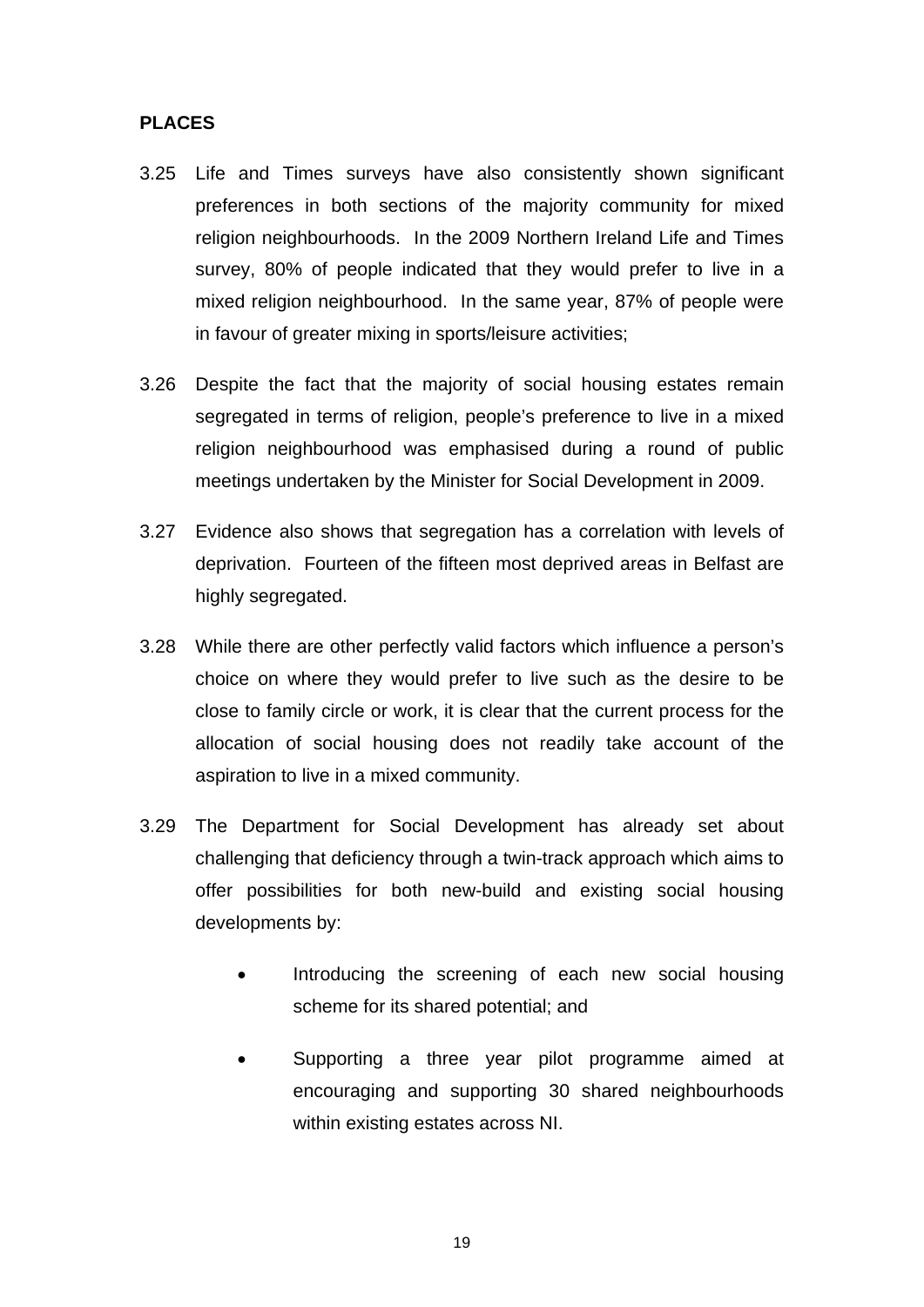- 3.30 The Department for Social Development will continue to promote a mixed-tenure approach in the development of social housing and in so doing will also examine the process of Social Housing allocation to explore how best to accommodate the aspirations of the majority of the population who wish to live in mixed-religion neighbourhoods.
- 3.31 In 2009, 88% of people were of the opinion that success is not being achieved at making Northern Ireland into a place free from displays of sectarian aggression. This statistic clearly evidences the need for us to continue to work to make all areas within our community more welcoming and inclusive for everyone.
- 3.32 In this regard, we continue to be committed to working with people in the community to remove threatening and divisive symbols such as paramilitary flags, racist and sectarian graffiti, paramilitary murals and territorial markers, where these are used in an attempt to intimidate. This will require updating the Flags Protocol, which was established in April 2005 by the Office of the First Minister and deputy First Minister in partnership with the PSNI to establish clear working relationships between agencies with responsibilities related to the flying of flags. Within the context of a finalised Programme for Cohesion, Sharing and Integration, we will review the Flags Protocol.
- 3.33 The Re-Imaging Communities initiative, developed by the Arts Council for NI is also a valuable mechanism for achieving a more welcoming community. The objective of the scheme is to support people to feel part of the community in which they live by enhancing the physical and natural environment and removing displays of sectarian aggression and intimidation.
- 3.34 Re-Imaging Communities shows how positive outcomes can be achieved when departments and agencies align their efforts and resources in a more co-ordinated way.
- 3.35 In spite of our divisions there are already many shared spaces including some city and town centres, shopping streets and shopping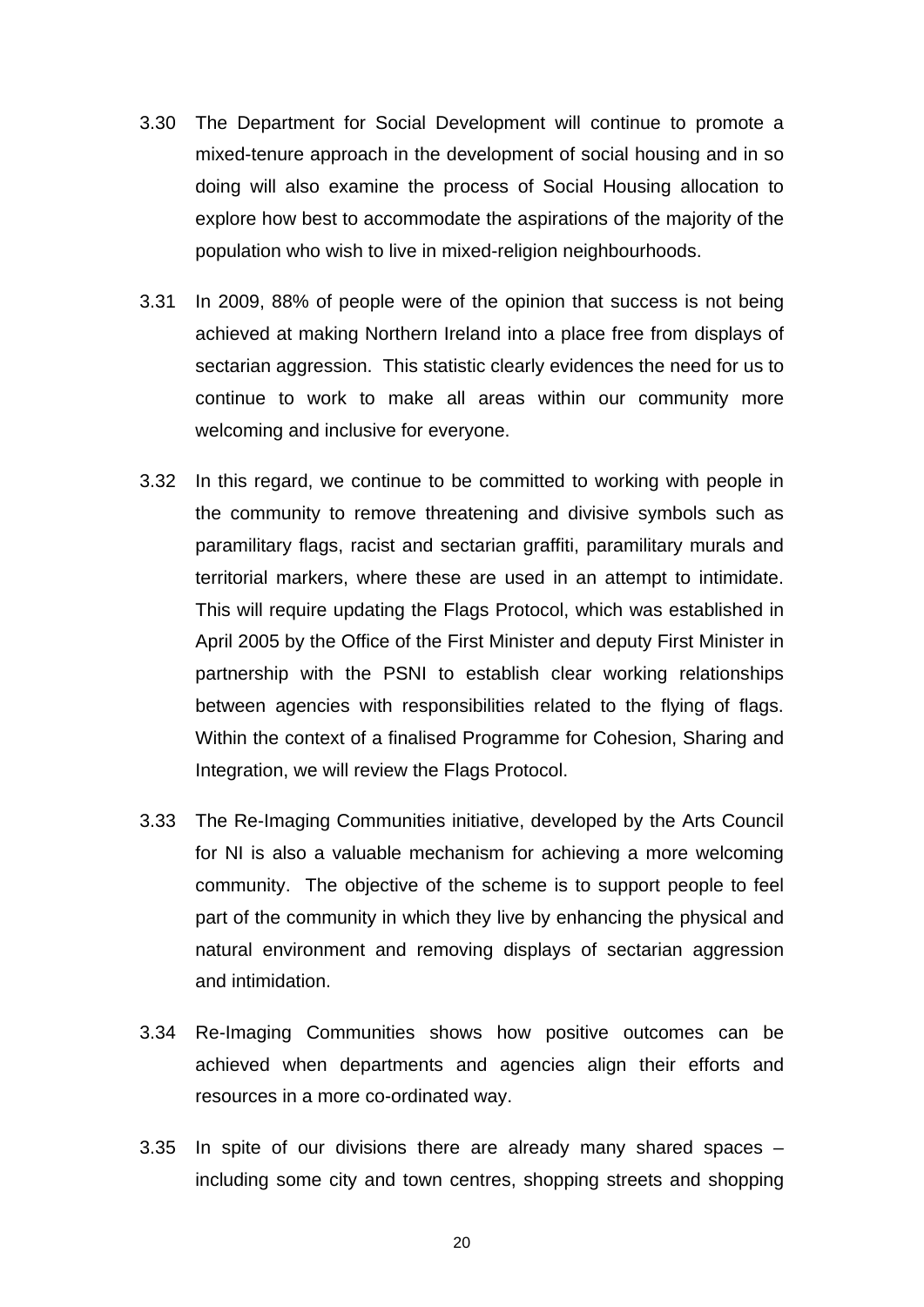centres, workplaces, community halls, healthcare facilities and leisure centres. However, through this Programme we will seek to ensure that all spaces and facilities are shared and welcoming, created within an ethos of fairness, equality, rights, responsibilities and respect.

- 3.36 It is also important that shared spaces and facilities are welcoming to everyone from the community. This does not mean "neutralising" the area or facilities but creating a good and harmonious environment which removes any perceived threat and reflects and welcomes differing cultures and minority ethnic groups.
- 3.37 The presence of genuinely shared spaces is important in the creation of viable, open and vibrant towns and cities. Such spaces play a vital role in the economic and social health of our communities. Consequently, the promotion of shared spaces is an important feature within the Department for Social Development's (DSD) city and town centre master-planning programme.
- 3.38 That emphasis is carried into the Department's programme of physical development and public realm projects, which work to address the legacy of the troubles by removing physical evidence of the conflict, such as redundant security measures, from town centres and by creating shared spaces in towns and cities that will be accessible to all sections of the community.
- 3.39 One such example is found in Derry/Londonderry, where the Office of the First Minister and deputy First Minister and the Department for Social Development are together supporting the regeneration company Ilex in its mission to lead the economic, social and physical transformation of the city.
- 3.40 The Department for Regional Development's revised Regional Development Strategy (RDS) will set out guidance on strengthening community cohesion, fostering a stronger community spirit and the importance of city and town centres as shared spaces.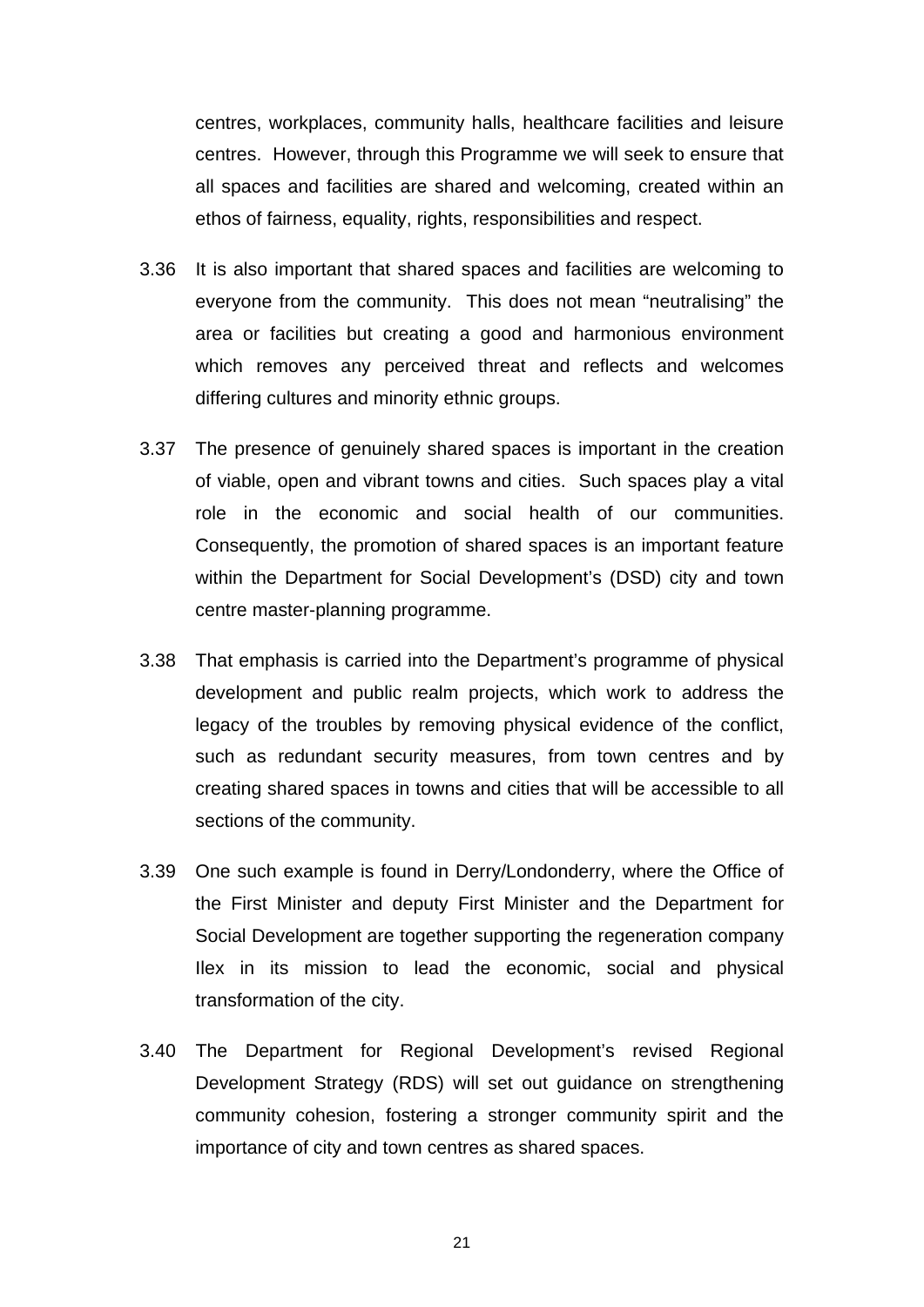- 3.41 Creating shared spaces and facilities is not only vital in urban areas but is also instrumental in building a more vibrant rural community. In recognition of this, the Department of Agriculture and Rural Development (DARD) currently funds 75% of the Rural Community Network, Rural Support Networks and NI Rural Women's Networks, which all play a key role in promoting good relations in rural areas.
- 3.42 These structures are crucial in building the capacity of rural areas and ensuring that the voices of people living in these areas are heard. Although the manifestations of sectarianism and racism can be different within rural areas, addressing the underlying issues is no less important.

#### **KEY AIMS**

- 3.43 Through this Programme, we have identified the following key aims for People and Places:
	- Public spaces, thoroughfares, community facilities and town centres should be safe, shared and welcoming to the whole community;
	- All public authorities, including District Councils, should discharge functions and deliver services equally and inclusively recognising the diverse nature of the community they serve and the barriers which can be experienced by minority ethnic people in particular;
	- Unnecessary duplication of services should be targeted through the enhanced delivery of shared services on the basis of objective need;
	- Safe and secure shared community spaces should be developed in a culture of fairness, equality, rights, responsibilities and respect; and

22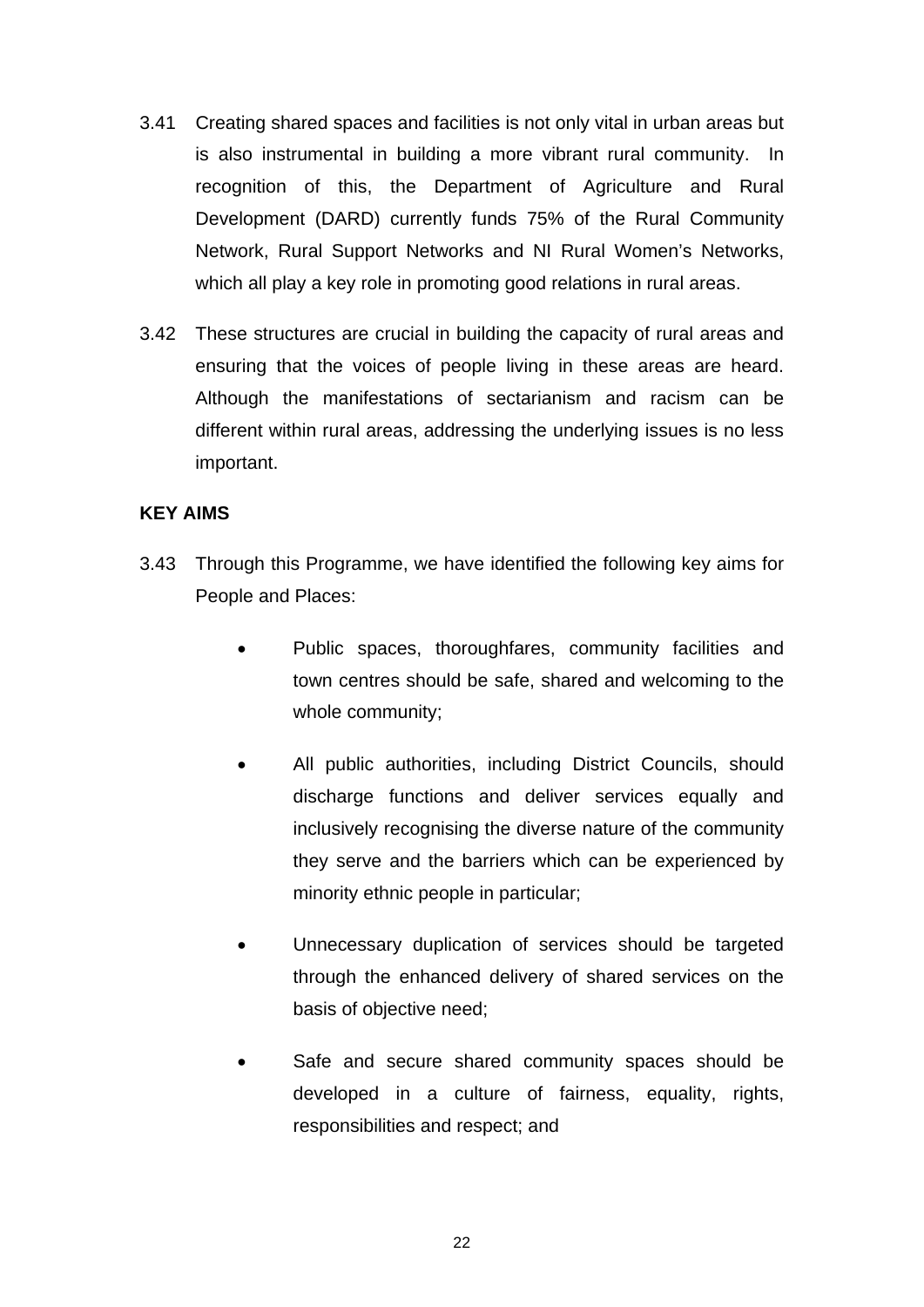• Displays of flags and emblems, graffiti or murals, parades or public assemblies or festivals should be held in an environment which respects individual and community rights.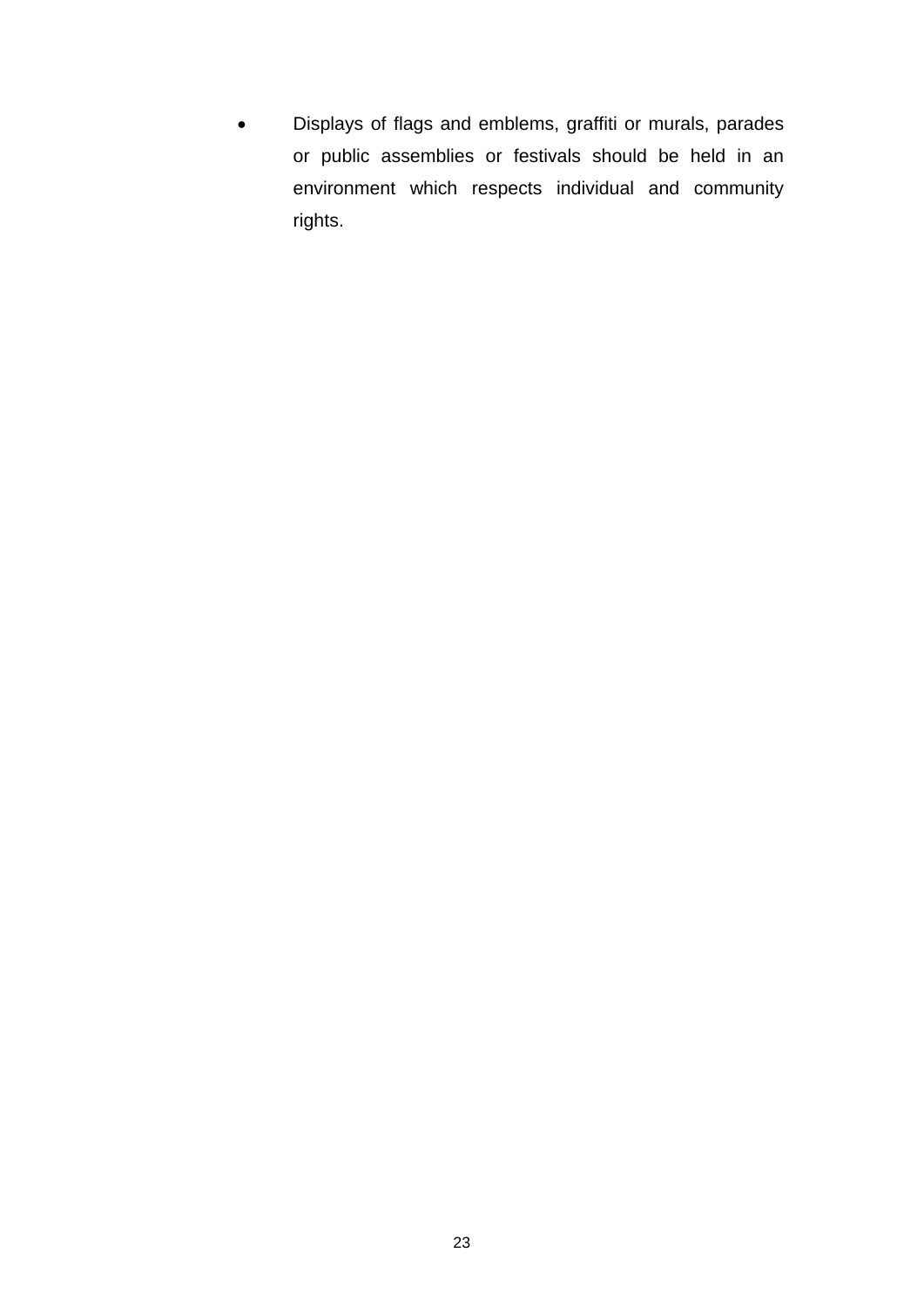#### 4. EMPOWERING THE NEXT GENERATION

- 4.1 Children and young people have so much to offer the communities in which they live and indeed society as a whole. Their contributions to society are, and will become more relevant as we move forward from a society of mistrust and division to one that is shared, inclusive and respects the rights of individuals and the rule of law.
- 4.2 Now, as in the past, some young people have made flawed judgements about their futures and have taken, or been led down, paths that they might not have taken had they grown up in a society free from conflict. Often, these flawed judgements can result in engagement in civil disturbances, antisocial behaviour or interface violence. We want to help prevent our young people at risk from becoming disaffected and empower them to engage in positive activities and programmes that will have beneficial impacts and outcomes for them.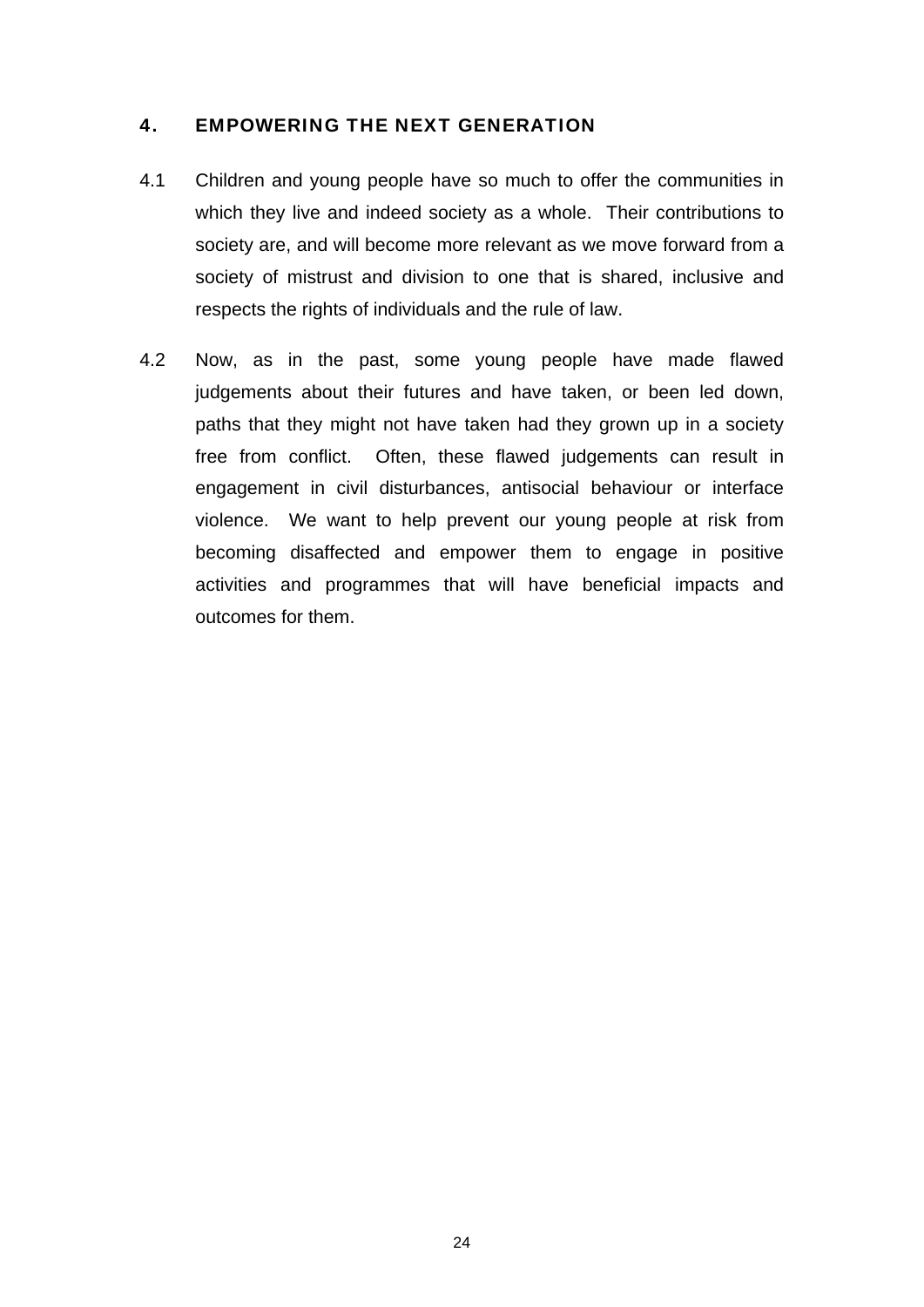

The Junction is a community relations resource and peace building centre established through a partnership between community relations organisations in the North West.

The Junction, in discussion with Youth Action, identified a need to challenge and maximise the potential of youth leaders through the development of their skills around conflict resolution, conflict transformation and peace building. A series of one-day workshops was organised with Youth Leaders who were preparing to work with young people in their communities. The training was tailored to meet the needs of the Youth Leaders to build relationships with each other at the personal level, and explore their own political and religious backgrounds with each other as a way of better understanding difference and take away the knowledge and skills on dealing with the past which could be applied when working with young people. During the training a range of topics were explored including truth and justice, forgiveness and reconciliation. During the sessions, there was a deep level of sharing and issues around generational impact of conflict were explored. The Youth Leaders were able to take away new learning and insight of the issues that continue to create division and hurt and develop a range of approaches and training resources to support them in their work with young people.

**"***I had never even thought of this perspective before, it was very enlightening".*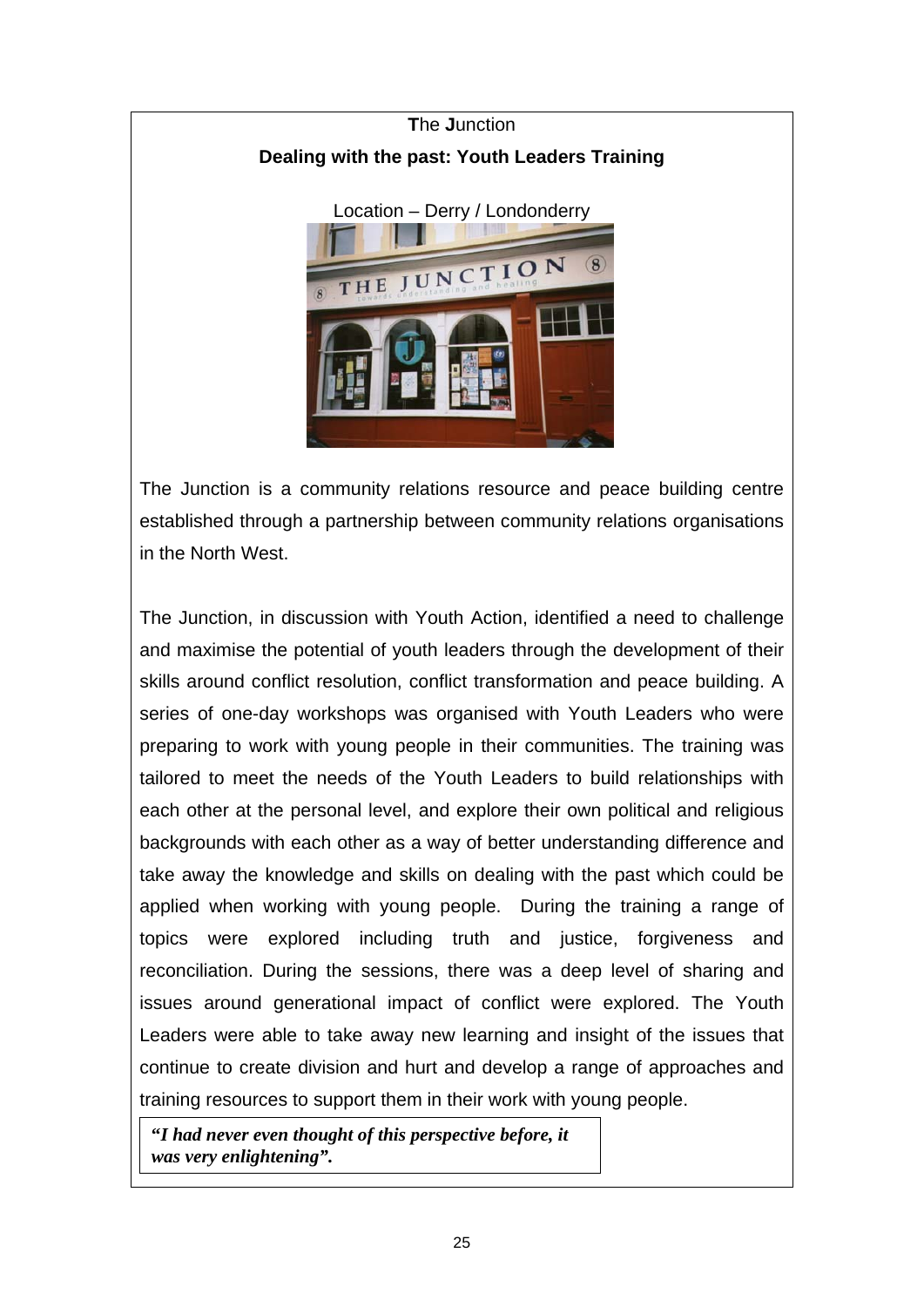#### **Confronting exclusivity and prejudice in Judaism, Christianity and Islam**

The Junction seeks to engage and challenge perceptions, prejudice and discrimination in all its forms and an area of particular interest is the lack of knowledge around 'other' faiths. Rabbi Brian Walt was invited to explore the Abrahamic faiths in relation to peace building. The Rabbi gave a talk followed by general discussion which focused on the teachings of Judaism, Christianity and Islam which have been used to justify prejudice, violence and even murder. The Rabbi asked the participants to think if it were possible for Jews, Christians and Muslims to acknowledge those parts of their religious teachings and tradition that encourage prejudice towards people of other faiths? Could confession of the ways our own religious traditions hurt people of other faiths free us to join together to give voice to the compassion and love for the 'other' that is the cornerstone of all three faiths? Over the course of three workshops, Christians, Muslims and Jews attended and engaged in healthy dialogue and the feedback was very positive.

**"***This was both challenging and refreshing; I am going away with a much deeper understanding of my own faith and with a greater respect for other faiths".*

- 4.3 In 2007, 24% of young people indicated they were worried about being assaulted due to their religion, while 13% were worried that they would be attacked due to their race or skin colour. In 2007, 10% of young people had been the victims of name-calling or harassment because of their religion.
- 4.4 In recent years Government has invested in diversionary/intervention programmes as a means of sustaining the peaceful summers which are essential factors in the transformation process. However it is now vital that we progress beyond a short-term year-on-year approach.
- 4.5 This Programme will place a particular emphasis on engaging young people and the community in long term strategies to reduce prejudice,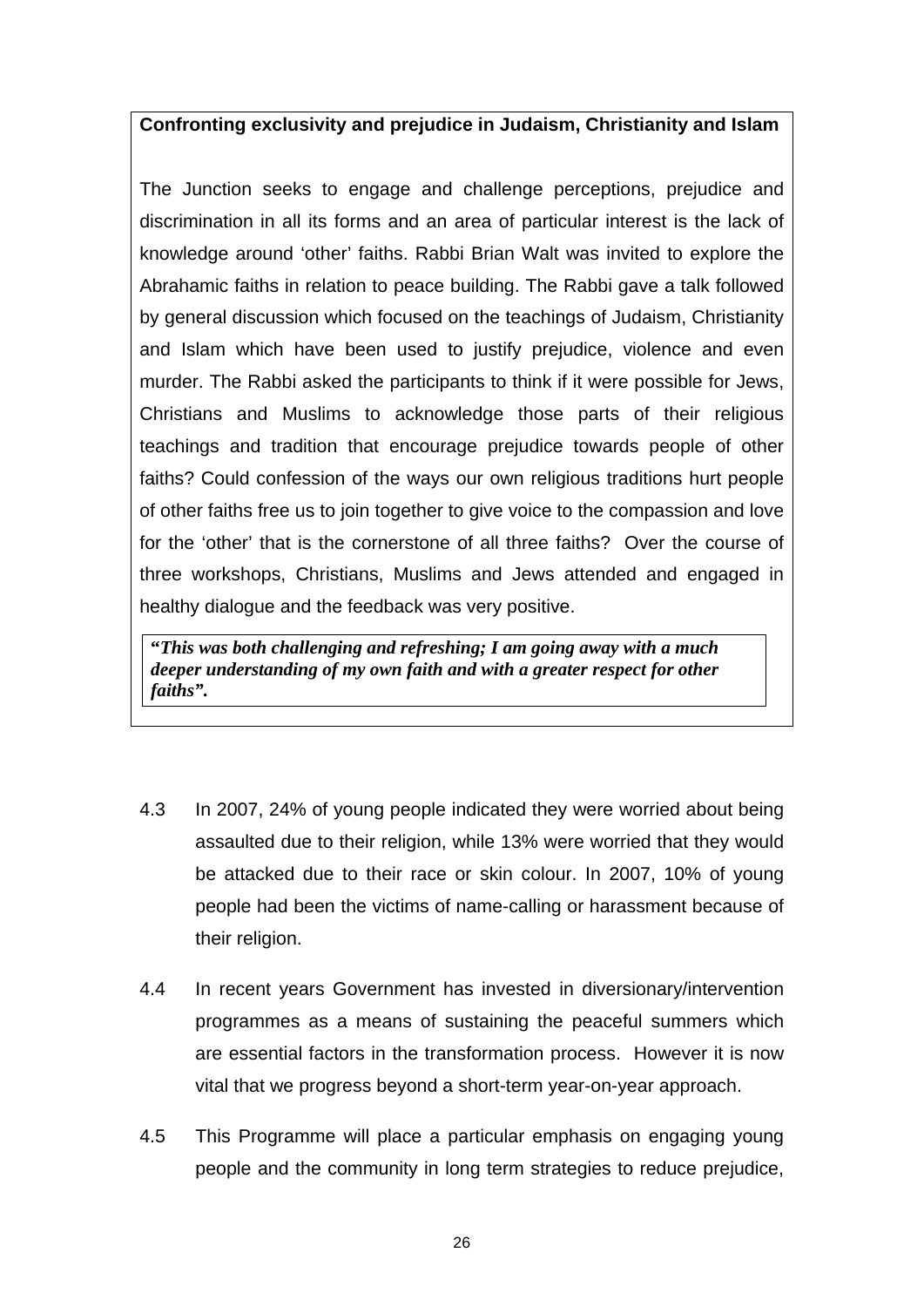promote rights and responsibilities and build a culture of mutual respect. This work will complement our existing objectives for tackling poverty (particularly child poverty), which contributes to social exclusion and the marginalisation of many in our community.

- 4.6 The Department of Justice (DOJ) will take the lead on developing a long-term approach to reduce the risk of young people becoming engaged in hate crime.
- 4.7 The Department of Education clearly has a crucial role to play in empowering the next generation within our society and more detail on the range of actions taken by the department is included in other aspects of this document.
- 4.8 In recognition of the important part it has to play in promoting good relations, the department is currently developing a new Community Relations, Equality and Diversity in Education (CRED) policy.
- 4.9 In late 2009, the Department of Education also adopted the role of managing agent for the International Fund for Ireland's Sharing in Education programme and works closely with the Fund to bring forward projects which promote reconciliation and community relations.
- 4.10 The department is also committed to promoting the wider use of school premises in an effort to serve not only the needs of the pupils in the school but also their parents, families and indeed the wider community.
- 4.11 In empowering the next generation, we must recognise the range of issues and challenges that face our young people in all aspects of their lives.
- 4.12 To this end, the Department for Employment and Learning (DEL) is currently carrying out a scoping study to learn more about those who are not in education, employment or training (NEETs) and this study is expected to be completed soon. These young people can face a variety of barriers of different origin and a wide spectrum of different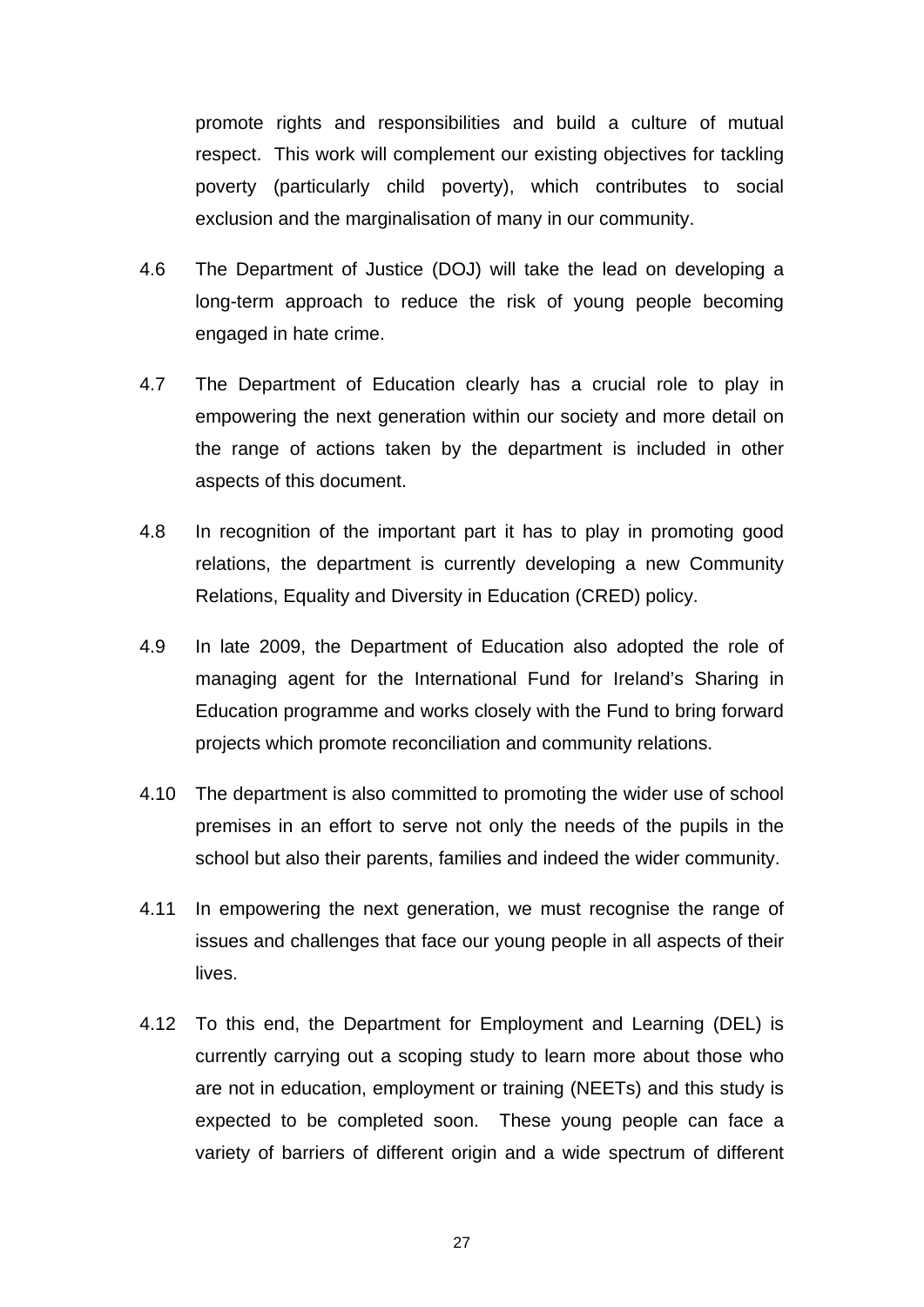degrees of challenge, which can be compounded and which affect their ability to engage, right from their earliest years. DEL intends to bring the results of this work to the Executive for consideration.

#### **KEY AIMS**

- 4.13 Through this Programme, we have identified the following key aims for empowering the next generation:
	- Under the auspices of the Ministerial Panel for Cohesion, Sharing and Integration, establishing a major initiative aimed at developing a longer term strategic approach to helping marginalised young people;
	- Supporting young people to increase their civic responsibility including facilitating and empowering youth groups to work together on civic responsibility projects;
	- Focusing on education and promoting greater understanding of shared values; and
	- Establishing multi-agency partnerships between indigenous and minority ethnic and migrant worker communities to address the specific needs of the young people in those populations.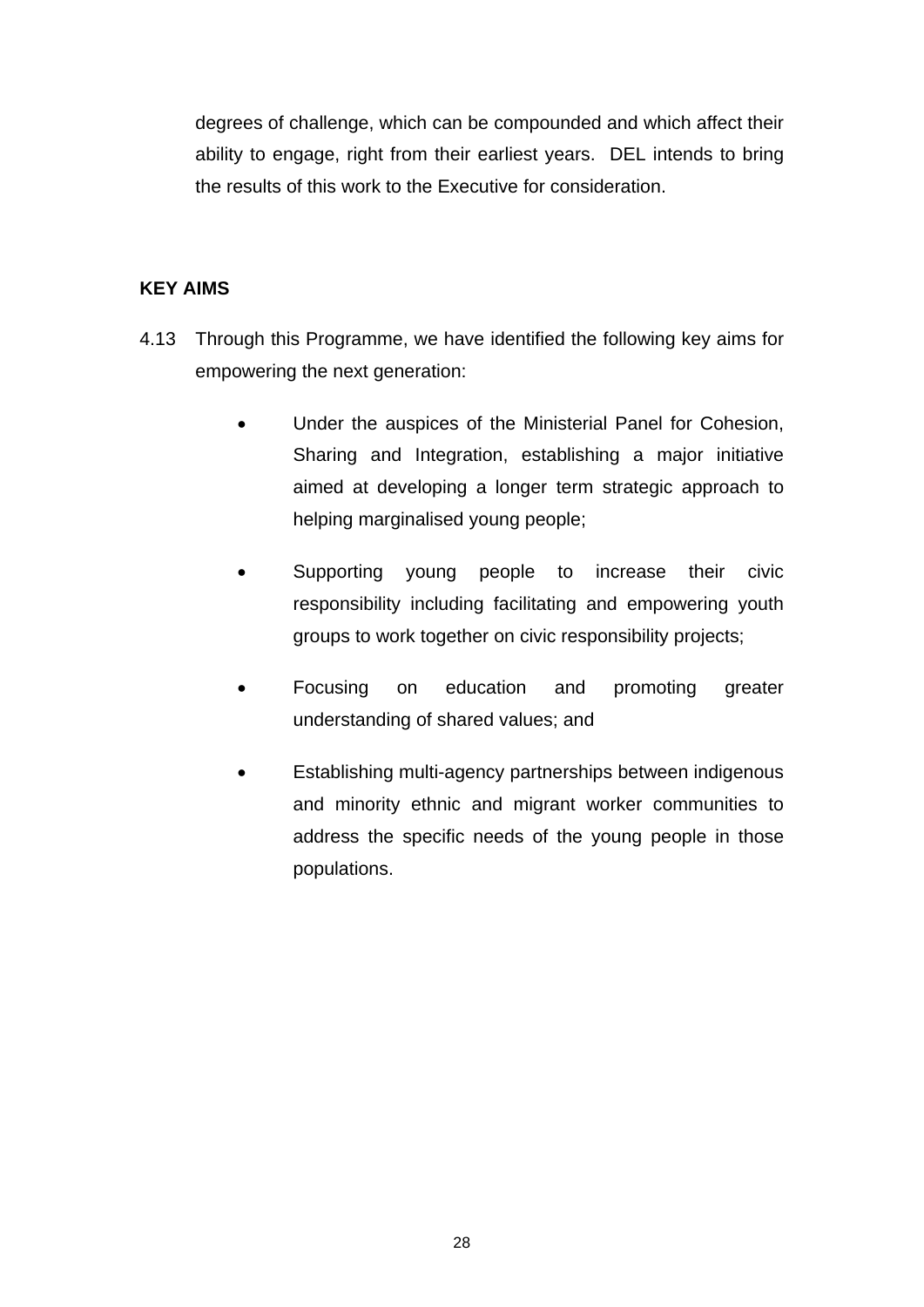#### 5. RESPECTING CULTURES

- 5.1 We are culturally rich and diverse and becoming ever more so. For many years, instead of appreciating and embracing cultural diversity within our society, many people have felt alienated or intimidated by demonstrations of cultural identity.
- 5.2 We believe that people have the right to live free from sectarian, racial or other forms of harassment and we recognise, promote and respect rights and embrace diversity.
- 5.3 All sections of our community should feel comfortable expressing and sharing their cultural identity. We recognise that there needs to be greater sharing and understanding of the diversity within our community and respect for cultural manifestations where they are compatible with human rights norms.
- 5.4 This not only applies to long established traditions within our community but also to minority ethnic groups and new arrivals coming here to live and work. New arrivals provide new occasions and new celebrations which add to the range of cultural traditions which we can enjoy and embrace.
- 5.5 In the 2009 Life and Times Survey, 95% of Protestants and 95% of Catholics surveyed indicated that they respected the other's culture. We want to build on these positive findings to ensure that this is translated on the ground. Through the proposed Ministerial Panel for Cohesion, Sharing and Integration we want to work together across Government to identify ways of ensuring and promoting intercultural respect and dialogue.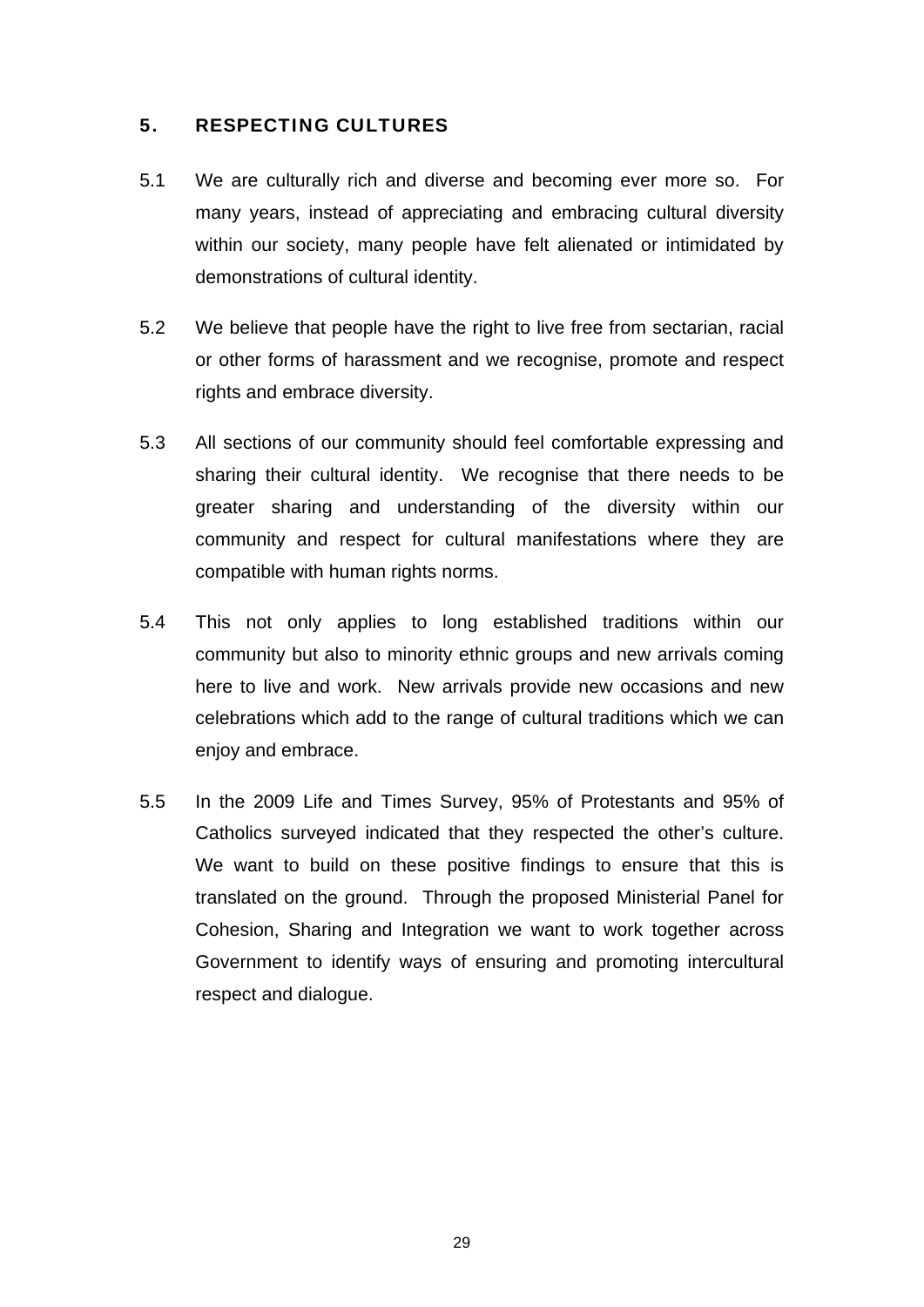#### **RESPECTING CULTURES IN EDUCATION**

- 5.6 This is particularly crucial amongst our children and young people in nurturing an ethos of mutual respect and building a better future for everyone in our society. The Department of Education continues to play an important role in this through the Citizenship Education element of the Revised Curriculum. The Department seeks to ensure that each child and young person is afforded equal opportunities to access and participate in an inclusive environment. Promoting respect for newcomers, Irish Travellers and children from the Roma community is a particular priority for the Department.
- 5.7 Citizenship Education aims to develop the capacity of all young people to participate positively and effectively in society, to influence democratic processes and to make informed and responsible decisions as local and global citizens throughout their lives.
- 5.8 At post-primary level, Local and Global Citizenship is part of the area of Learning for Life and Work (LLW). Through this aspect of the curriculum, pupils will have opportunities to explore a range of issues, including sectarianism and racism.

#### **SYMBOLIC PREMISES & CULTURAL EXPRESSION**

- 5.9 Although the number of sectarian and racist incidents and crimes recorded has reduced significantly in recent years, attacks on symbolic premises have unfortunately increased since the baseline of 2005. In particular, attacks on GAA halls increased to 13 in 2008 from 1 in 2005. However this represented a decrease from 17 attacks from 2007. Attacks on Orange Halls more than doubled from 35 in 2005 to 71 in 2007 but has since decreased to 58 during 2008 and 57 in 2009.
- 5.10 This Programme's focus on promoting greater intercultural understanding and respect will aim to foster a change of attitudes and reduction of attacks. In recognition of the importance of achieving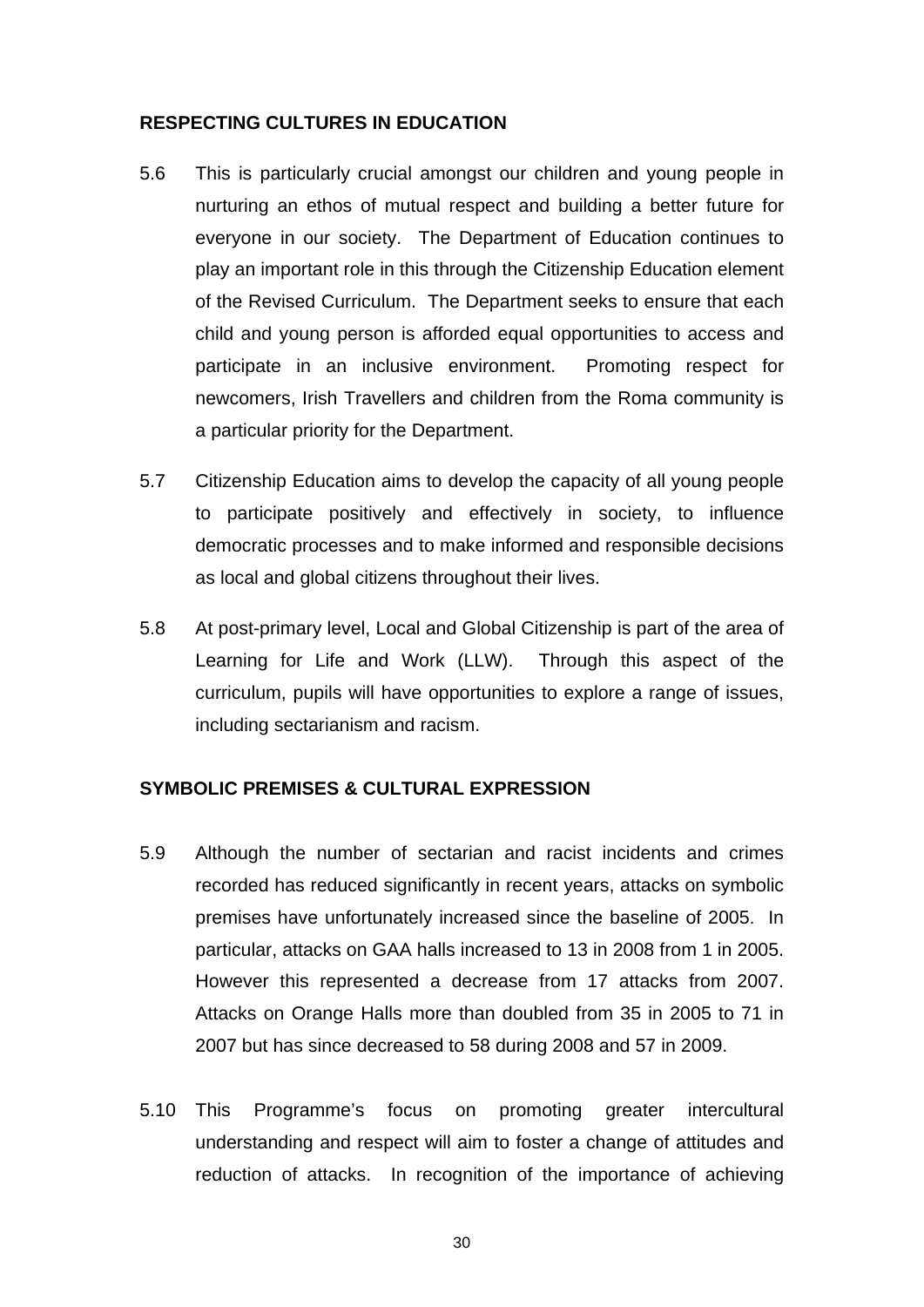positive outcomes, we will monitor progress through the Good Relations Indicators and will continue to work with the PSNI in tackling this type of hate crime.

- 5.11 We recognise that some recent progress around contended parades and related issues has come about by local agreement and we will seek to build on this.
- 5.12 Our aim is to normalise and streamline the process relating to notification of Public Assemblies, including parades and protests and attempt to address any issues that may arise at a local level.
- 5.13 The Office of the First Minister and deputy First Minister published a consultation paper outlining proposals on Public Assemblies, Parades and Protests in NI on 20 April 2010 and the consultation period will run until 14 July 2010.
- 5.14 The consultation paper publishes the Code of Conduct section from the Report of the Parades Working Group and the draft legislation – "The Public Assemblies, Parades and Protests Bill (Northern Ireland)" – which allows, subject to the approval of the Northern Ireland Assembly, for the implementation of the new arrangements recommended by the Working Group.
- 5.15 We fully recognise that support from all sections of the community has the potential to create a new and improved framework for the regulation of public assemblies and our approach will be based on the principles laid out in the Agreement at Hillsborough Castle, which are:
	- Respect for the rights of those who parade and respect for the rights of those who live in areas through which parades will pass;
	- The right of everyone to be free from sectarian harassment;
	- The right of citizens to be free from all forms of harassment; and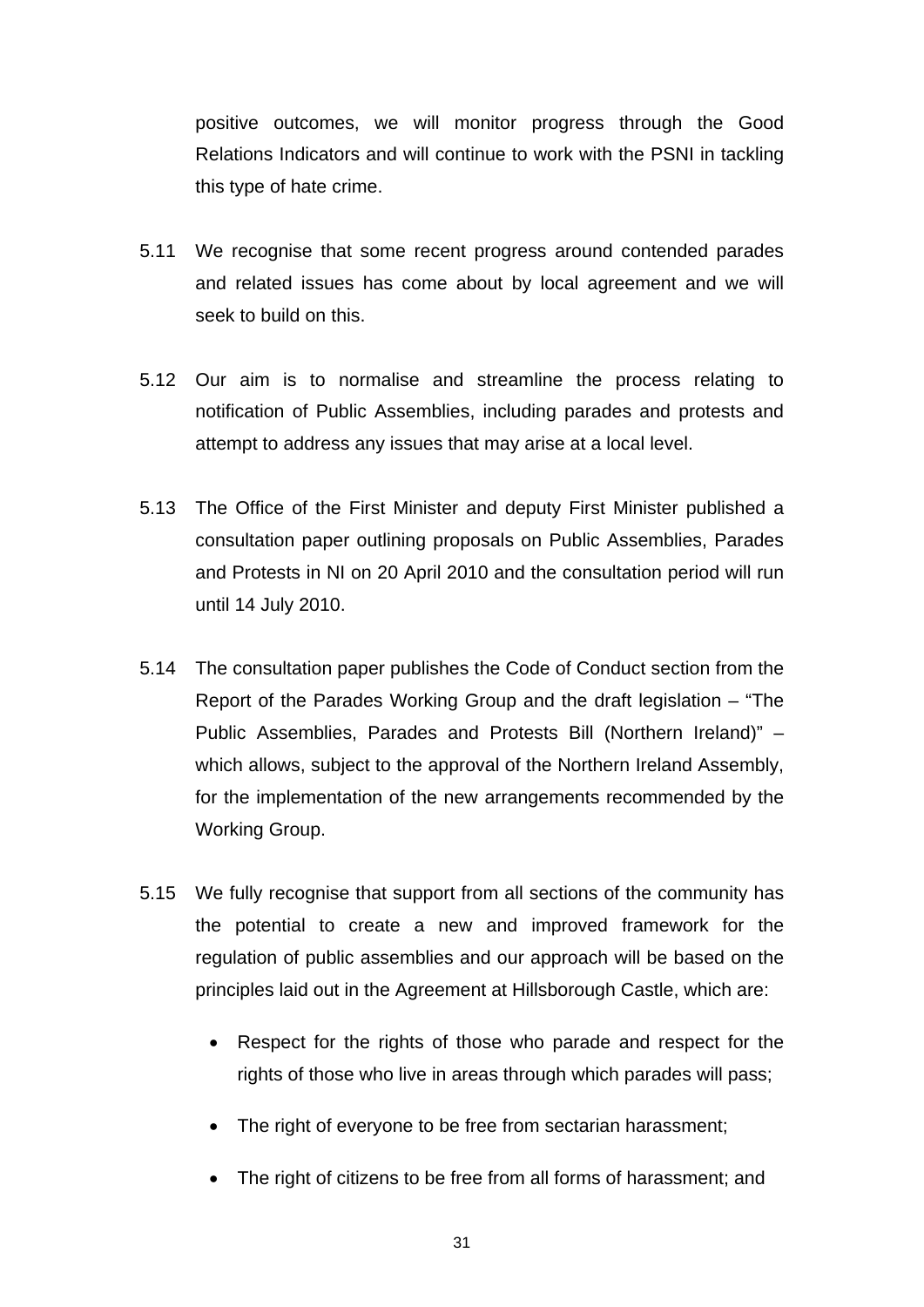- Recognition that at times there are competing rights.
- 5.16 Language can be another vehicle of cultural expression. In this regard, the Department of Culture, Arts and Leisure will have a key role to play through the Regional or Minority Languages Strategy. Although the specific actions arising from the Strategy have not yet been agreed, it is envisioned that these actions, and this Strategy, will contribute to the Executive's goal of a shared and better future for all citizens living here.
- 5.17 This Strategy will be crucial in moving towards a future where we promote rights, embrace diversity and respect difference in an ethos of mutual respect.
- 5.18 Minority ethnic groups enrich our community and bring many opportunities to appreciate other cultures. The Belfast Mela is just one example of local multi-cultural work.
- 5.19 Organised by ArtsEkta and supported by OFMDFM, this is the largest event of its kind and is an established part of the cultural calendar. The Mela prides itself in being an artistically led celebration of ethnic culture and creativity, inspired by local and international talent, which actively encourages mutual respect and diversity.

#### **COMMUNITY FESTIVALS**

5.20 Within local areas, a number of festivals and events have been developed to replace conflict with celebration while other events are ongoing. These initiatives are welcomed and can be developed to ensure calm and a reduction of tensions in certain key areas over the summer. Initiatives such as these are evidence that there is a real spirit to move forward into a new era which matches the aspirations for a new society.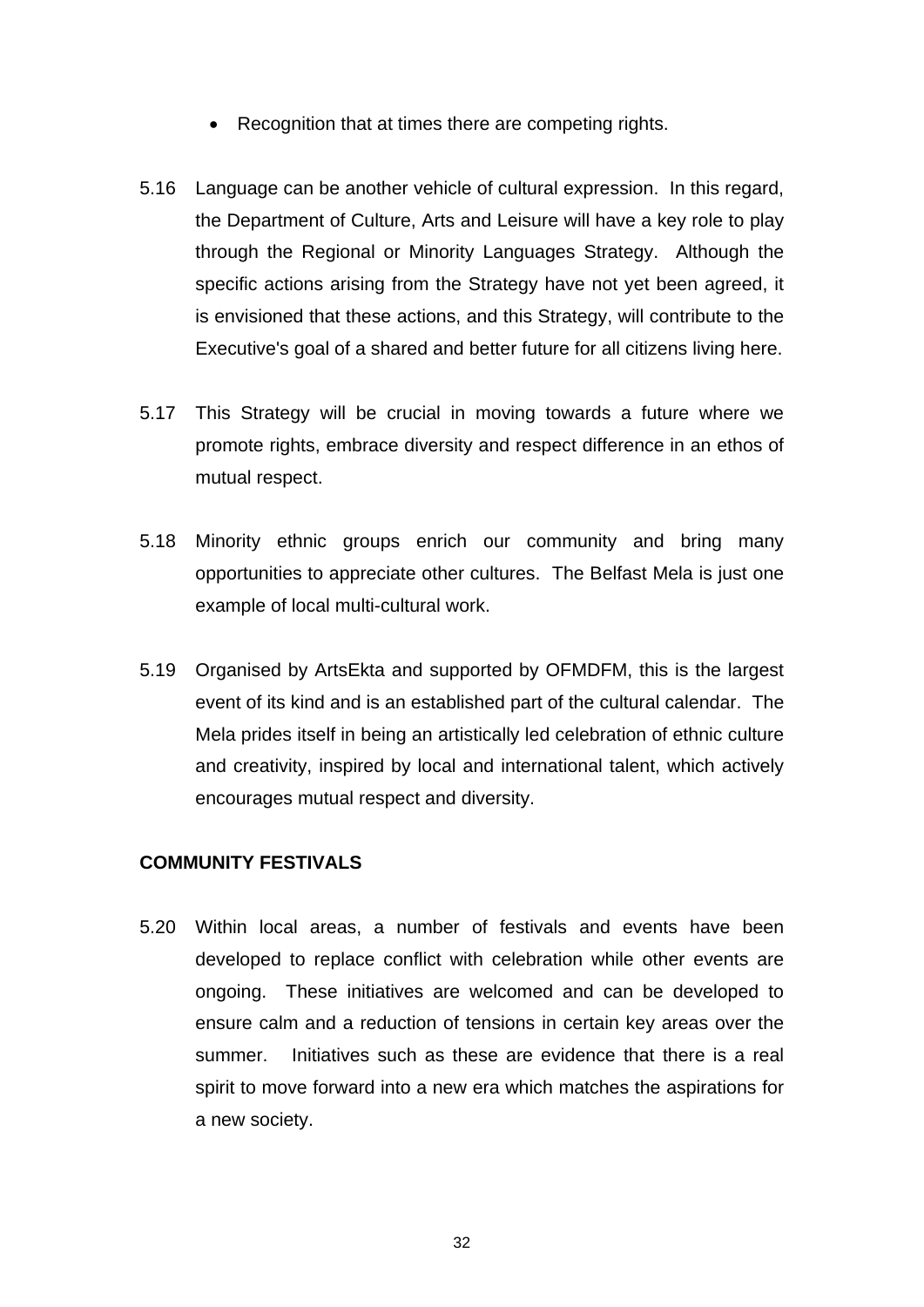- 5.21 The Department of Culture, Arts and Leisure (DCAL) allocates a cultural diversity budget aimed at promoting an understanding and awareness of the varying cultural traditions across all sections of the community here, in line with the Executive's Programme for Government priority to 'promote tolerance, inclusion and health and well-being.'
- 5.22 A review of the Department's Cultural Diversity policy is ongoing and it is proposed to revisit the current policy to align better with the objectives of the Programme for Cohesion, Sharing and Integration.
- 5.23 The Community Festivals Fund (CFF) was established in 2006, in recognition of the potential contribution that festivals can make to the community, to the local economy and wider Government policy priorities.
- 5.24 Community festivals are about participation, involvement and the creation of a sense of identity and are important in contributing to the social well being of a community.
- 5.25 With this in mind, the Fund is designed to enable community organisations to celebrate their cultural identity and to strengthen good relations. All festivals supported are expected to demonstrate their commitment to promoting social cohesion, social inclusion, equality of opportunity and good relations.
- 5.26 The Orangefest Initiative, supported by the Department for Social Development is a particular example of how work has been done to open up Belfast city centre during the 12 July celebrations.

#### **TOURISM**

5.27 Cultural tourism can have a positive impact on the wider community and specifically can make an important contribution to the economy.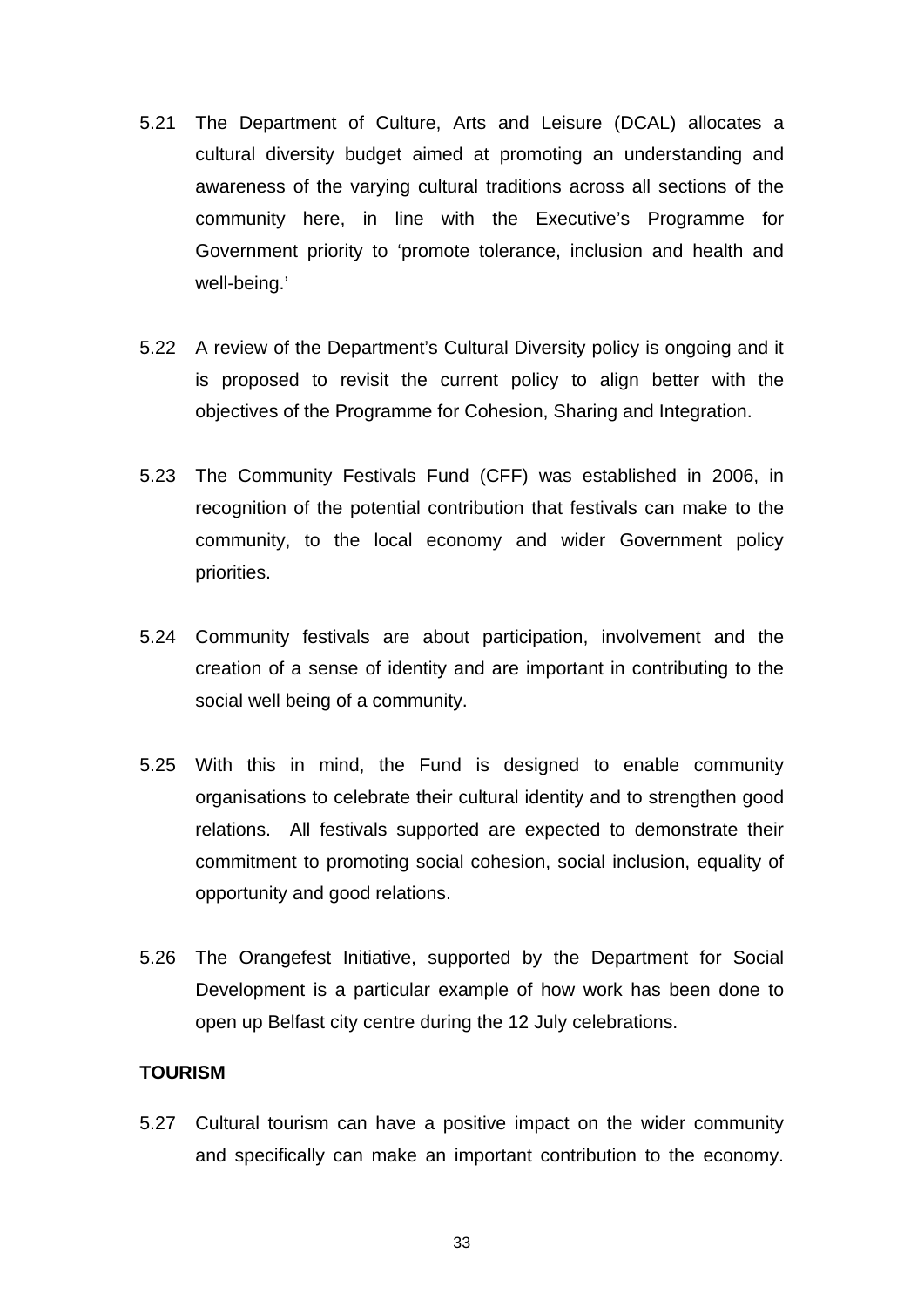Confidence and pride in the peaceful diversity of our cultural identity is essential to the positive and shared promotion of cultural tourism.

- 5.28 Investment in tourism infrastructure, whether in large-scale projects like the Titanic Signature Building or the new Visitor Centre at the internationally famous Giant's Causeway, or smaller scale projects designed to smarten up town centres and seafronts, can contribute to community well-being as well as enhancing our tourist offering.
- 5.29 Tourism already supports over 40,000 jobs in the economy here but there is considerable scope to boosts its contribution.
- 5.30 Research commissioned by Tourism Ireland in 2008/09 in relation to perceptions of safety and security here found that, while concerns about personal safety are reducing in volume and degree, potential visitors' expectations may yet be undermined by concerns about the general political atmosphere and tensions between sections of our community.
- 5.31 While people are now willing to be convinced of the active merits of Northern Ireland as a holiday and mini break destination, such concerns are still strong enough to stop current and potential visitors from spontaneously seeing Northern Ireland in classic holiday terms.
- 5.32 The Department of Enterprise, Trade and Investment (DETI)'s proposals for creating and promoting a new NI experience for visitors as outlined in the 'Draft Tourism Strategy for Northern Ireland to 2020' must be complemented by action to ensure that visitors are reassured that here is a safe and welcoming place for all.

#### **KEY AIMS**

5.33 Through this Programme, we have identified the following key aims for respecting cultures: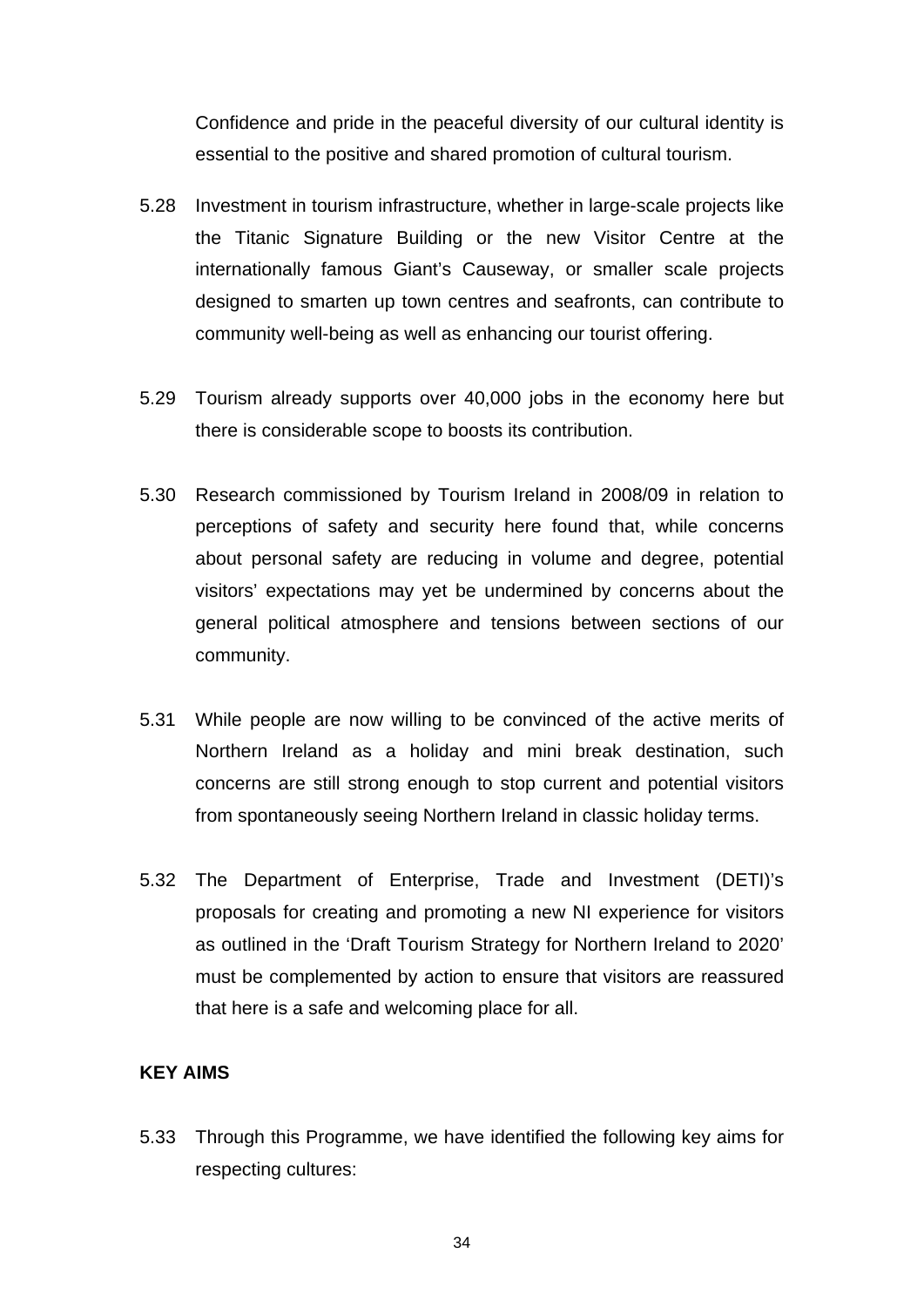- Building a peaceful climate of fairness, equality, rights, responsibilities and respect;
- Working with and supporting the local community to resolve contentious cultural issues;
- Promoting greater understanding of cultural diversity and expressions of cultural identity;
- Encouraging greater engagement with, and understanding of, cultural diversity and intercultural relations;
- Working to eliminate attacks on cultural, sporting and other symbolic property and monuments; and
- Promoting cultural exchanges, joint events and tourism initiatives.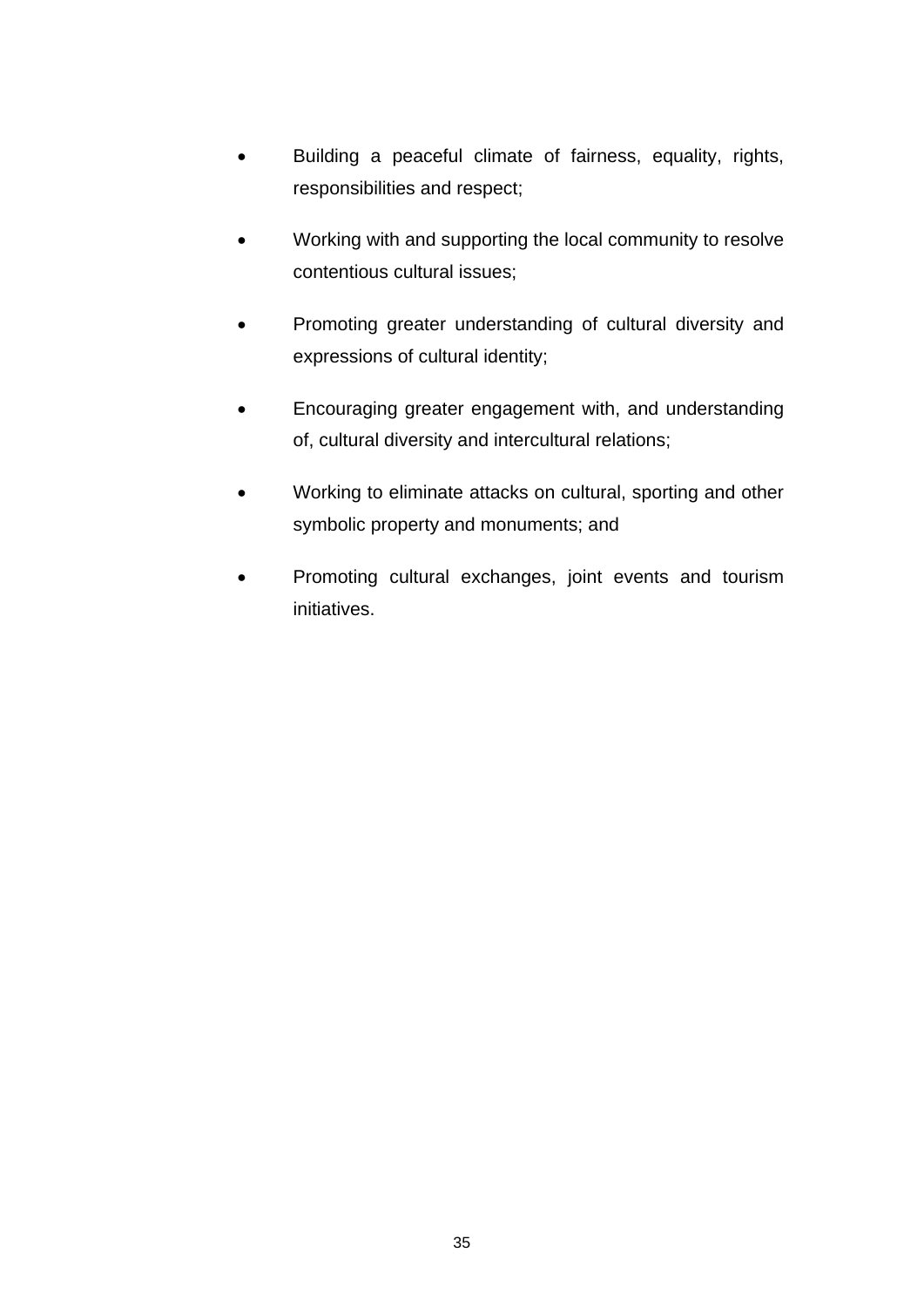## 6. A SECURE COMMUNITY

- 6.1 It is essential that this aspect of the Programme for Cohesion, Sharing and Integration is read within the context of chapter 3 which looks at 'Changes in Places'.
- 6.2 Many people do not feel safe going into an area which is perceived to be of a different community grouping. In 2009, 27% of Protestants said they would avoid working in a mainly Catholic area and 28% of Catholics said they would avoid work in a mainly Protestant area when applying for a job. This fear can sometimes be based on a combination of past experiences, as well as misperception of current realities. Such fears are hard to eliminate quickly.
- 6.3 Fifty-seven per cent of people in the 2009 Life and Times Survey indicated that they did not feel that the Government had achieved the objective of making town centres safe and welcoming places for people of all walks of life. Although this represents a reduction from the 2005 baseline of 69%, we want to ensure that progress is continued.
- 6.4 The local community can contribute significantly to this aim by creating more shared spaces and facilities and by making public areas as welcoming and inclusive as possible through the removal of threatening and divisive symbols such as paramilitary flags and territorial markers, sectarian and racist graffiti and paramilitary murals. In this regard we will work with statutory and community partners on the review of the Flags Protocol. As outlined in previous chapters, we also fund the Re-Imaging Communities initiative which works with the community to reduce, remove and re-image murals.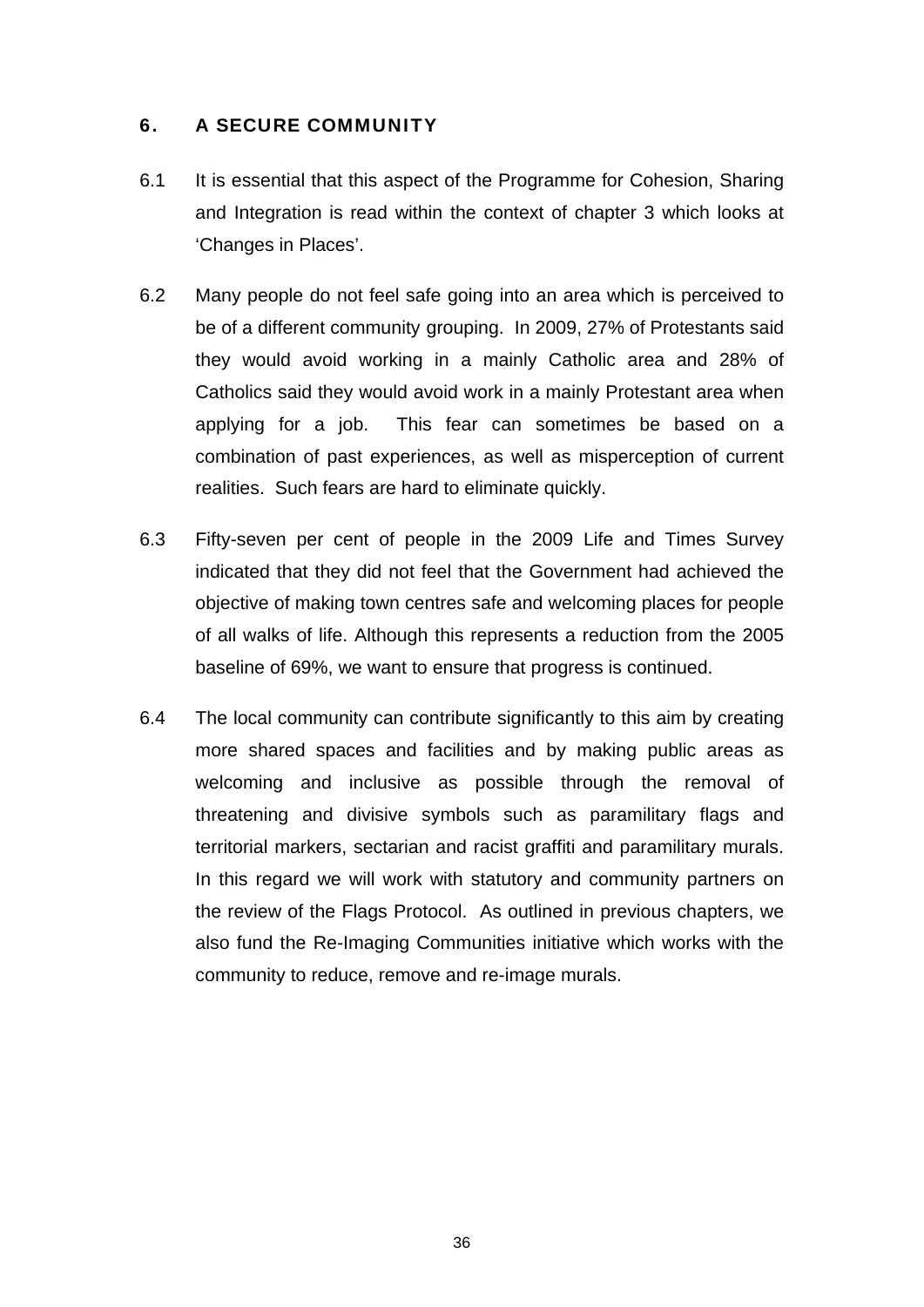# **L**oughview **C**ommunity **A**ction **P**artnership **(LCAP)** Location - North Belfast

Loughview Community Action Partnership (LCAP) is an umbrella organisation which draws membership from community groups operating in the area bounded by the Antrim Road, Whitewell Road, Duncairn Gardens and Belfast Lough. It was established in 2008 as a direct response to addressing the needs of the local community in the Lower North area of Belfast. The area has suffered from the legacy of division and conflict and remains one of the most deprived regions here.



LCAP is representative of a broad range of interests and needs within those communities and encompasses a variety of groups including local residents' associations, faith based organisations, sporting organisations, older peoples' projects, youth groups and good relations projects. The Partnership seeks to support successful community development, encourage reflective practice and promote cooperation and locally based solutions.

One of the key strategic themes of LCAP is good relations. They believe that divisions exist within and between communities and therefore see the need to work on intra and inter community relationships. The Partnership also recognises the importance of work to tackle the history of suspicion, mistrust and even hatred that exists within communities.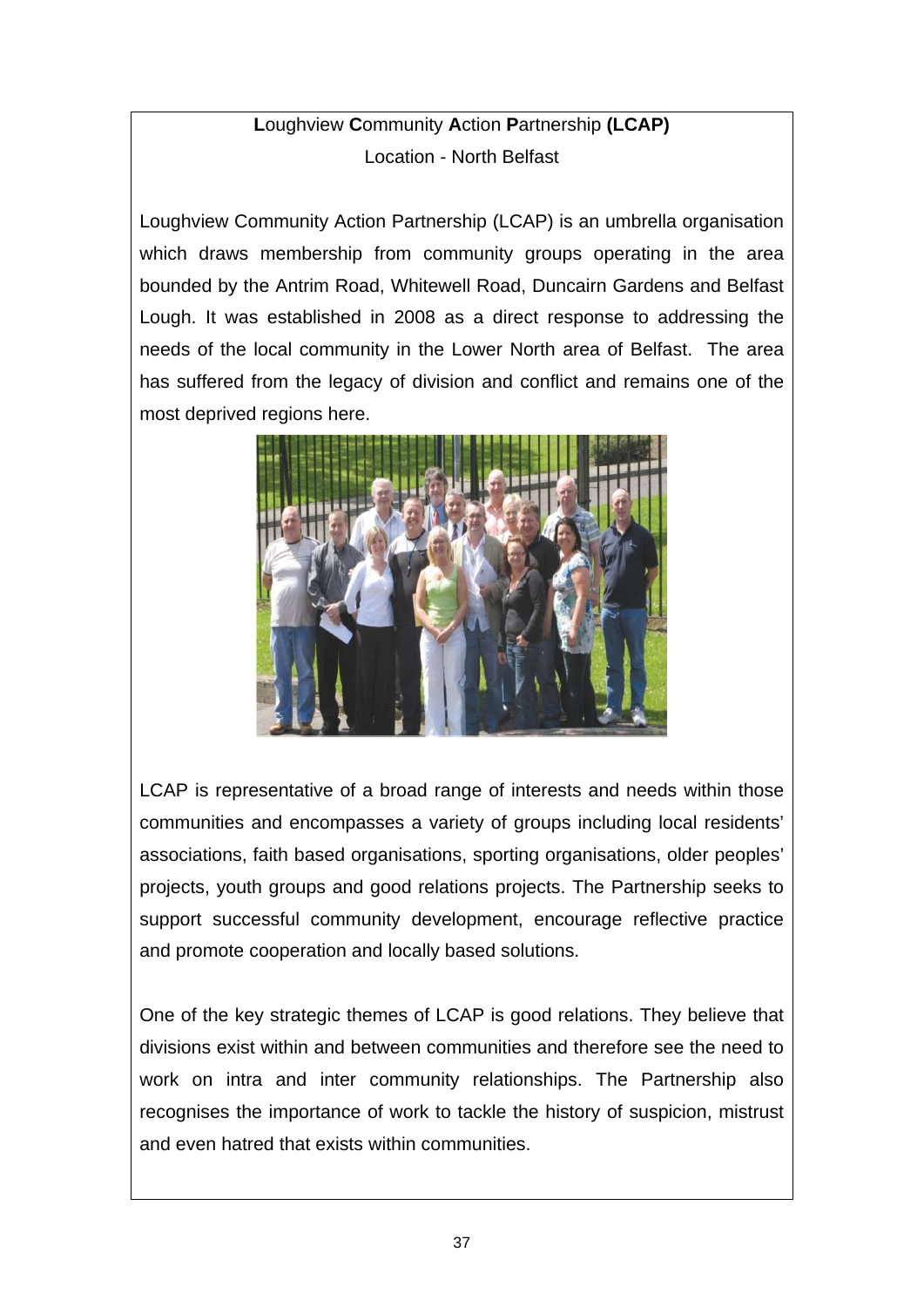LCAP is now working across the area and in partnership with groups from the New Lodge, Cliftonville and Greencastle areas of North Belfast. Under the themes of citizenship, leadership and good relations LCAP is overseeing delivery of critical cross community activity on the following issues: a cross community youth forum, a volunteer development strategy, a schools environmental programme, and a leadership development programme.



*"In a short space of time it has made a very positive impact in the area, meeting all its targets such as establishing a youth forum, courses on drug addiction and suicide awareness as well as a volunteer recruitment drive"* said Junior Minister Newton at a recent visit to the partnership.

- 6.5 There are already spaces within many areas that would be considered as shared spaces for the use of the local community. Libraries are one such example and it is the policy of the Department of Culture, Arts and Leisure that these are established in areas that are accessible by all sections of the community.
- 6.6 Similarly, the Department of Culture, Arts and Leisure is developing a policy for museums that will likely aim to ensure that museums are seen as safe places for everyone to explore and participate in diverse types of community activity.
- 6.7 The NI Environment Agency also provides access to shared space through the management of a range of sites and properties, which can provide venues for events that, bring together visitors and local people alike.
- 6.8 There is evidence that investment in our shared spaces is already paying dividends. The award winning public realm scheme in Armagh has successfully recreated the Market Square as a public events space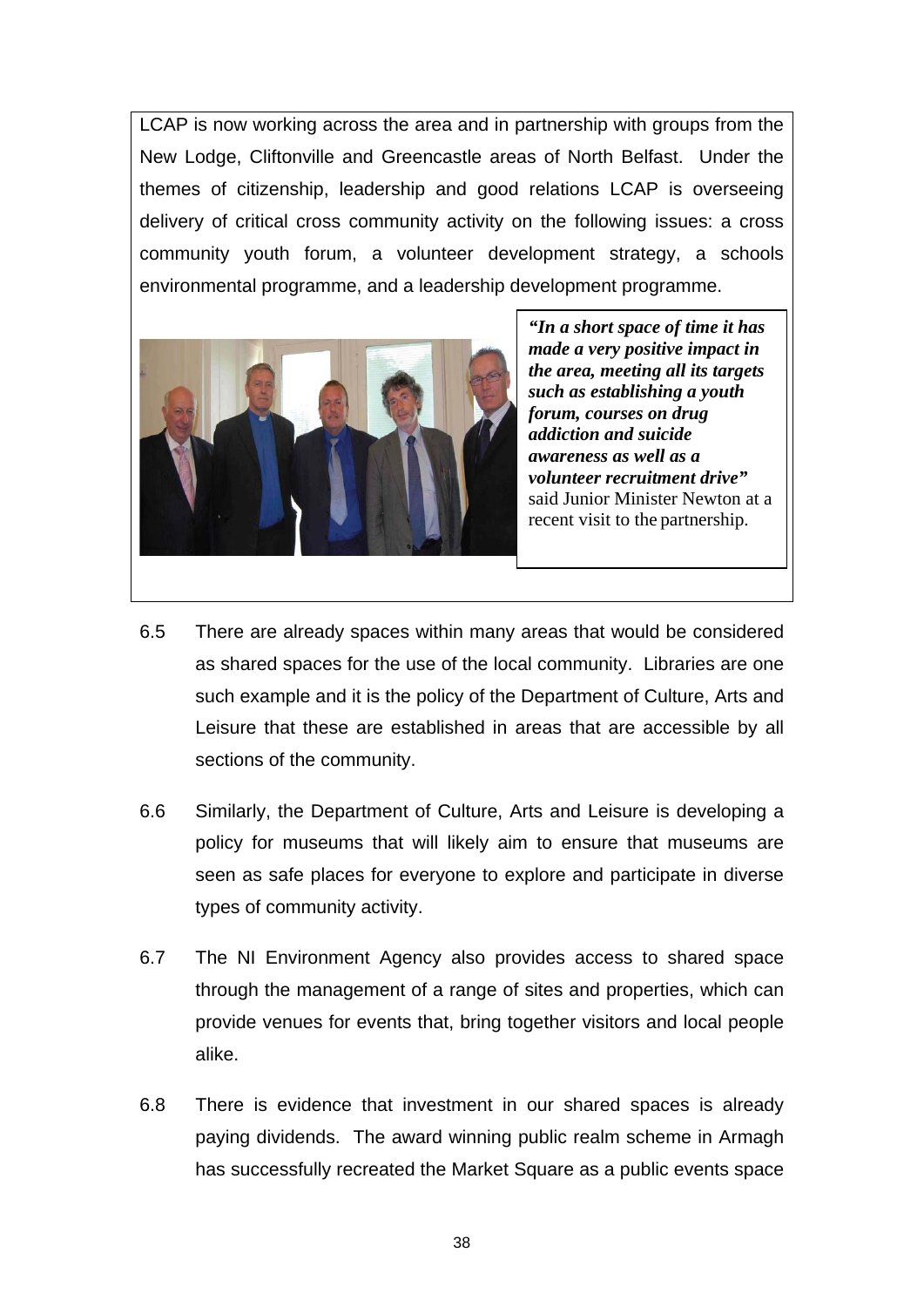and is now regularly used for cross-community events. The Department for Social Development is providing funding for the Portadown and Lurgan public realm schemes, which will create a more welcoming and neutral environment for everyone in two of our most divided town centres.

- 6.9 The Department of Justice also plays a key role in creating safer communities. The Department is currently on target to reduce the level of Anti-Social Behaviour incidents by 15% by 2011. In 2008/09, there were 87,156 anti-social behaviour incidents recorded by the police, which represented a 12.1% reduction from 2007/08.
- 6.10 Despite this, it is of concern that the latest PSNI Statistical Report on Hate Incidents and Crimes shows that during 2009/10 the number of sectarian incidents increased by 245 (an increase of 15.4%) and racist incidents by 48 (an increase of 4.8%) in comparison to 2008/09.
- 6.11 These statistics reinforce the need to create safer areas and to this end the Department of Justice will, in partnership with a range of stakeholders, develop a new Community Safety Strategy which aligns with the principles, aims and objectives of the Programme for Cohesion, Sharing and Integration.
- 6.12 The introduction of the proposed new Crime Reduction Partnerships holds significant potential to contribute to achieving positive good relations outcomes. The new partnerships will result from integrating the Community Safety Partnerships and the District Policing Partnerships and one important aspect will be the inclusion of a good relations duty.
- 6.13 In recognition of the negative economic and social impacts that crime can have on our society, we will work with the PSNI, local partnerships and others to build a safer community to tackle crime including hate crime, anti-social behaviour and the fear of crime.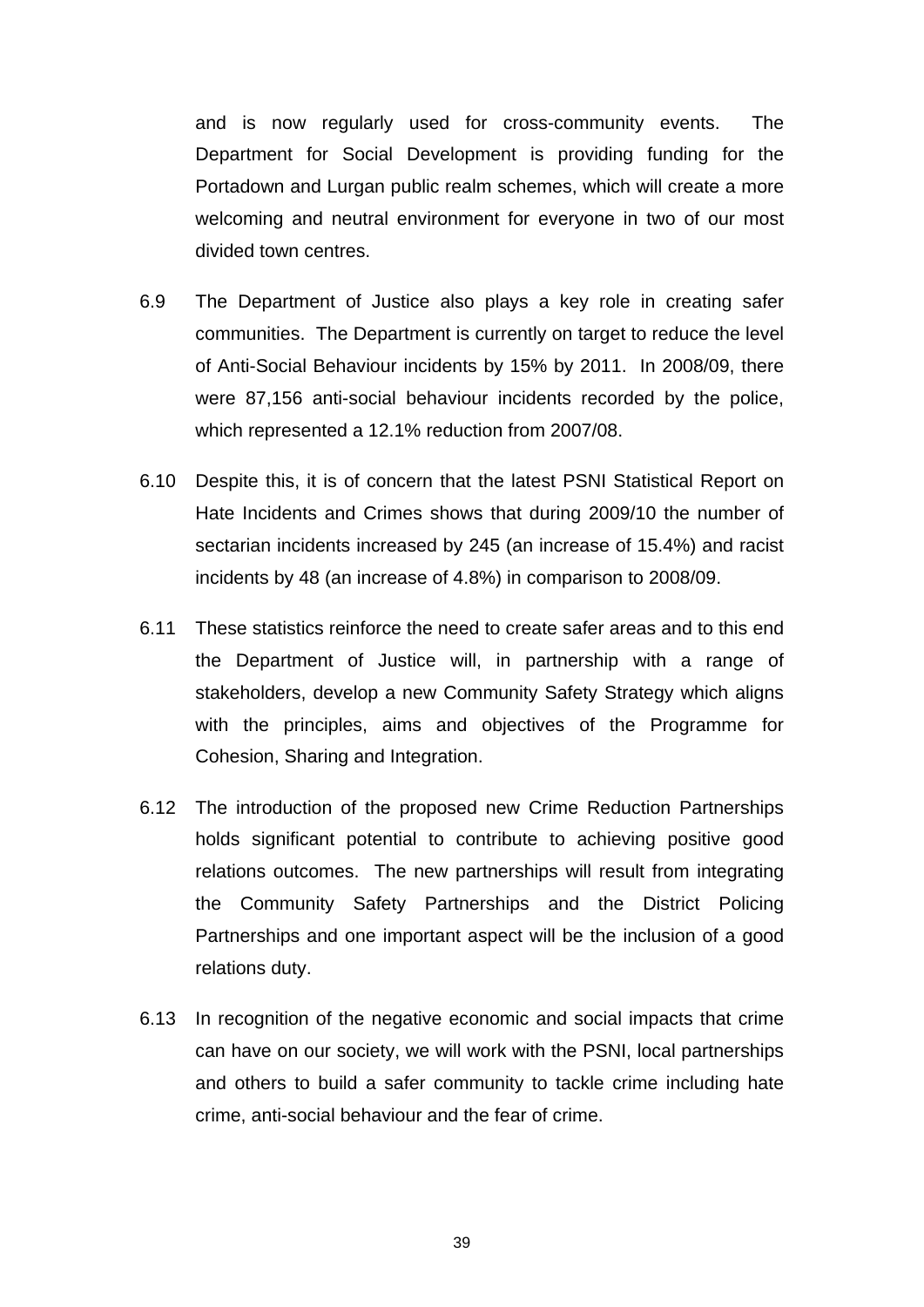6.14 The Department of Justice chairs the Hate Crime Action Group, which comprises members of key criminal justice and other agencies. This group was established to take forward recommendations from the Criminal Justice Inspection NI thematic inspection of hate crime and is currently working on a number of areas including management of hate crime cases through the Criminal Justice System, recording of hate crime cases and a common definition of hate crime.

## **Unite Against Hate**

The Unite Against Hate, multi-agency campaign challenges attitudes of prejudice and raises awareness of hate crime through a range of channels. Unite Against Hate is supported by local celebrities, sports organisations and others, with the GAA, IFA, Ulster Rugby, and NI International football squad all supporting the campaign. The campaign is currently rolling out a 'Unite' toolkit to schools across NI, in order to raise awareness and encourage debate around hate crime.

The campaign has been very effective in mobilising sporting, cultural and business organisations behind the message and can provide a model for any future coordinated media campaigns to promote good relations.

- 6.15 Sectarian behaviour at spectator sports events is also of particular concern and the introduction of new legislation in this regard will be particularly important. Although the precise terms of the legislation are yet to be finalised, these will be laid out in a Justice Bill to be introduced during the 2010/11 Assembly term.
- 6.16 Issues relating to interface areas and the removal of peace walls continue to be key priorities for us across Government. However, it is vital that the local community is involved, consulted and supported in any approach taken.
- 6.17 An isolated, piecemeal approach will not be effective in creating longterm, sustainable solutions. What is required is a number of interventions to tackle the issues which sustain the maintenance of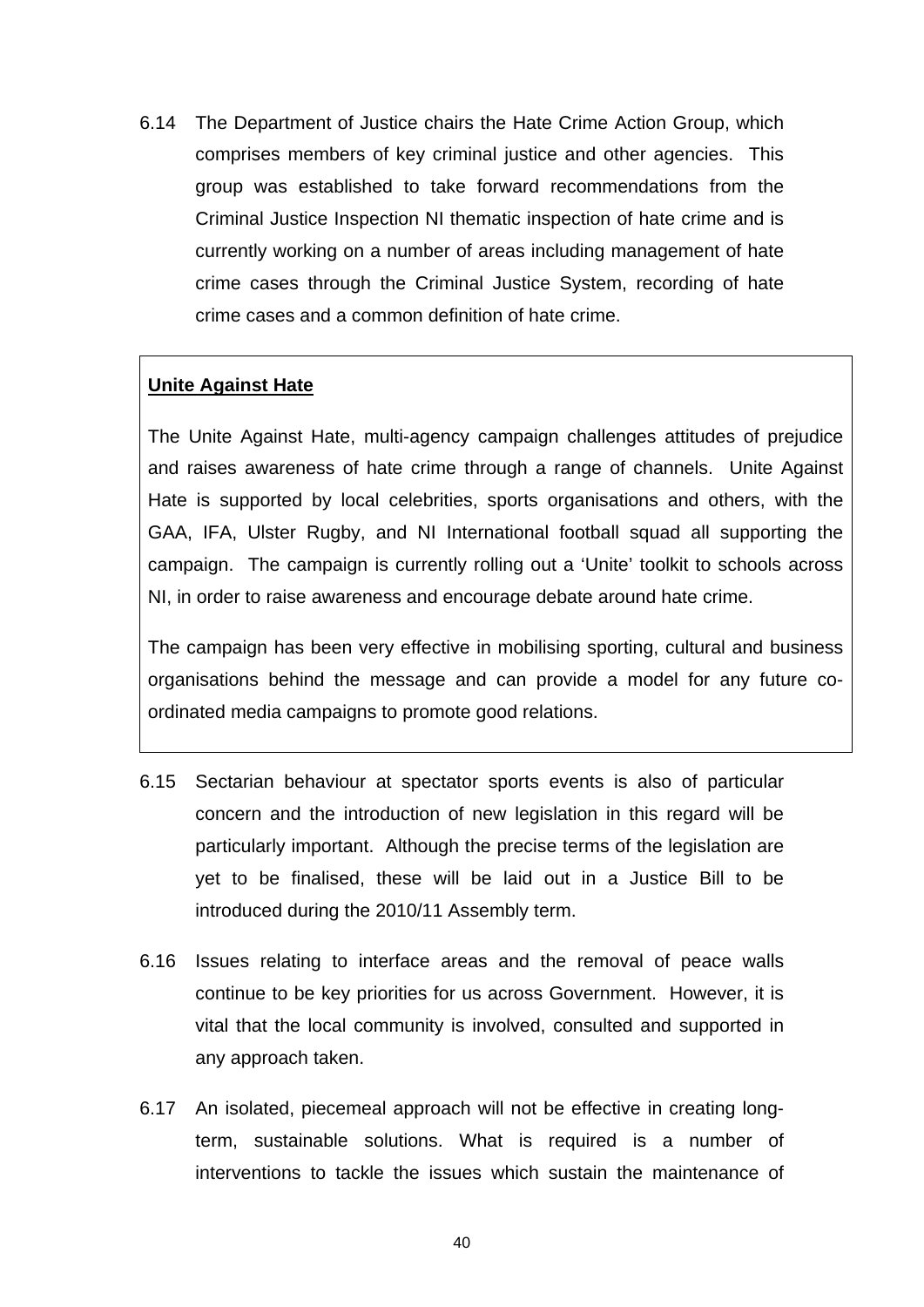Peace Walls. To this end, OFMDFM will lead in the development of a cross-cutting programme with Departments, agencies and the community on how best to work actively towards the removal of peace walls.

- 6.18 The ultimate objective is to create security and safety for the community in ways which would allow the physical interface barriers to be removed over time. Decisions can only be taken when the process has reached the point where people from the local community are ready to move forward.
- 6.19 The building of roads and associated issues can also have a particular impact on interface areas and in recognition of this, Roads Service is committed to offering advice and guidance on issues involving traffic management and roads engineering. Where good relations issues arise from infrastructural work undertaken we will work with communities to resolve those.
- 6.20 A secure community must also be supported by adequate infrastructure and in this regard transport has a key role to play. The Regional Transportation Strategy (2002-2012), which is presently under review, will revolve around economic, environmental and societal themes. We want transportation infrastructure to play its part in connecting people and places and in fostering community cohesion.
- 6.21 Transport can play a part in promoting good relations by connecting sections of the community and providing a neutral shared space. Improvements to our transport system have the potential to increase safety and the perception of safety for people as they travel in their daily lives. In implementing the Strategy through Integrated Transport Plans, the Capital programmes in Translink include plans for an integrated transport hub in Belfast at the site of Great Victoria Street. This, coupled with the introduction of a Rapid Transit System will help connect areas within Belfast.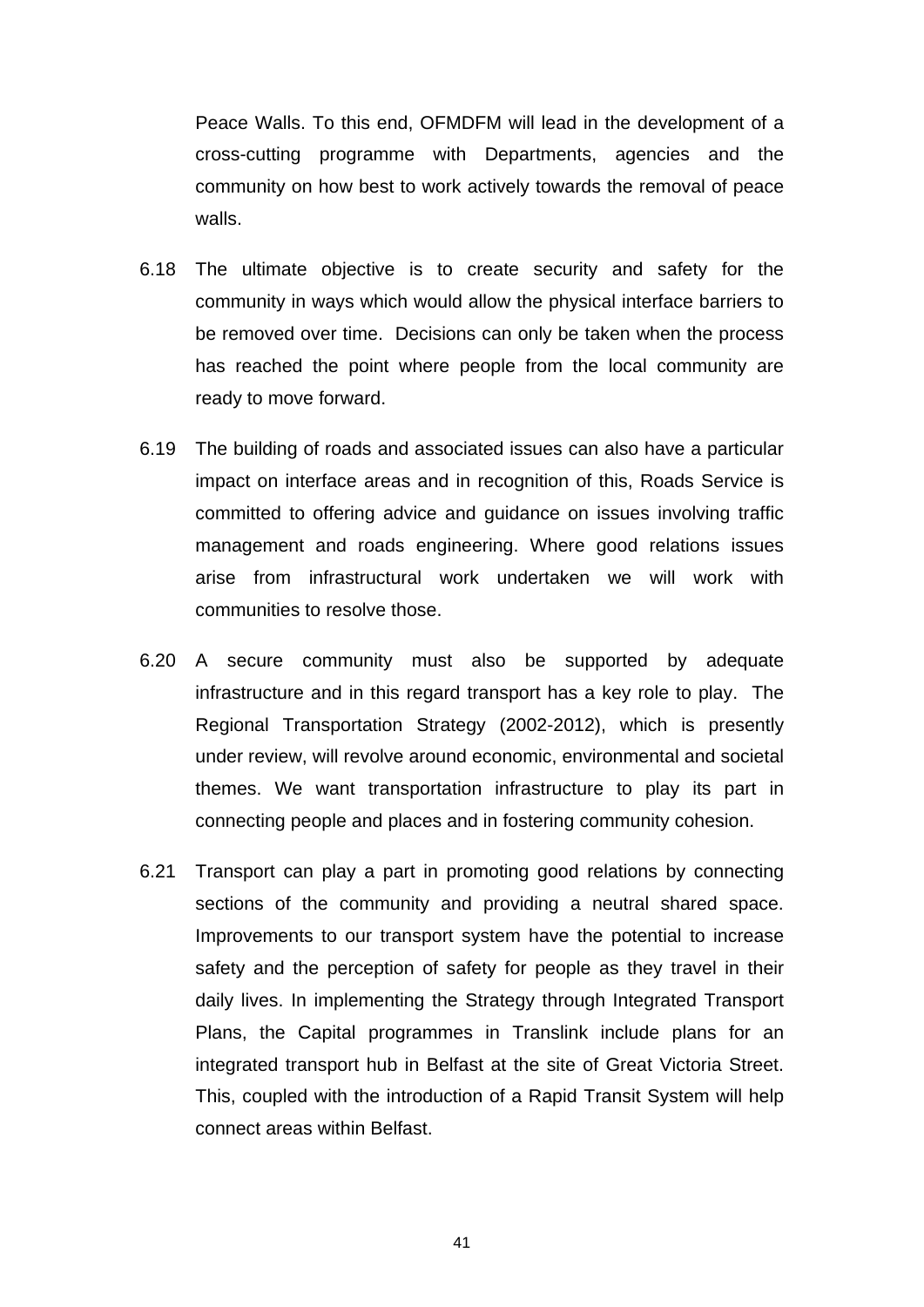- 6.22 Building a strong, vibrant community is important for everyone within our society. In this regard, the Department for Social Development invests heavily in community development through a range of schemes and programmes. For example, DSD has lead responsibility for the Executive's Neighbourhood Renewal Strategy, which supports 36 neighbourhoods located in the most deprived areas of NI. The composite effects of urban disadvantage and a legacy of political violence and segregation have created a unique challenge for those areas.
- 6.23 The Department recognises that most Neighbourhood Renewal Partnerships serve largely single identity communities as a consequence of their geographic basis. Some work is already underway to remedy this situation and the Department will explore further with Neighbourhood Renewal Partnerships measures which will be put in place to introduce or improve networking between partnerships and areas and between Neighbourhood Renewal areas and their neighbours where they are not Neighbourhood Renewal areas.
- 6.24 We will work together to maximise the community development, community safety and community relations impacts which should be achievable from a co-ordinated joined up Government approach.

#### **KEY AIMS**

- 6.25 Through this Programme, we have identified the following key aims for a secure community:
	- Encouraging community events which reflect cultural diversity and are open, welcoming and inclusive to all;
	- Ensuring that all responsible agencies continue to provide a high level of community safety delivered within a rights based framework and an overarching ethos of mutual respect;

42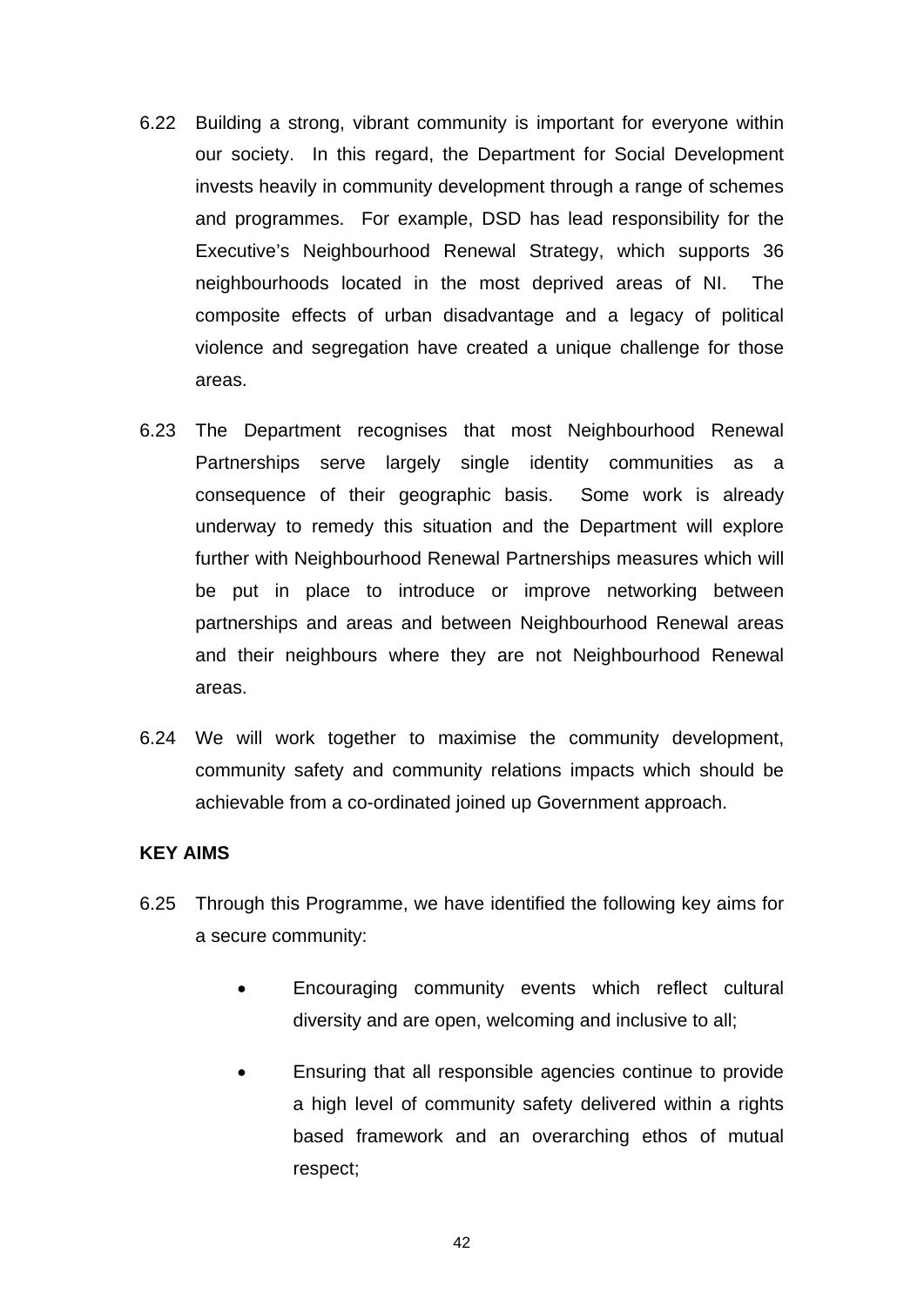- Continuing to promote initiatives based on the principle of mutual respect, which reflect acceptance of cultural diversity and the ways in which it is expressed;
- Building community support networks across community, cultural and minority ethnic groups; and
- Building capacity of the local and minority ethnic communities to support people who have experienced hate crime.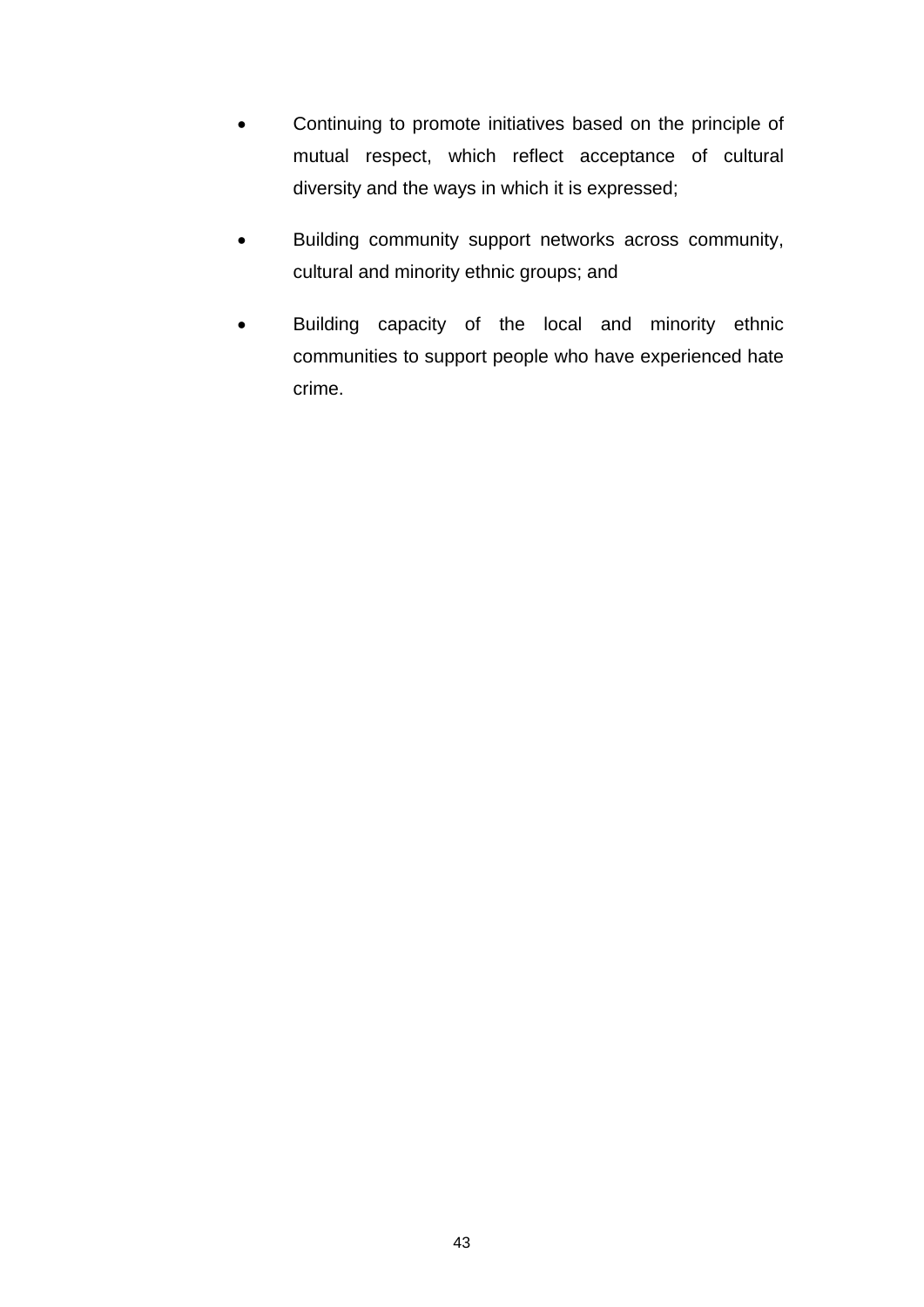# 7. A COHESIVE COMMUNITY

#### **REACHING OUT AND BEING INCLUSIVE**

- 7.1 Our vision is for an "intercultural" society a dynamic process where different cultures and communities interact, learn about and question their own and each others cultures. Over time this may lead to cultural change. It recognises the inequalities at work in society and the need to overcome these. It is a process which requires mutual respect and acknowledges human rights.
- 7.2 Integration and intercultural exchange is a dynamic, two-way process of mutual accommodation. In 2009, respondents to the Life and Times survey were generally supportive of the rights of EU citizens to live and work here with 69% saying they were very or fairly welcoming of the idea.
- 7.3 Embracing and celebrating diversity in the context of fairness, equality, rights, responsibilities and respect is central to the full participation of all people within the wider community.
- 7.4 All forms of intimidatory graffiti and the targeting of people's homes should not be tolerated and the community must unite in condemnation of these attacks. Everyone has a role to play in reaching out to embrace new arrivals and minority ethnic sections of the community, to be supportive of them and to work closely with the PSNI to ensure that harassment is utterly opposed.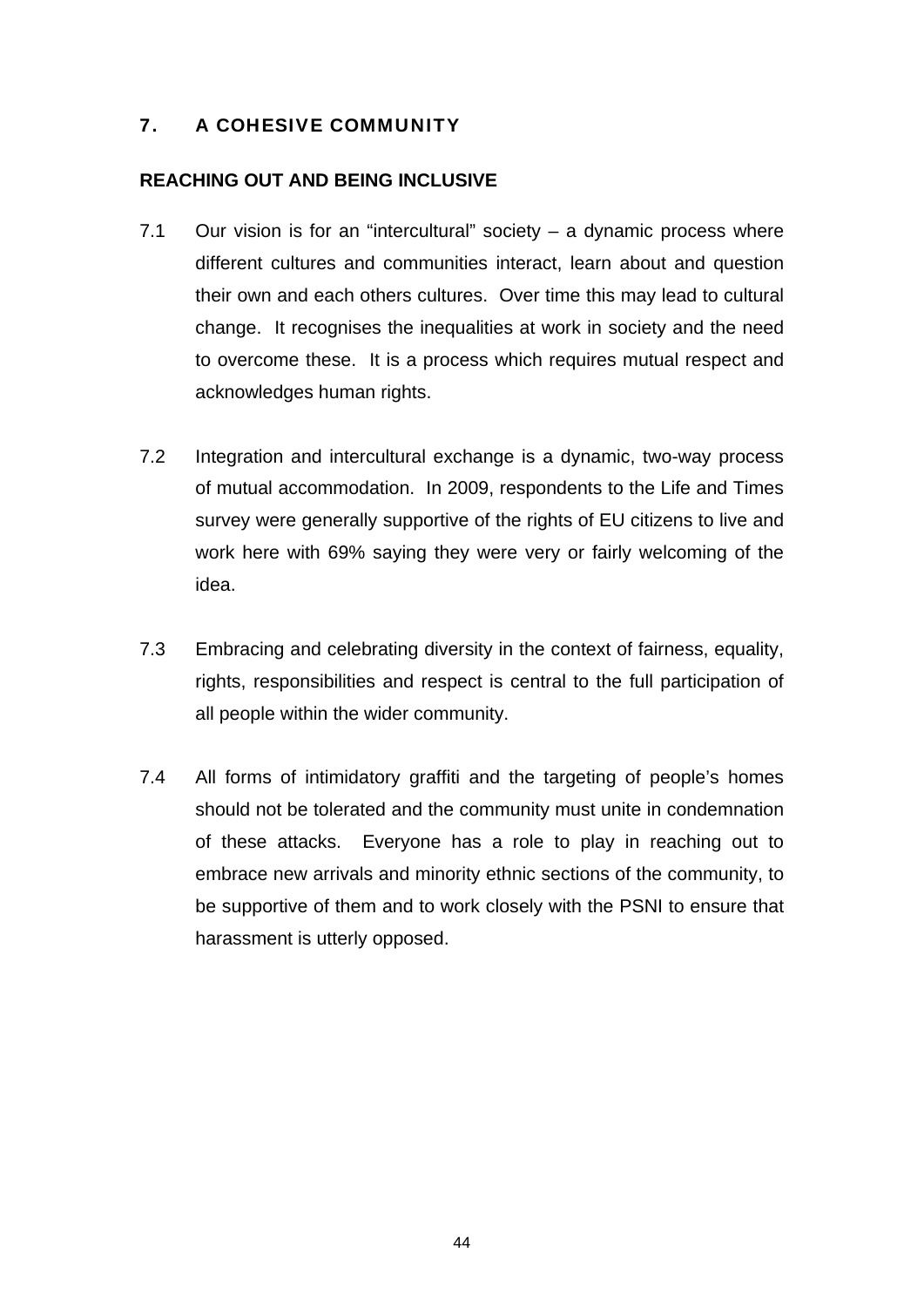# **S**outh **T**yrone **E**mpowerment **P**rogramme (STEP) Location – Dungannon

The South Tyrone Empowerment Programme (STEP) is a community development and training organisation that has been working in the South Tyrone area since 1997. It aims to promote and develop inclusion of the most marginalised groups and areas in South Tyrone, empowering people to participate in the socio-economic life of the area. Senior citizen Eric is a member of the Protestant community who worked hard to reduce sectarian behaviour on the predominantly Protestant estate where he lived. He could see increased tension and racist behaviour as new families and young workers moved on to the estate and he approached STEP to help him with a few ideas he had to address the issue.

Eric wanted the new arrivals to know they were welcome, but also alert them to the less welcoming elements in the estate and assure them of his resident group's support. STEP helped him draft a short leaflet, translate it into the appropriate languages and sent some of their bilingual staff to help Eric talk with the new residents to provide information on programmes running in the estate such as the summer schemes for children and the annual Christmas party, both of which originated with anti-sectarian work undertaken in the estate. STEP also provided signposting to other services.

Eric reviewed his group's monthly community newsletter (a simple two page sheet circulated in the estate) and recognised it needed to take account of the needs, including language, of the new residents. The newsletter became a four page sheet and to meet language support costs, he approached local employers and local businesses for assistance. Both were very supportive and their contribution was acknowledged in the newsletter which urged residents to support the businesses. To ensure the new families could feel part of (and participate in) the annual estate Christmas party, each family was personally visited to let them know what they could expect at the party. Santa Claus arrived with a compliment of diverse helpers (STEP interpreters doubling as 'elves') so every child spoke to Santa and with a little help from

45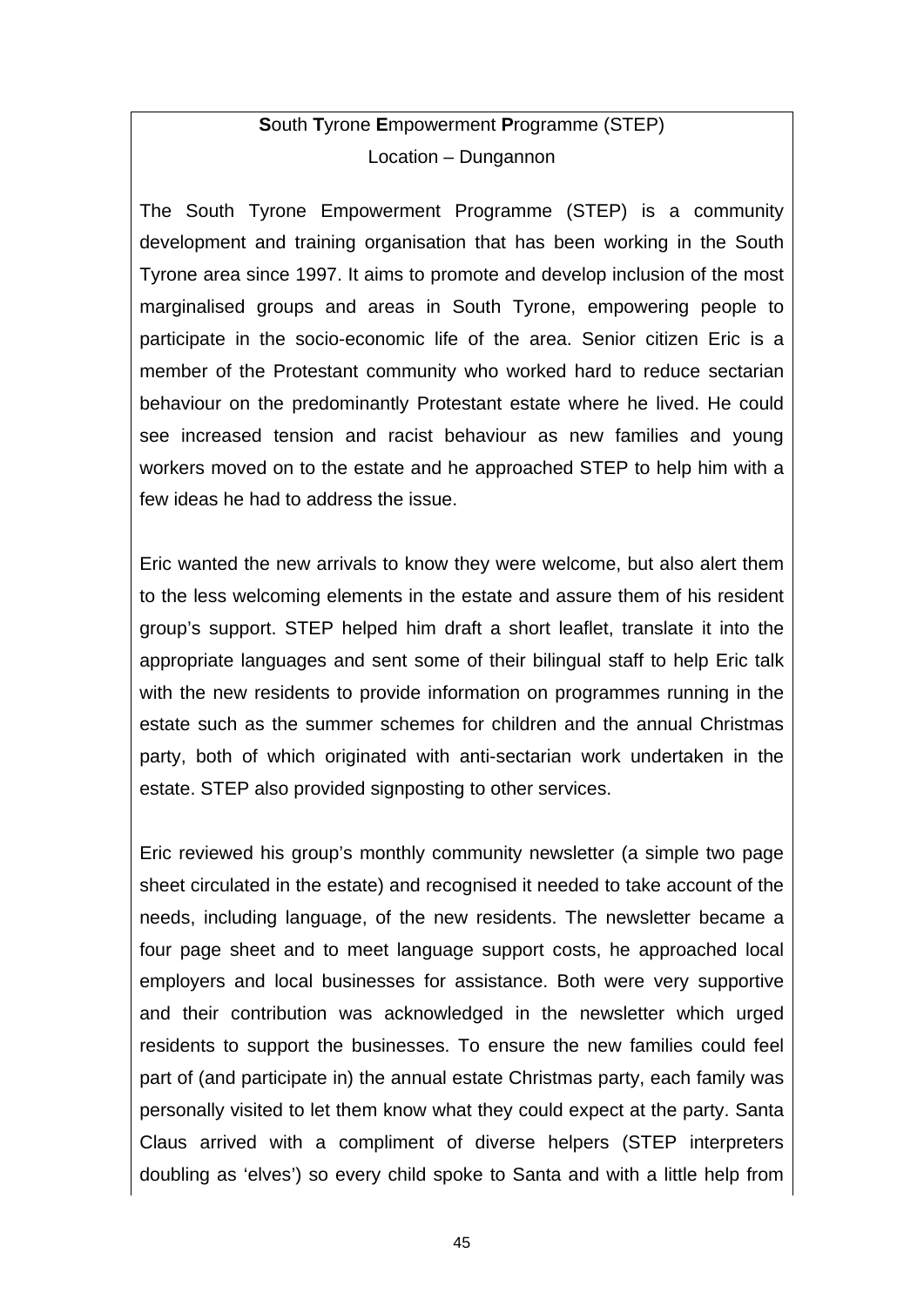his elves Santa got everybody's message. Dungannon & South Tyrone Borough Council the community and local businesses all contributed in kind or cash.

STEP continued to translate the local newsletter and provide mentoring and support. The local council also developed a small grants scheme to help other local groups reaching out to new communities for inclusion in their activities and STEP designed good practice guidance and development for local communities.

The residents group has new active members from other cultures bringing new energy and ideas. Eric has now joined the STEP Board and we are now working together to provide support for minority ethnic members to join the management committee and be fully involved in sharing the responsibilities of the group and its decisions.

- 7.5 It is important that all aspects of our society are inclusive and welcoming. The Health and Social Care Sector in particular represents a significant aspect of our society in which there is considerable diversity across both staff and users. Access to appropriate healthcare is crucially important and consequently should be inclusive and accessible to all.
- 7.6 As a response, the Department of Health, Social Services and Public Safety, through its Equality, Good Relations and Human Rights Strategy and Action Plan launched in January 2008 aims to promote and mainstream equality, good relations and human rights within a health and social care system that values diversity and is accessible to all those who need it.
- 7.7 Embracing Diversity Good Practice Guide for Health Sector Employers was launched in 2004 with the main purpose of ensuring that minority ethnic health and social care staff, including those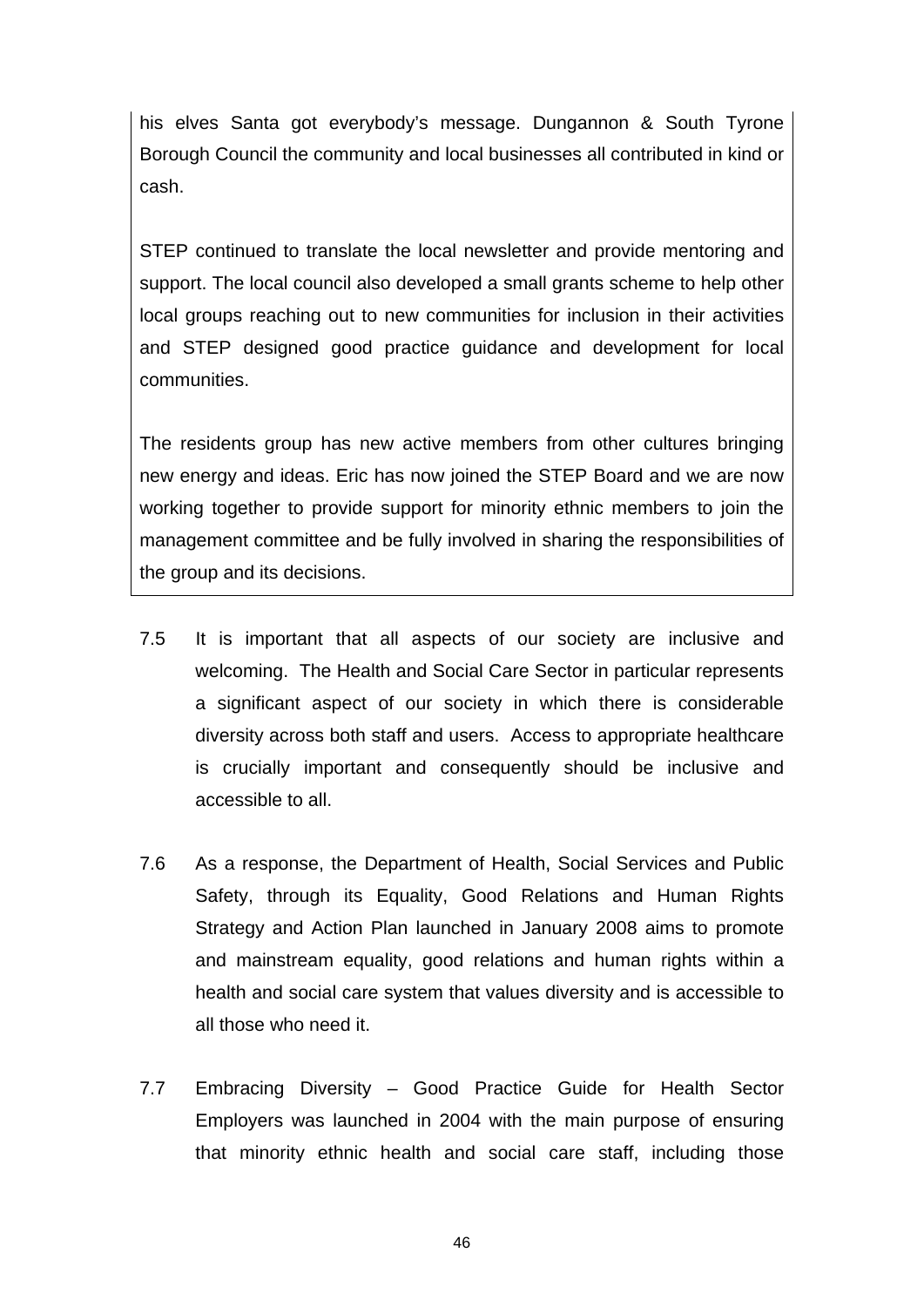recruited from overseas, are not subject to racist abuse, whether in the workplace or in the community.

- 7.8 The Racial Equality in Health and Social Care Good Practice Guide was also produced in partnership with the Equality Commission for NI. This guide is aimed at assisting health and social care staff in delivering services which are culturally competent and responsive to the needs of all sections of our community.
- 7.9 The NI Health and Social Care Interpreting Service is the health specialised main provider of face-to-face interpreting for all HSC organisations and practitioners here. The aim of the Service is to improve access to Health and Social Care for members of minority ethnic groups who do not speak English as a first or competent second language.

#### **EMBRACING DIFFERENCE AND CELEBRATING CULTURAL DIVERSITY**

- 7.10 We want to ensure that all migrants and new sections of the community are treated with respect within our community and we should not tolerate any incidents of racism or hate crime towards any individual or group. We should reach out, help and support new individuals, families and sections of the community from the earliest point of arrival. Moving to a new country, with new customs and language is a challenge for anyone, particularly if elements of the host community are seen to be unwelcoming or threatening.
- 7.11 In 2009, 18% of respondents to the Northern Ireland Life and Times survey believe that the culture of Irish Travellers is more respected than it once was. 61% of people believed there is more racial prejudice than there was 5 years ago and 51% of people believe that people from a minority ethnic community are less respected than they once were.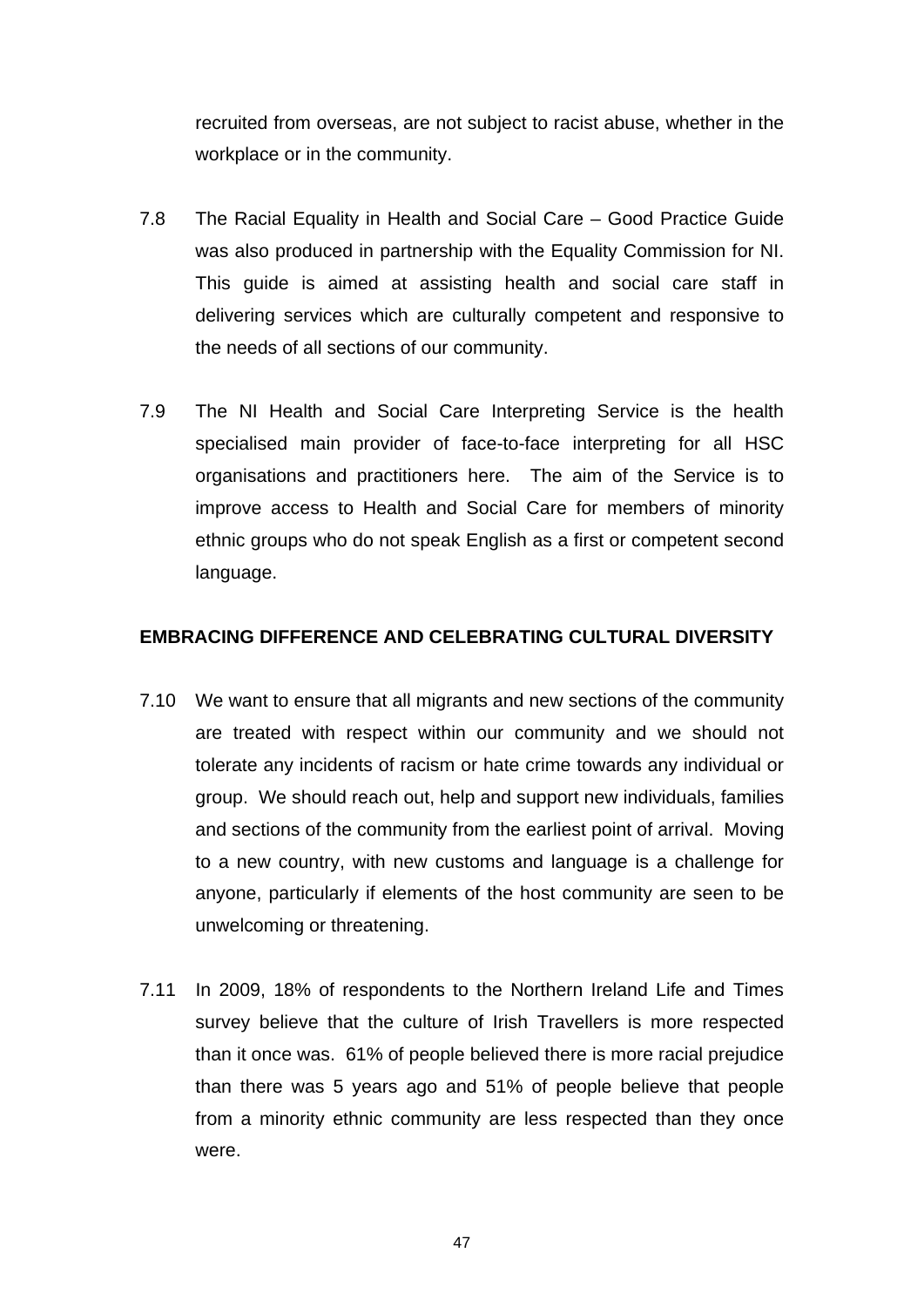- 7.12 Travellers in particular have traditionally been a marginalised group experiencing low educational achievement as well as exclusion from society. In September 2008, the Minister of Education established a cross-sectoral Taskforce on Traveller Education. The aim of the Taskforce is to develop an action plan on Traveller education to address these negative patterns. It will present its recommendations to the Department of Education by December 2010.
- 7.13 Migrant workers too play an essential role in our economy. Employers here have increasingly turned to migrant workers to fill labour and skills gaps.
- 7.14 In recognition of this, the Department for Employment and Learning leads a Subgroup of the Racial Equality Forum with the key purpose of ensuring that NI Government departments and relevant bodies ensure that the employment related needs of migrant workers and those who employ and advise them are met effectively.
- 7.15 It is evident that this Programme brings both opportunities and responsibilities for the public sector, private sector and the Trade Unions. The partnership work around Anti-Racist Workplace Week demonstrates that employers and Trade Unions generally do take this issue very seriously.
- 7.16 Accordingly, the Ministerial Panel for Cohesion, Sharing and Integration will take on board the interests of the private sector and Trade Unions to draw the work of this social partnership into the Programme for Cohesion, Sharing and Integration.
- 7.17 Whilst we continue to experience relatively high levels of economic inactivity, (including significant increased unemployment during the economic downtown) our reliance on migrant workers is, nevertheless, unlikely to diminish. In order to meet current and forecasted demand for skills as the economy returns to growth, particularly in niche areas,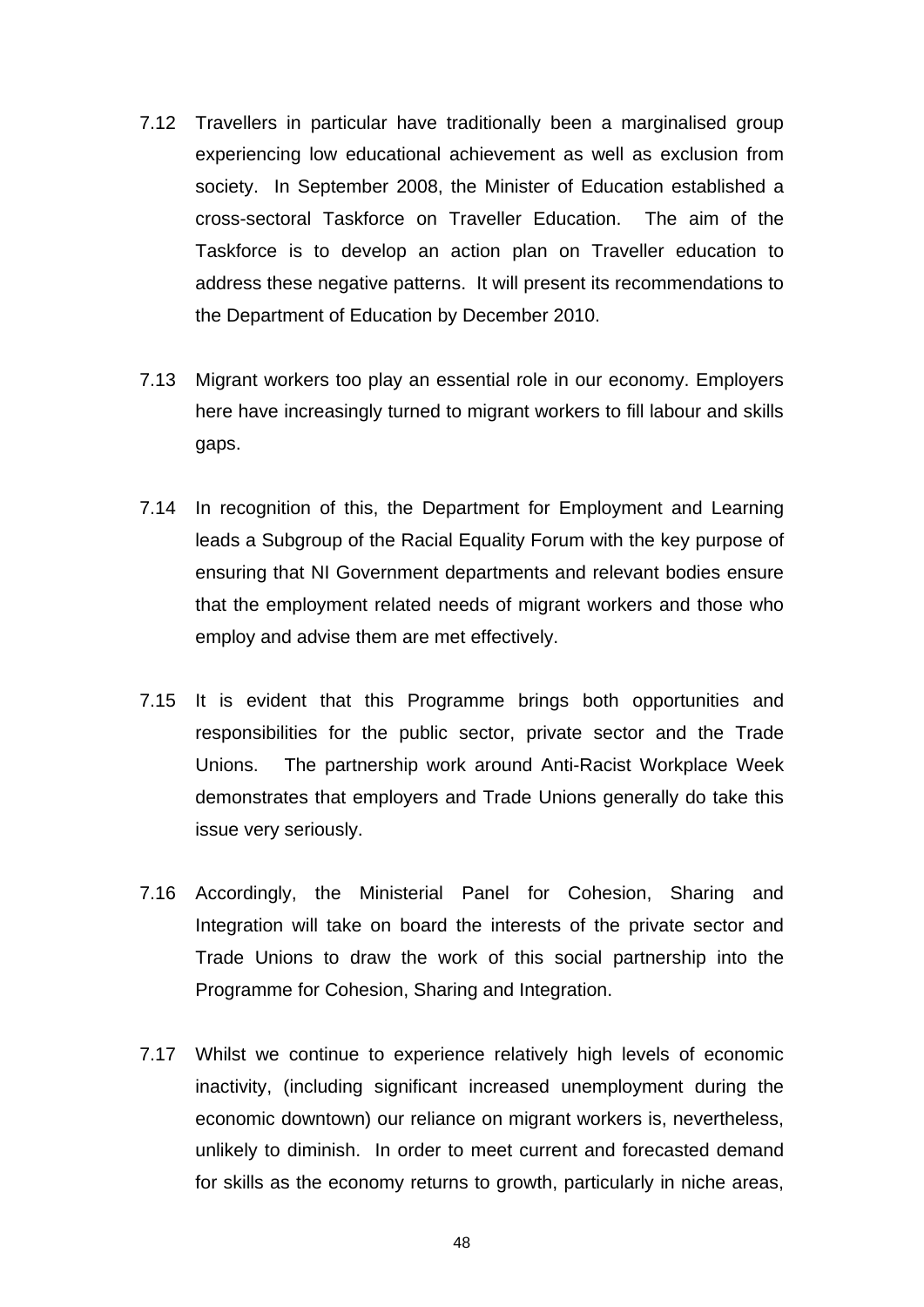there will be a continued need to attract suitably skilled people to the region.

- 7.18 We must also recognise the important role the social economy has to play in developing the wealth of Northern Ireland and contributing to the local community.
- 7.19 As part of the updated Social Economy Enterprise Strategy 2010-11, the Department of Enterprise, Trade and Investment will continue to support the development of a sustainable Social Economy Network until 2011 with a financial package up to a maximum of £600k. The social economy can straddle community divisions with a high degree of sharing of resources and best practice and can make a real and sustainable difference to people's lives, particularly in areas of economic disadvantage. In this regard, the social economy represents a significant opportunity for sections of the community to work together in forming social enterprises and promoting good relations.

## **KEY AIMS**

- 7.20 Through this Programme, we have identified the following key aims for a cohesive community:
	- Zero tolerance for crimes motivated by prejudice and all forms of hate crime, whilst actively promoting rights and respect;
	- Promoting intercultural work through the Minority Ethnic Development Fund;
	- Building an inclusive community open to all, regardless of their background;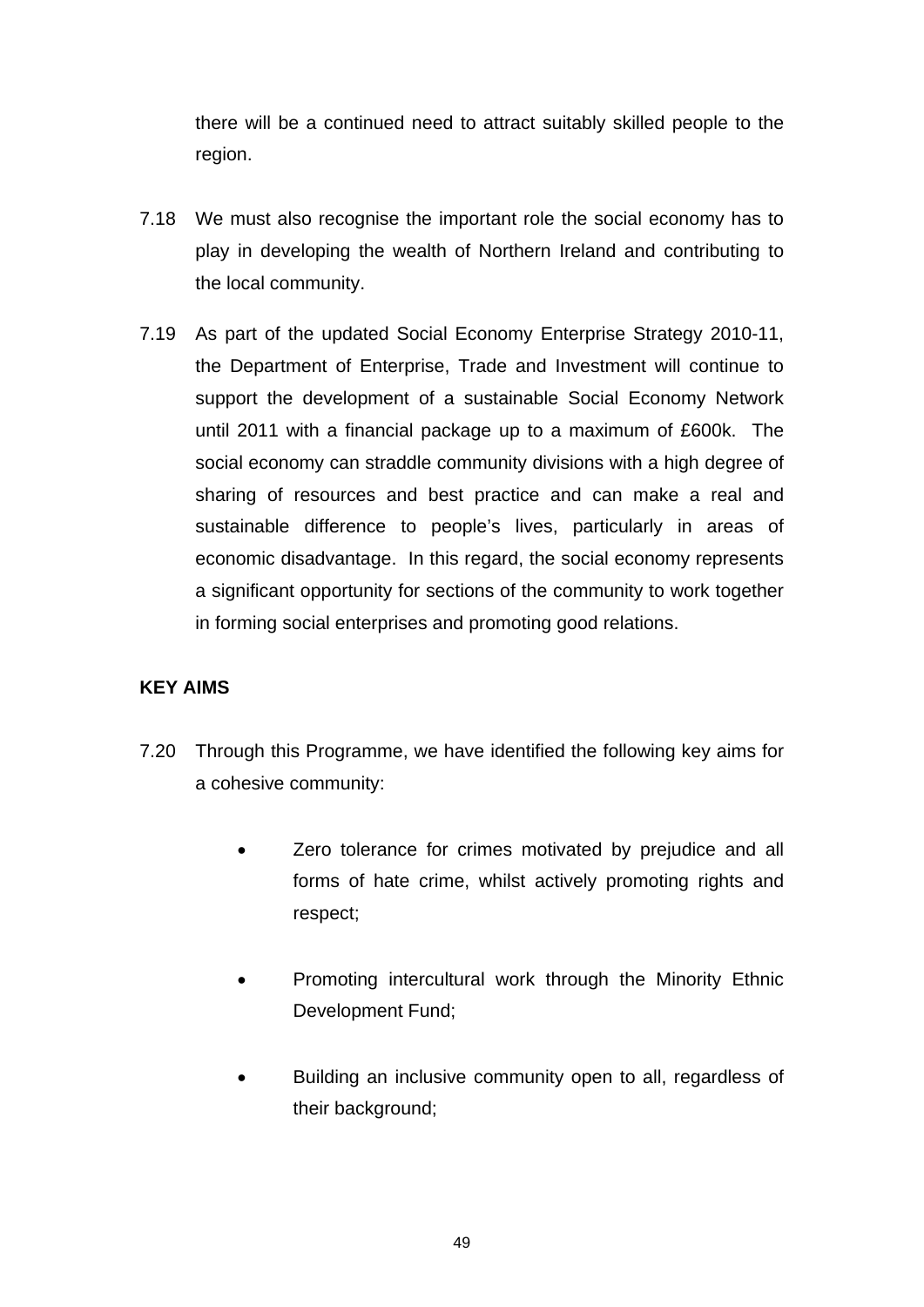- Promoting greater understanding between established sections of the community and new arrivals;
- Working closely with the PSNI, the new Crime Reduction Partnerships and Probation Board in local areas to address racism and hate crime;
- Encouraging greater understanding of new cultures and new sections of the community; and
- Developing and supporting workplace initiatives to promote respect and understanding of cultural diversity.



SEEDS is a Derry/Londonderry based organisation originally set up to help address the needs of new migrants to the North West area.

In response to rising reports of hate violence and a perceived lack of support for victims, SEEDS initiated the 'Hands Off My Friend' campaign to show that local people would defend the rights of their minority ethnic neighbours and would not allow racist attacks to be carried out with impunity. The campaign was targeted at schools, community groups, and youth groups involving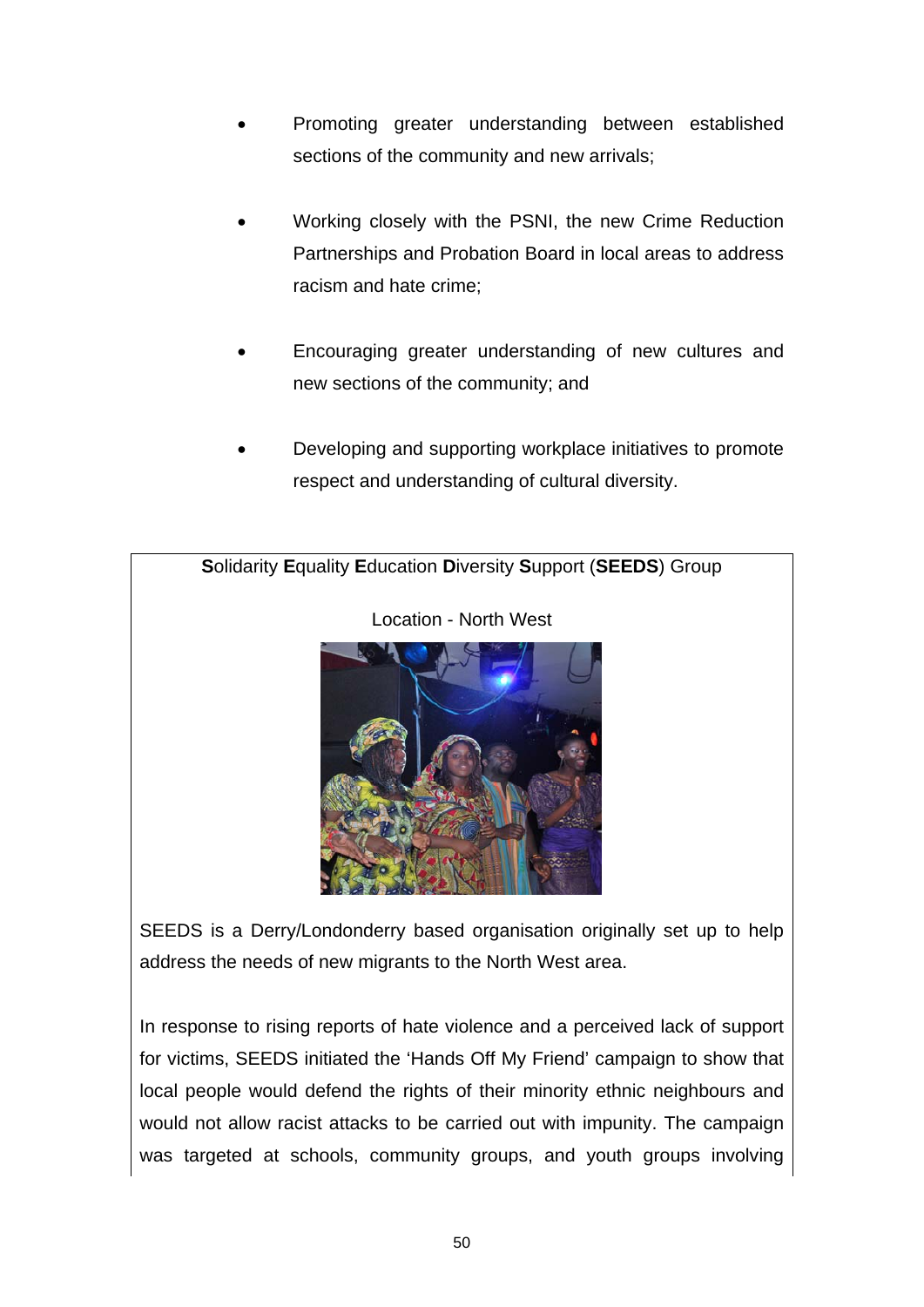intensive workshops on anti-racism, and a wide-ranging awareness raising campaign to draw attention to the issue of racism and hate crime.

SEEDS made a particular effort to identify and target those groups and individuals within the community for whom racist, xenophobic and violent attitudes remained especially prevalent. This on occasion required a more sensitive approach including involving individual community leaders and even the perpetrators themselves. The ultimate aim was to make people rethink their racist attitudes and drive home the message that violence is unacceptable. SEEDS have indicated that during the course of the 'Hands Off My Friend' campaign the number of racially-motivated violent incidents within Derry/Londonderry appear to have decreased but when the campaign stopped the number of racist attacks increased.

More than 2,800 young people have been involved in the 'Hands Off my Friend' campaign since it began in 2006. The campaign has now been developed further and adopted by a range of groups sectors including: the LGBT community, disability groups, the PSNI, the Housing Executive, and District Councils.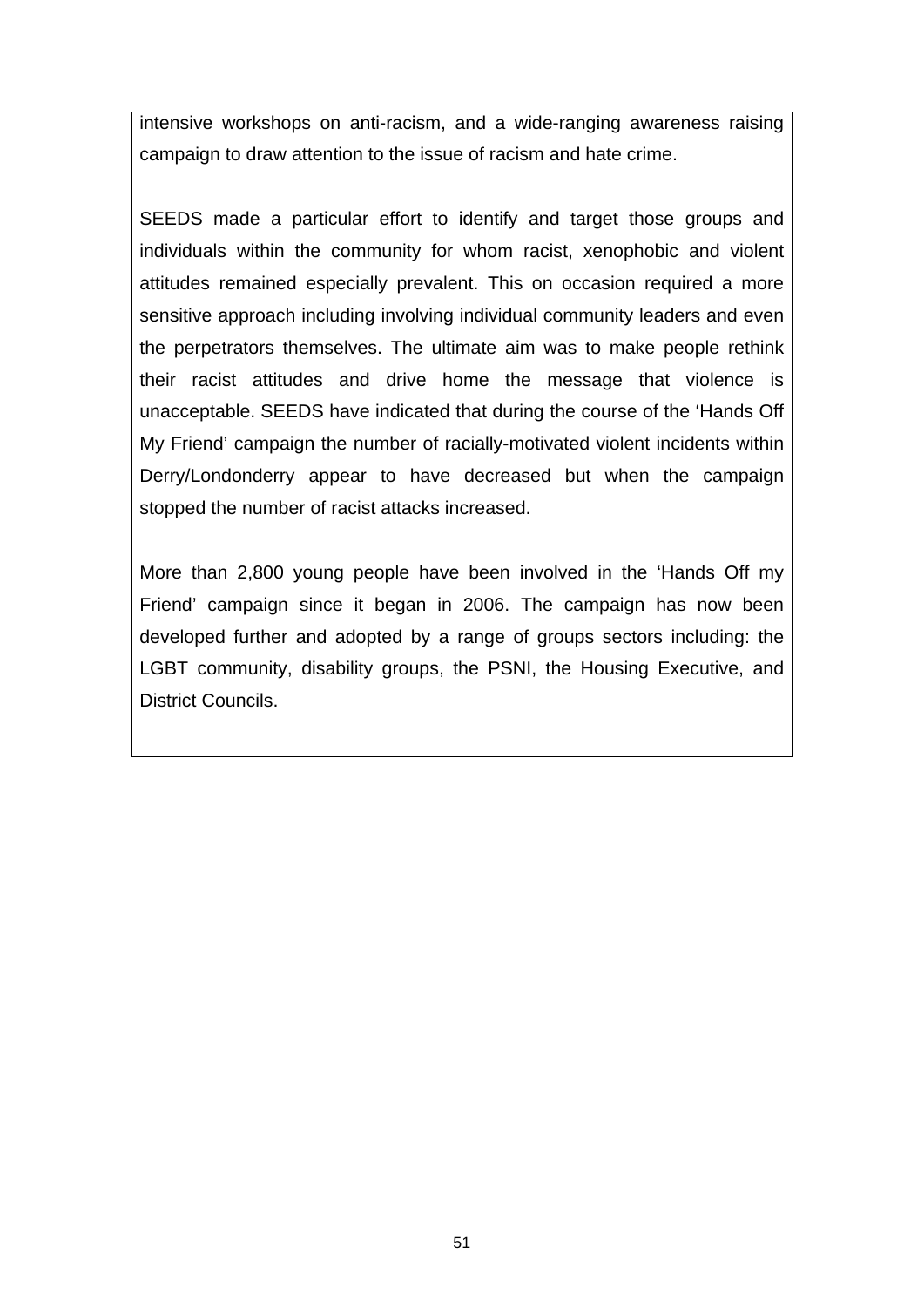#### 8. SUPPORTING LOCAL COMMUNITIES

- 8.1 District Councils play a valuable role in delivering good relations and will continue to have an important part to play in meeting the aims of the Programme for Cohesion, Sharing and Integration. Councils have close links to the communities which they serve and work together with those communities to deliver local solutions to local issues. This locally tailored work is an important collaborative approach engaging fully with the local community and will improve delivery of the Programme.
- 8.2 Political leadership at a local councillor level is also essential to embed the good relations agenda into the valuable work undertaken by Councils.
- 8.3 The District Council Good Relations Programme, funded by the Office of the First Minister and deputy First Minister and managed by the Community Relations Council, acknowledges the unique placement of Councils within the communities they serve.
- 8.4 Through that Programme, District Councils must clearly identify local needs by undertaking Good Relations audits. In response to the audits, Councils develop and implement action plans to address the needs identified.
- 8.5 In consultation with District Councils and local stakeholders we will develop criteria for core funding (and small grants) to ensure consistency with the aims of this Programme. We recognise that a top down, one size fits all approach is not ideal. We in Government will: set the framework for action; the principles to be applied at local level; and will support local initiatives.
- 8.6 We recognise that community leaders are well positioned to influence change on the ground and leading positive local development. We will engage with local leaders who have a role to play in bringing sections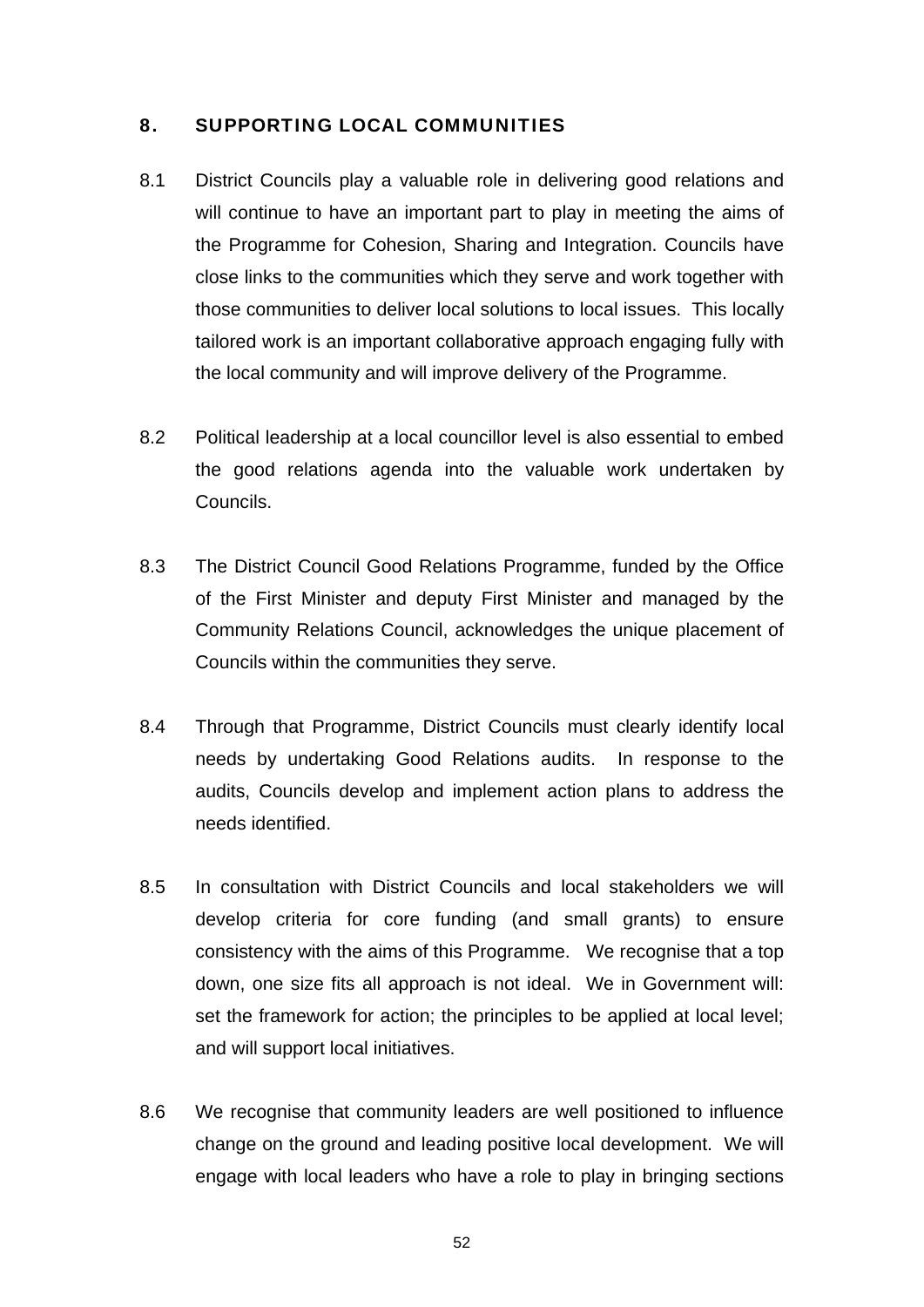of the community together. This Programme places community at the heart of the decision-making by providing an opportunity for representation on the Ministerial Panel for Good Relations.

- 8.7 Every community needs volunteers and every community has a pool of people willing to offer their time for various causes. Volunteers play a vital role in society by serving their local communities. They contribute time, energy and talents that help to fulfil local organisations' objectives.
- 8.8 Volunteers generate enthusiasm and interest and help to create a positive image of organisations in the community. Communities benefit from volunteers' contribution in that the services they provide help individuals, families and the community to address local needs and problems. They often encourage others to become involved and recognition of outstanding volunteers can contribute to overall community pride. Through this Programme we will continue to support the principle of volunteering in local communities as an important mechanism in the promotion of good relations."
- 8.9 Government is committed to supporting the local implementation of this Programme through the District Council Good Relations Programme and we will:
	- Sustain and underpin quality of action at the local level;
	- Provide practical, consistent support, training and guidance;
	- Support innovative actions to develop and promote good relations which extend beyond local boundaries or which are of regional significance; and
	- Support capacity building measures and resources required to enable minority ethnic people and new arrivals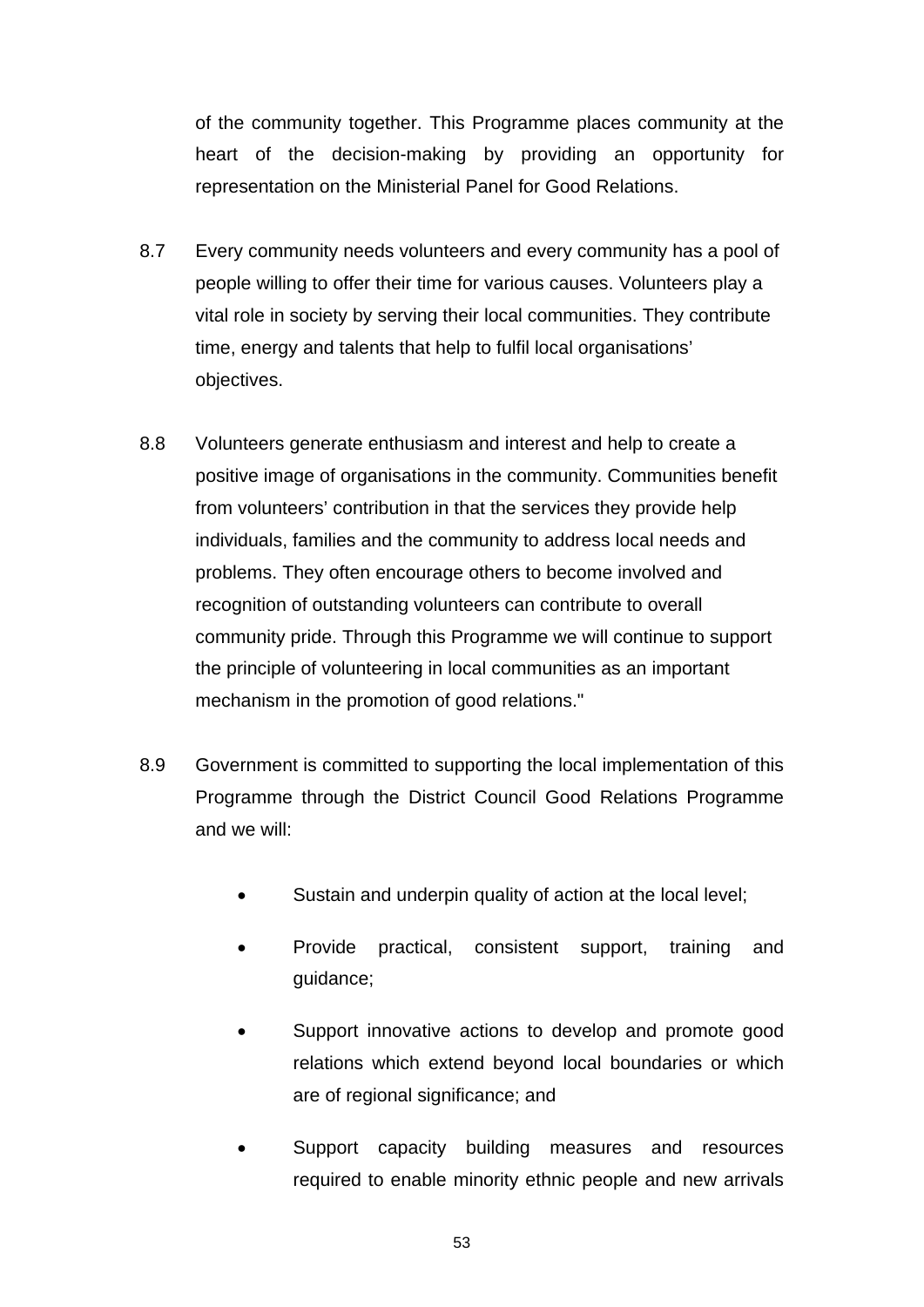to participate fully and effectively in public, economic, social and cultural life.

8.10 We see this regional support and co-ordination function being provided by funding arrangements set out in Chapter 12.

### **RACIAL EQUALITY FORUM**

- 8.11 We recognise the strategic importance of the Racial Equality Forum and we reaffirm our commitment to it and its work. The Forum will continue to monitor implementation of Departmental Action Plans and Departmental Race Champions.
- 8.12 The Forum will be represented on the Ministerial Panel for Cohesion, Sharing and Integration.

#### **KEY AIMS**

- 8.13 Through this Programme, we have identified the following aims for Supporting Local Communities:
	- Continue to support Councils' delivery of Good Relations programmes and funding;
	- Ensure that the local community is integral to the Good Relations decision making and implementation process; and
	- Nurturing leadership at a local level and empowering the local community to identify solutions to local issues.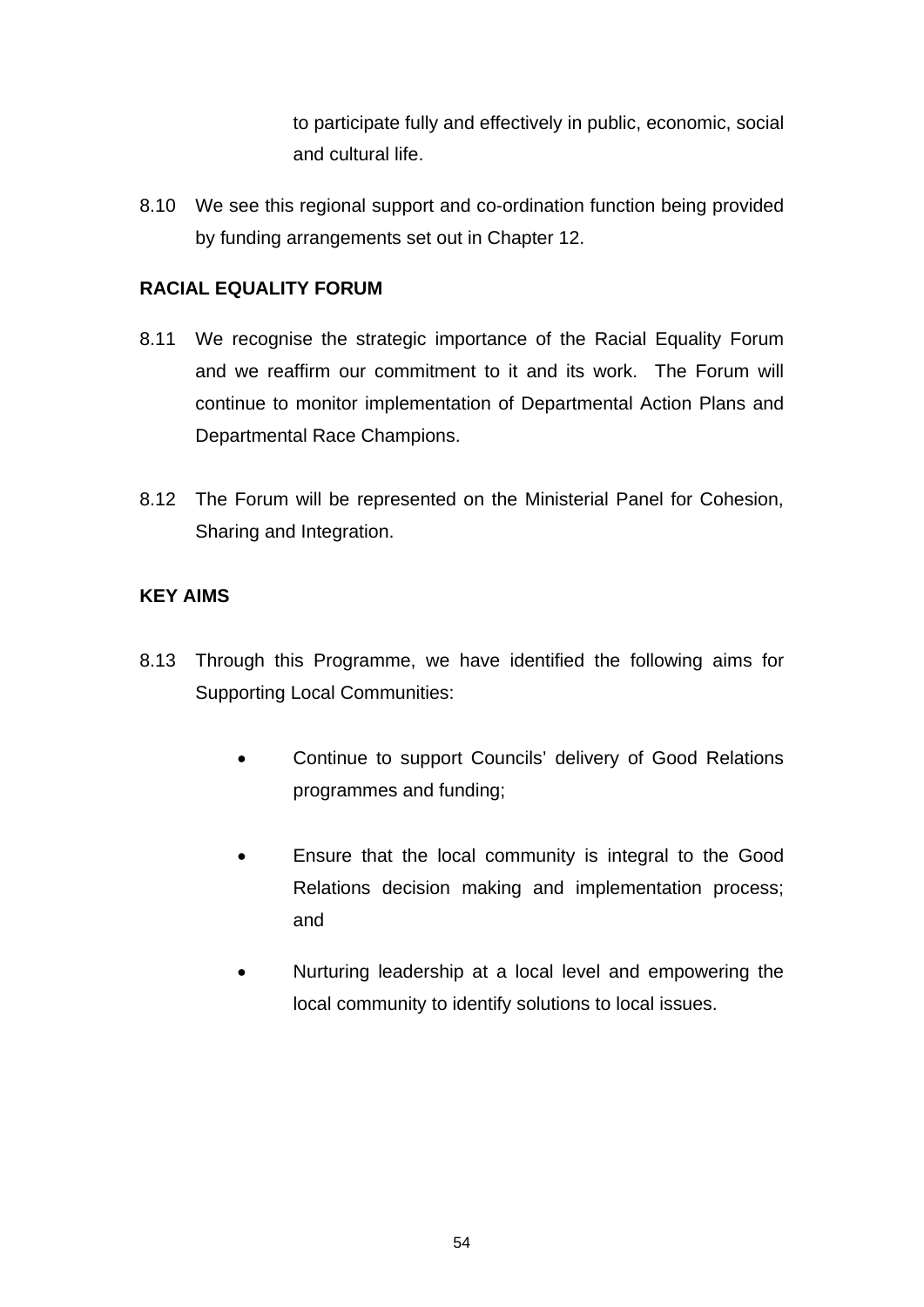#### 9. LOOKING OUTWARD

# THE NORTH/SOUTH, EAST/WEST AND EUROPEAN **DIMENSIONS**

- 9.1 It has already been recognised that improving relationships within our society has to be viewed in the wider context of developing strong relationships on a north/south, east/west basis. Furthermore, as the diversity of cultures grows, it is essential to appreciate and allow for the impact of the expansion of the European Community on society and inter-community relationships.
- 9.2 The reality is that ours is a society of many identities and if this Programme is to achieve its full potential, we must ensure that an effective outward looking dimension is part of it. It must be part of our contribution both to learn from the experiences of others and to continue to share our own experiences with areas such as the Middle East, the Balkan states and others emerging from conflict.
- 9.3 As we emerge from conflict, much has changed in terms of relations not only north and south but also east and west, alongside the economy and infrastructure. We have witnessed increased movement of capital, migration and working – north and south.
- 9.4 Other administrations, working to ensure fairness, equality, rights, responsibilities and respect can provide examples of best practice from which we can learn. We want to build networks and share experiences in partnerships with Government and organisations elsewhere.

## **KEY AIMS**

9.5 Through this Programme, we have identified the following key aims of looking outward: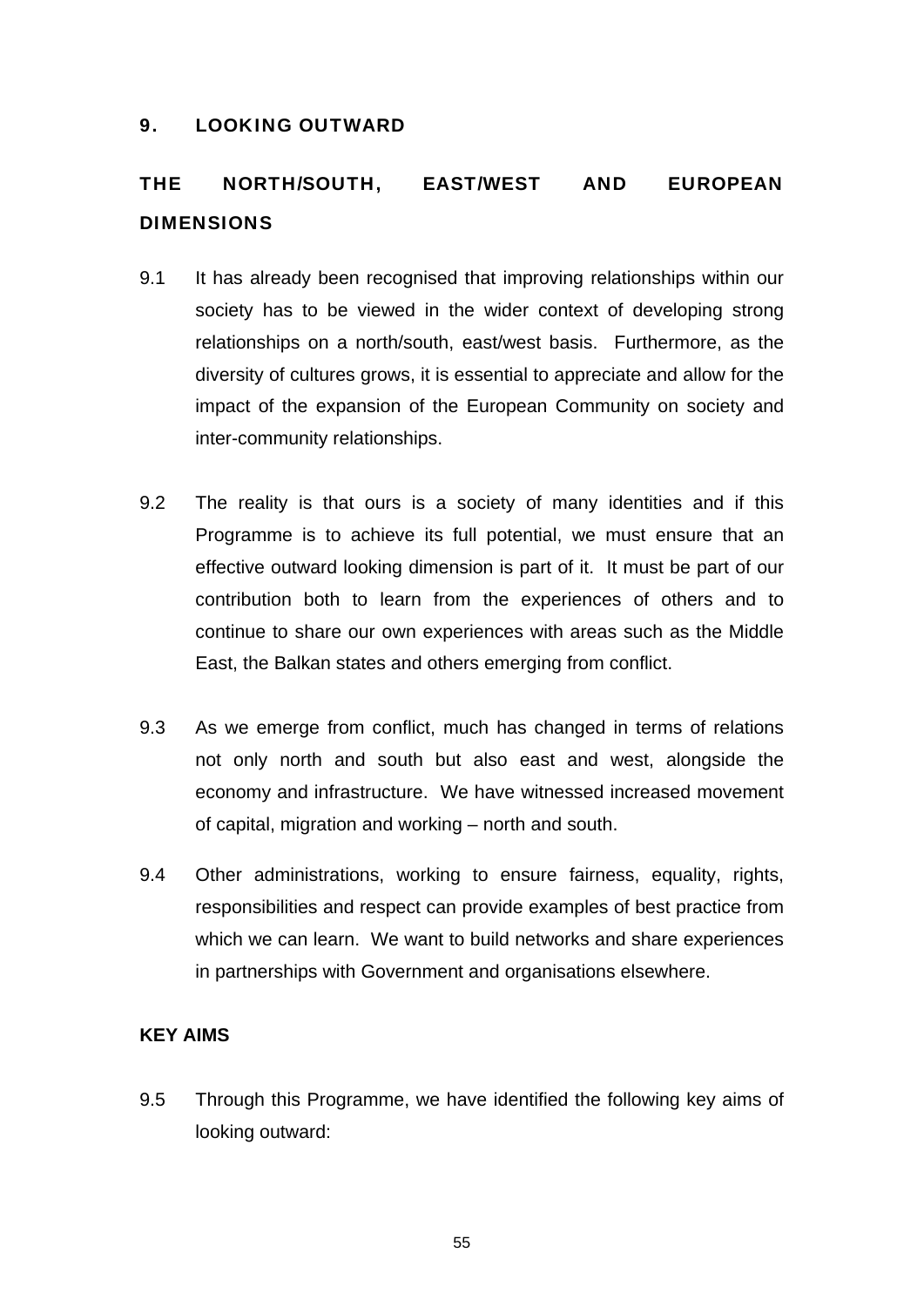- Identifying key exemplar projects which have proven track records of success in promoting good relations;
- Sharing of relevant research and experiences on a North/South, East/West, European and international basis; and
- Mutual promotion of cultural diversity and encouraging better social networks on North/South, East/West, European and international levels.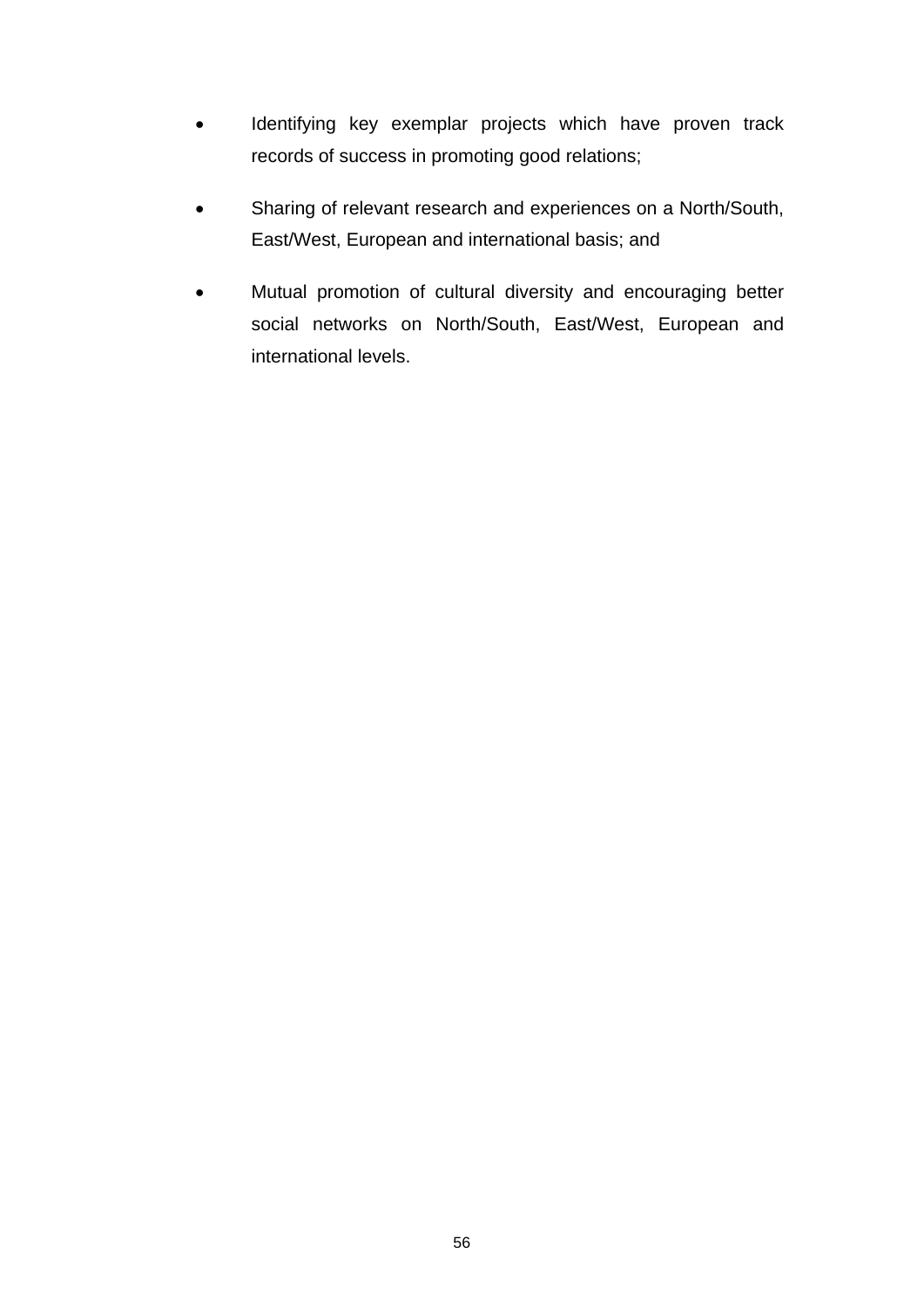# 10. MECHANISM TO OVERSEE THE IMPLEMENTATION OF **CSI**

- 10.1 OFMDFM is committed to provide strong leadership to ensure that this programme is implemented throughout departments and other bodies.
- 10.2 This Programme provides an opportunity to develop working practice and structures to promote good relations. We must implement this programme in a new fashion that is both effective and efficient.
- 10.3 No single Government department, statutory body or community organisation can solve any of the challenges set out in this Programme; however, improving how we work together to identify the causes of problems, agree solutions, allocate resources and coordinate actions can improve performance and efficiency across all sectors. It is often clear that communities are best placed to contribute to the change they wish to see and Government must be more inclusive of community resources, in the decision-making processes and the actions towards improvement.
- 10.4 Woven throughout this document are a range of actions that Government is taking to tackle issues of sectarianism, racism and hate.
- 10.5 In times of economic stress Government and all sections of society must work together to be more efficient and effective.
- 10.6 This chapter sets out mechanisms for the co-ordination of the actions to implement the Programme for Cohesion, Sharing and Integration. The key features of implementation are;
	- A Ministerial Panel chaired by OFMDFM Ministers, key statutory and community partners;
	- A Senior Officials Steering Group which will be tasked with coordinating the cross-departmental alignment of activities and allocation of resources;

57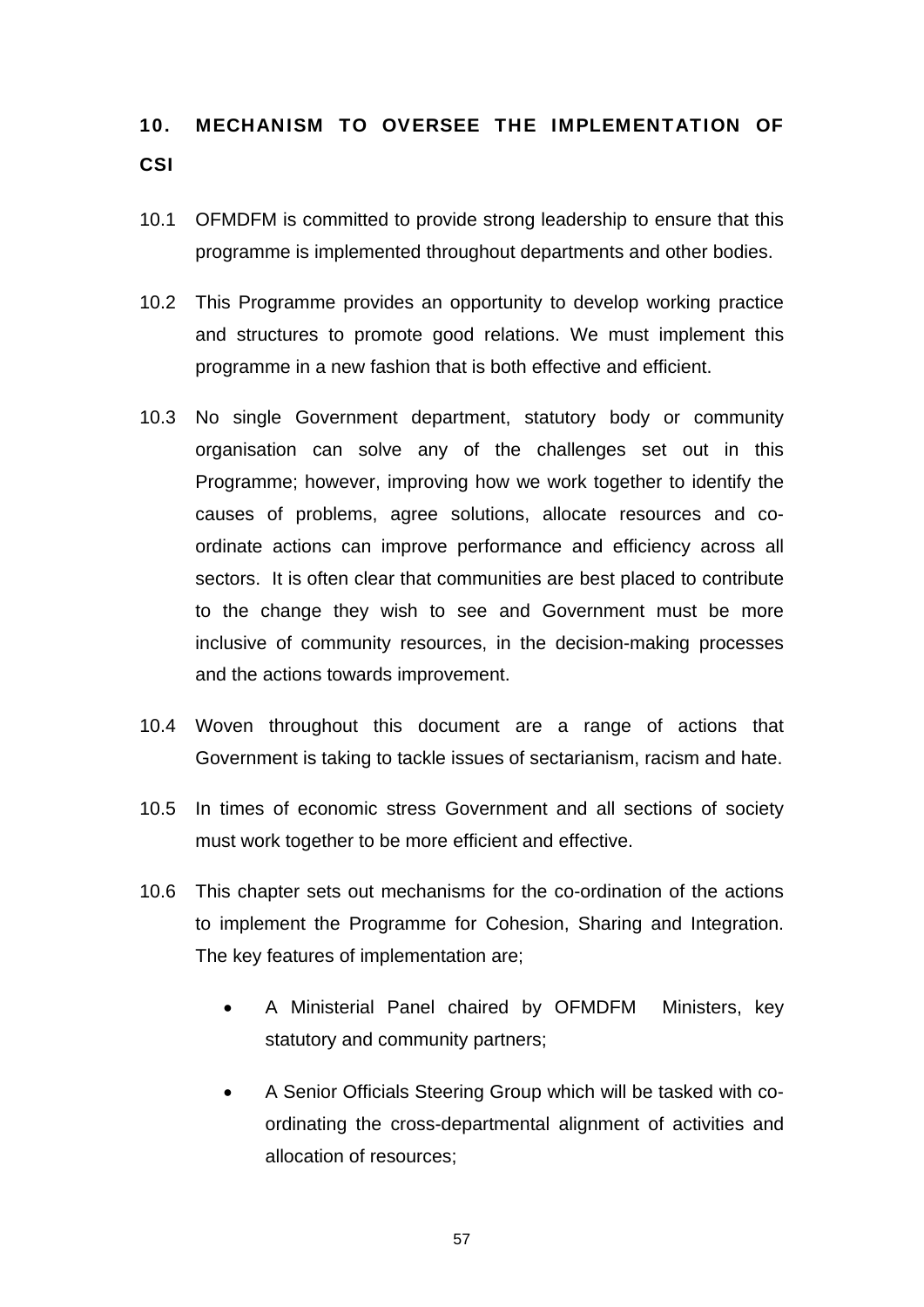- An Advisory Panel of practitioners and experts to provide advice to Government.
- A Funders Group that will advise the Ministerial Panel on good relations funding issues and seek to improve the targeting and co-ordination of funding from many different sources.



# **Mechanism for Implementation of CSI**

#### **MINISTERIAL PANEL**

10.7 The Panel will be established to be chaired by Ministers of OFMDFM and will include other Executive Ministers. Statutory partners will include representation from the highest level of PSNI, the Youth Justice Agency, Northern Ireland Local Government Association and the NI Housing Executive. Community partners will be Ministerially appointed and will include representatives from a range of community organisations and the Racial Equality Forum. The Secretariat to the Panel will be provided by officials in OFMDFM.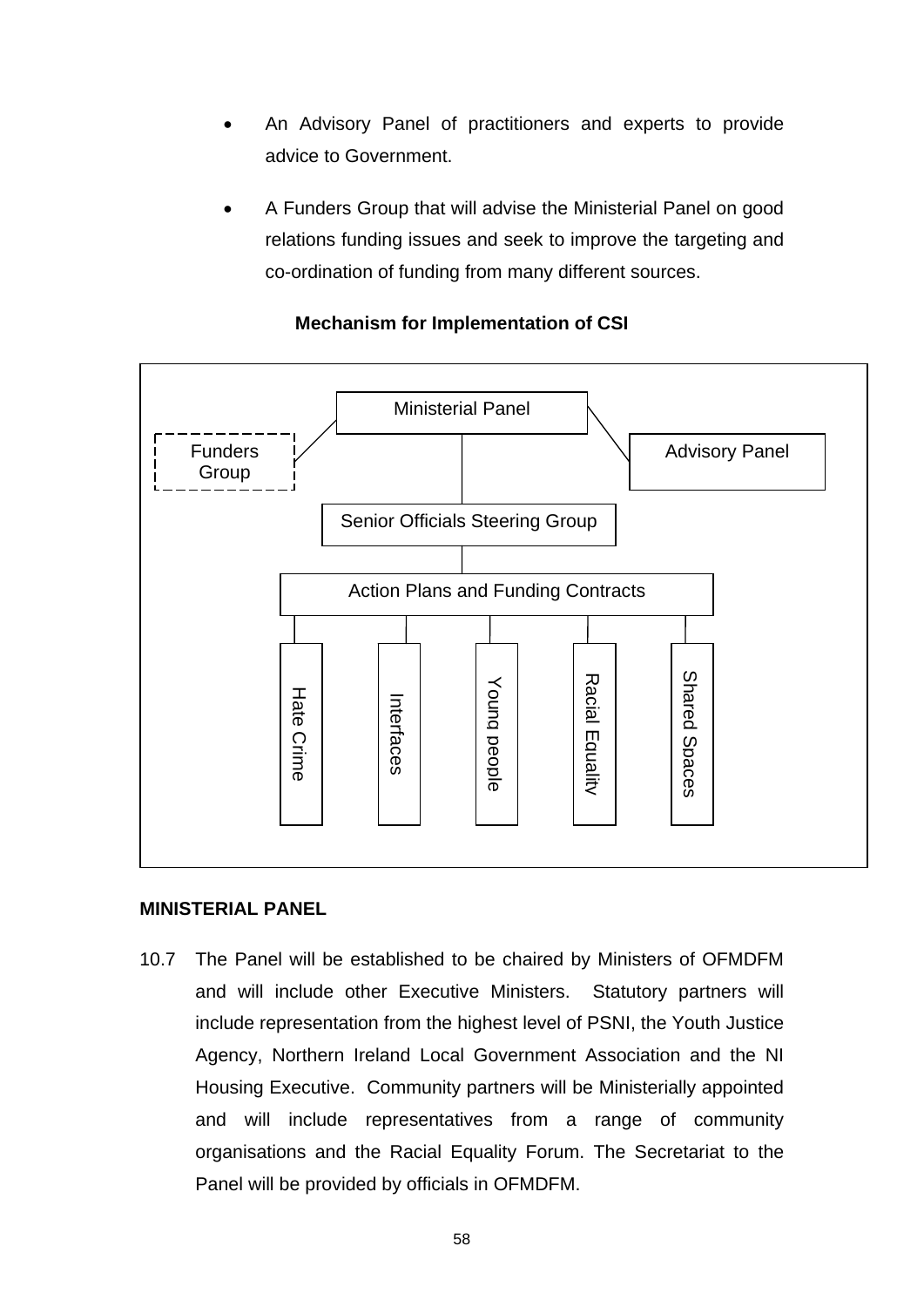#### **SENIOR OFFICIALS STEERING GROUP**

10.8 The Senior Officials Steering Group will comprise Senior Civil Servants of the same group of Departments and Statutory Bodies as the Ministerial Panel and will co-opt others if their Departments are required to take part in any co-ordinated actions.

#### **ADVISORY PANEL OR ROLE OF ADVISOR TO GOVERNMENT BODY**

10.9 Chapter 11 sets out options for advice to Government, one of these options is to establish an advisory panel. Other options envisage the role to be undertaken by an arms length body. Whichever option is ultimately selected, it will be essential that the panel or arms length body plays a role in providing expert advice and guidance to the Ministerial Panel. If the option for an advisory panel is accepted the panel will comprise a group of expert good relations practitioners, academics and others who will be asked to serve on the Panel on a voluntary basis for a fixed term. The panel's role will be to examine the progress of the implementation of the Programme for Cohesion, Sharing and Integration, to provide advice on key good relations issues and to act as a "critical friend" to the Ministerial Panel. The Chair of the Advisory Panel will sit on the Ministerial Panel. Further information on the composition and operation of this panel is provided at Chapter 11.

### **FUNDERS GROUP**

10.10 The Funders Group will comprise key strategic funders involved in the community relations sector. Representation will be chosen from Government and Statutory Bodies, European funders and the relevant Philanthropic organisations with a stakeholder interest. The purpose of the group will be to provide advice to the Ministerial Panel on how best to co-ordinate and target activity at a strategic level to eliminate duplication and maximise the impact of funding on the ground.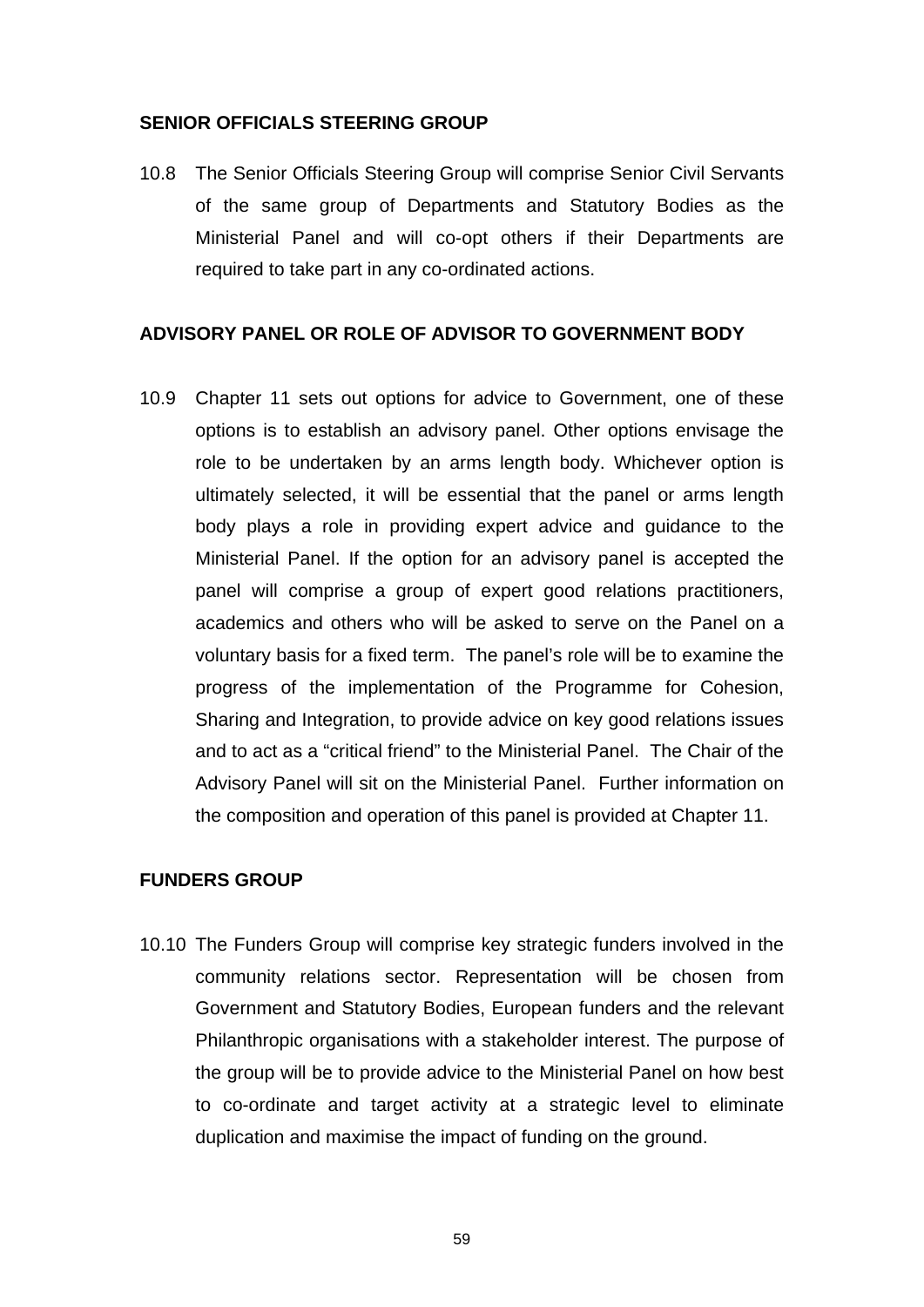# 11. OPTIONS FOR THE DELIVERY OF FUNDING AND POLICY ADVICE

#### **BACKGROUND**

11.1 In addition to the work in central and local Government and within the community there are additional services that Government may choose to procure. These services are advice to Government and the management of good relations funding to the community sector. This chapter outlines a range of options for the delivery of funding and advice to Government on good relations policy to support the implementation of this Programme.

#### **ADVICE**

- 11.2 Advice to Government is an important role in the creation of Government policy. It involves the development of guidance and advice in support of the principles of this Programme across the range of issues it encompasses. Such advice should test and, where necessary, challenge the policies created by Government throughout the development, implementation and review phases, to help deliver the best possible policy outcomes. The role of Advisor to Government provides an additional significant voice in the public and political discourse on good relations, providing sound, evidence-based and expert advice, contributing to public awareness of the issues and encouraging public debate.
- 11.3 Across the equality and good relations landscape, there are currently a number of bodies that are responsible for providing advice to Government and challenging existing policy, including:
	- Equality Commission;
	- Community Relations Council; and
	- Community Organisations.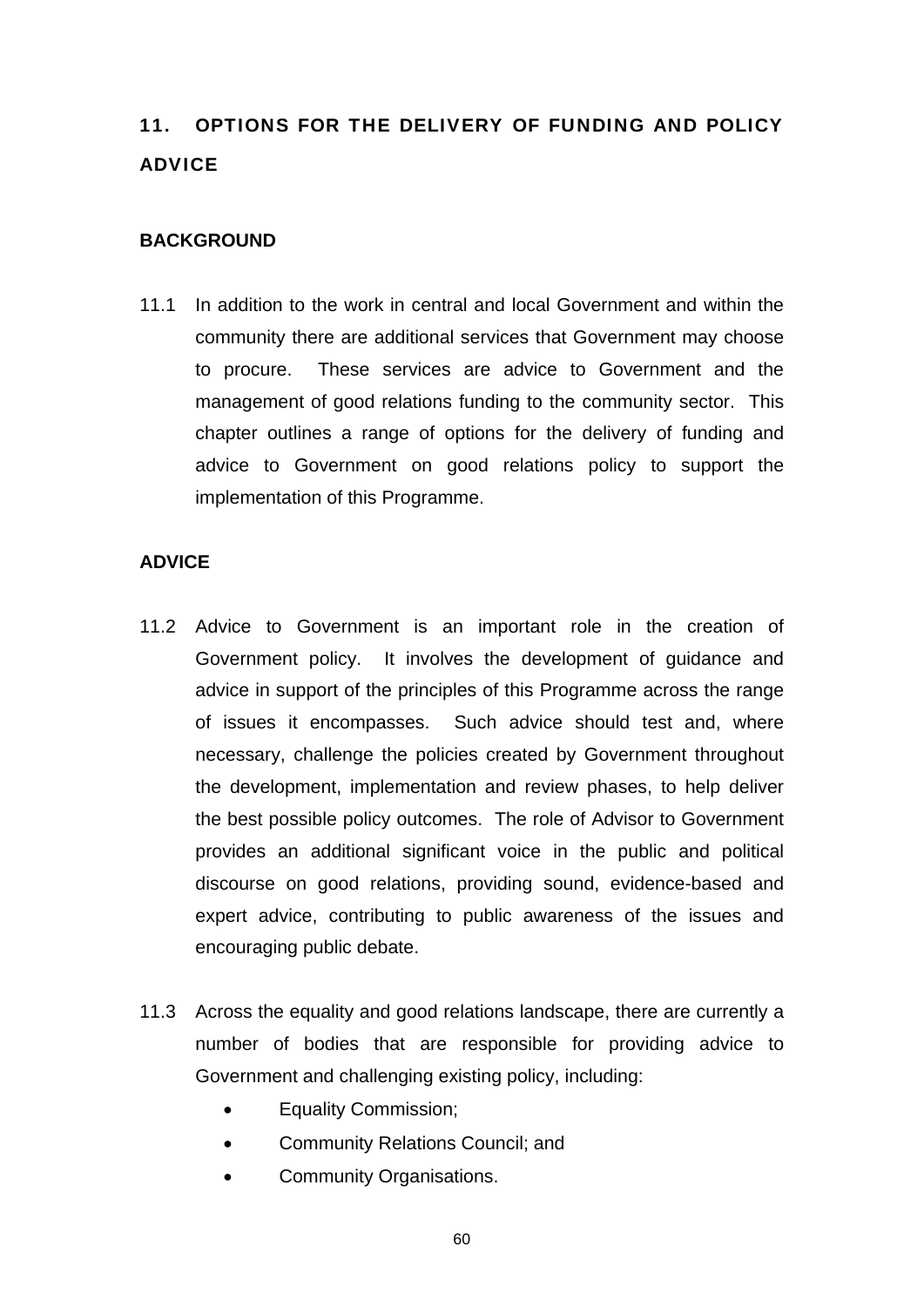- 11.4 Additionally there are a number of bodies distributing funding and services to specific groups as well as to the public.
- 11.5 Within such a complex landscape, the importance of clearly defined roles and responsibilities is vital. This is particularly so in times of economic uncertainty when resources must be used with maximum efficiency to deliver the best possible outcomes.

#### **DELIVERY OF FUNDING**

- 11.6 A number of Government departments provide financial support for community organisations, to develop capacity within the community to engage with Government, the statutory sector and with each other and to provide direct services to their local community. Within the context of the current public sector spending environment, it is vital to ensure even greater levels of efficiency and value for money from this direct investment in communities. A range of funding schemes are likely to be developed in support of the objectives of this programme, to target specific issues and increase the inclusion of community groups in the implementation of CSI. These schemes will be developed subject to availability of resources and value for money assessment.
- 11.7 The North Belfast Strategic Good Relations Programme has had success in taking an alternative approach to the delivery of funding, which recognises the value of utilising the existing capacity that has been built up over many years within the sector. This approach could realise the benefits of the investment in the community sector over some considerable time in building up the capacity of community groups to deliver services on behalf of Government.

#### **MODERNISING GOVERNANCE**

11.8 The ongoing development of the administration's Programme for Cohesion, Sharing and Integration will require strong leadership at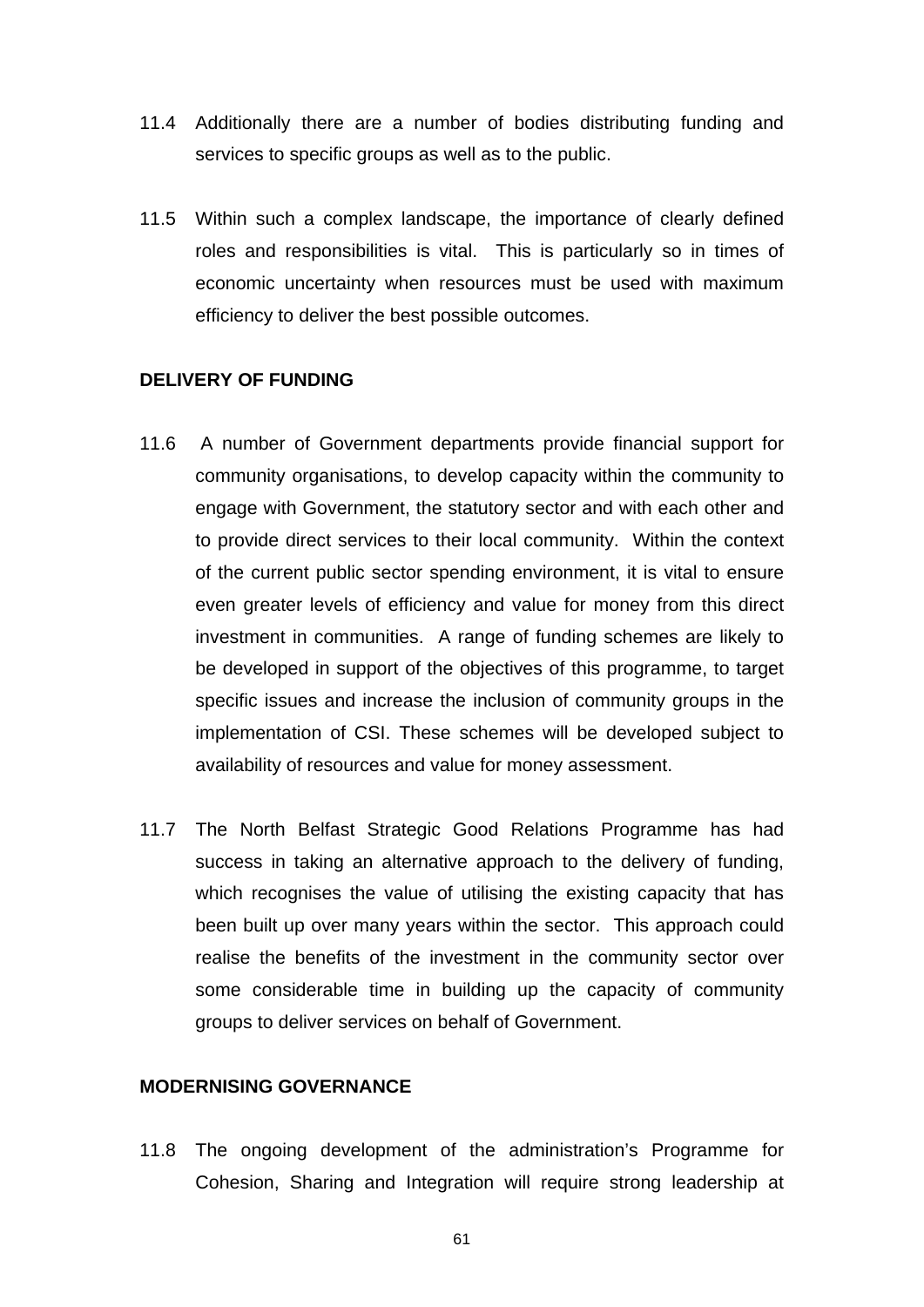Ministerial level – driving policy and delivery from many departments of central Government. Although the importance of Ministerial leadership is unarguable, Government is only one aspect of the overall policy development and programme delivery landscape. Clear policy direction and focused programme delivery must be developed in partnership with the community.

11.9 The implementation of the Programme for Cohesion, Sharing and Integration may require changes to the current governance architecture to increase efficiency and effectiveness. The options provided below are the basis for discussion about the future procurement of advice and funding services by Government.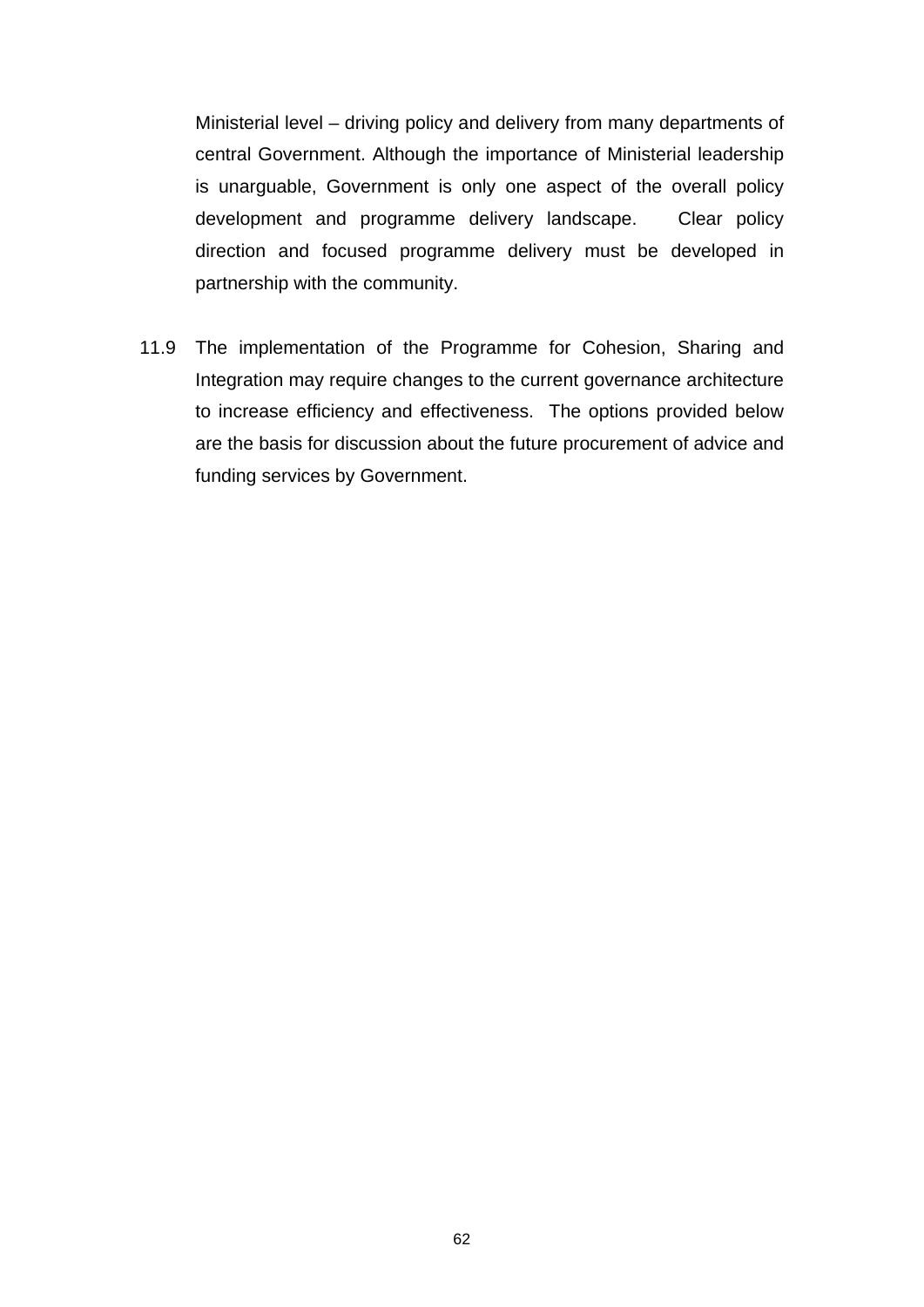#### **OPTION 1**

#### **ADVISORY PANEL AND DIRECT (OR CONTRACTED) FUNDING**

- 11.10 This option provides for the establishment of an advisory panel on CSI and funding to the community administered directly by the department or contracted out to organisation(s) with the relevant expertise and experience.
- 11.11 This Programme establishes a Ministerial Panel for Cohesion, Sharing and Integration which will play a key role in reviewing and monitoring the implementation of the Programme, and ensuring its strategic direction is maintained.
- 11.12 Within this model an Advisory Panel of good relations practitioners, academics and others would be established under the Ministerial panel to provide expert advice to Government and act as the 'critical friend' for good relations policy.
- 11.13 The Panel would seek to draw from the range of expertise and skills that exist throughout academia and the community. It is also proposed to have representation from the business and church sectors. Membership would be drawn from experts across the good relations spectrum to include sectarianism and racism providing a coordinated and all round approach to policy advice.
- 11.14 The Panel's role will be to examine the progress of the implementation of the Programme for Cohesion, Sharing and Integration, to provide advice on key good relations issues and to act as a "critical friend" to the Ministerial Panel. The Chair of the Advisory Panel will sit on the Ministerial Panel.
- 11.15 Panel members would be appointed by the First Minister and deputy First Minister to serve for the period of the Programme for Government. Panel membership would be non salaried and members would serve on an independent basis.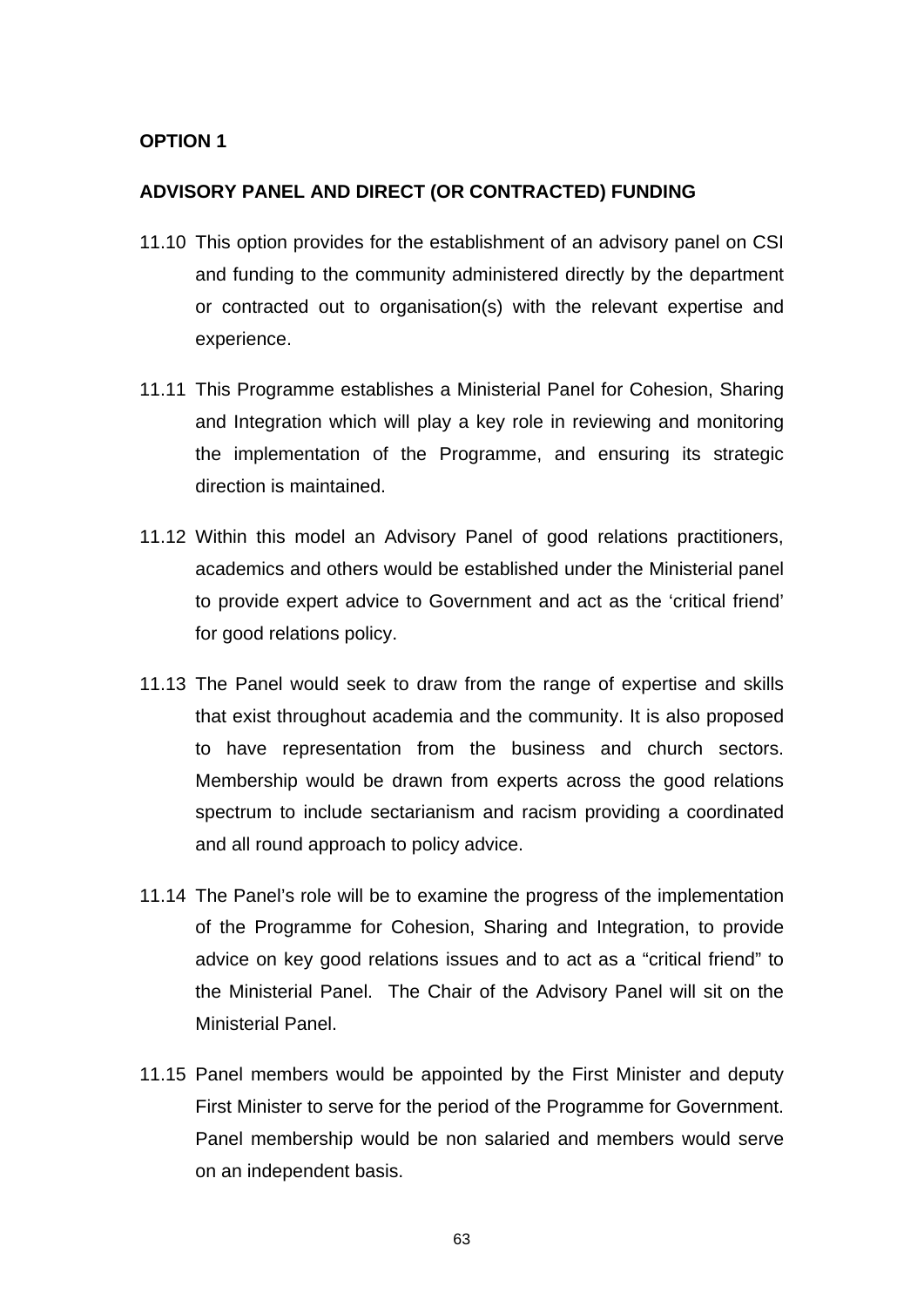- 11.16 The major benefit of this option is that it allows for a minimum allocation of resources to the administration of the 'advice to Government role' while ensuring an expert and strategic overview of good relations work is in place and provide increased resources for activity taking place at the local level. Direct accountability to Ministers is also a key benefit.
- 11.17 The delivery of funding to the community to underpin the work across themes of this Programme would be delivered either directly by Government, or through a series of contracts with organisations in the community.

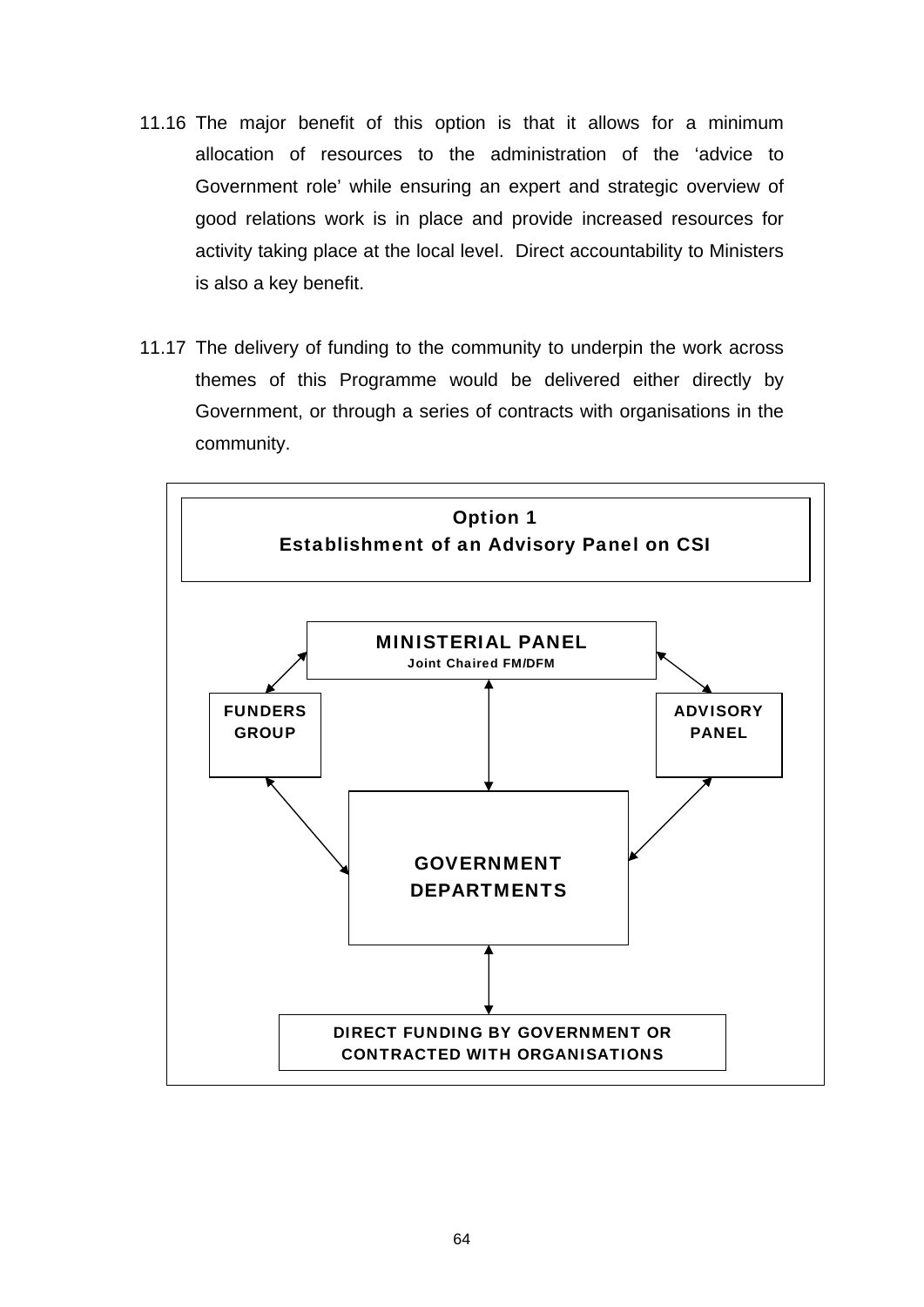# **OPTION 2**

#### **SERVICES PROVIDED BY ORGANISATIONS**

- 11.18 This option would allow Government to procure all services from organisations. In relation to the delivery of funding it is similar to the previous option, however it also provides for Government to procure advisory services from organisations. For the purposes of this option organisations are defined widely and are intended to include social enterprises, companies limited by guarantee and charities.
- 11.19 The contract(s) for the provision of advice would permit flexibility for Government to seek a range of advice from experts depending on the issue under focus.
- 11.20 The option to procure the delivery of advice and funding from one organisation – along the lines of the present role of the Community Relations Council – is not excluded. The management of the contract with such a body would be overseen by OFMDFM.

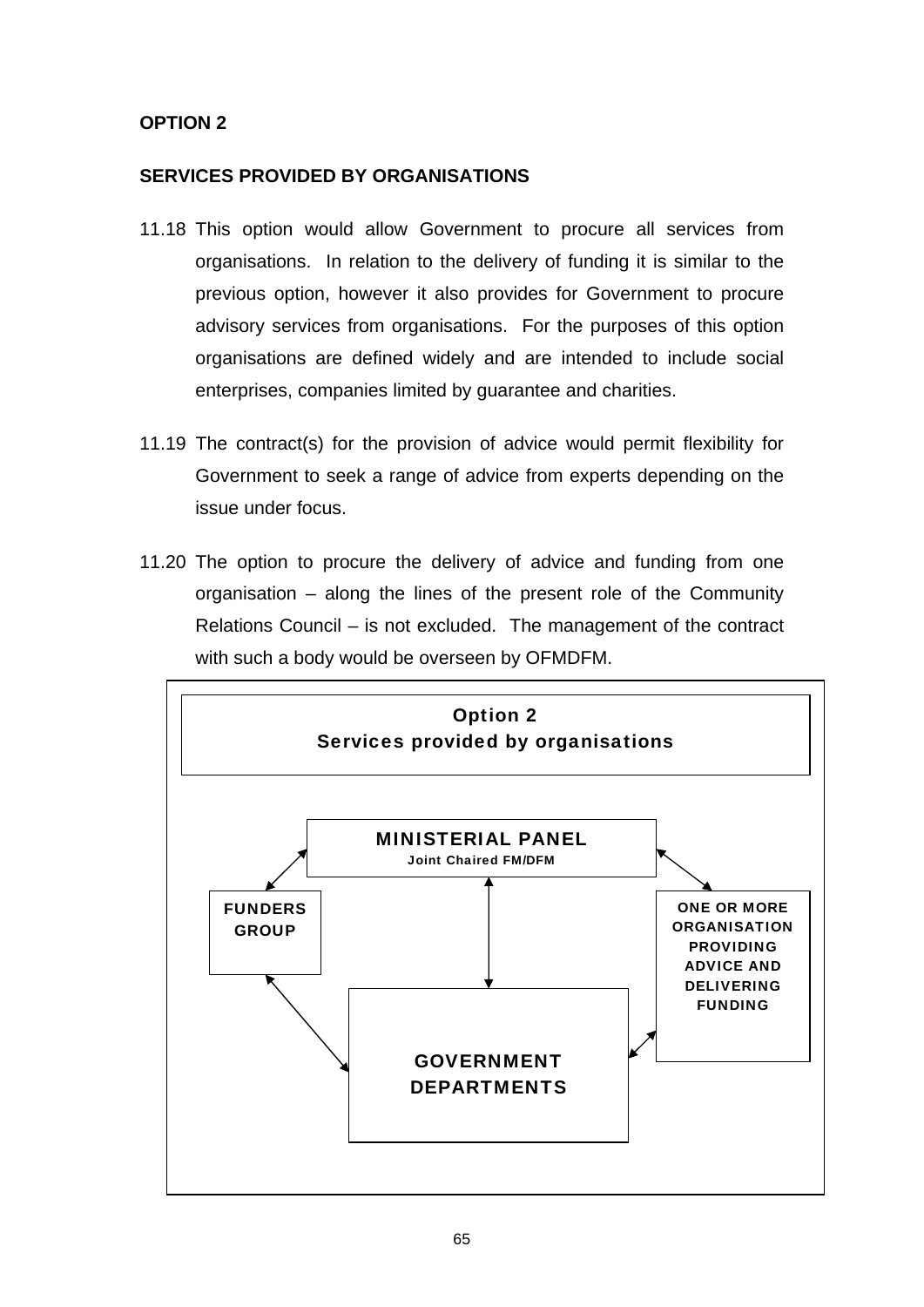#### **OPTION 3 (a)**

# **DEVELOPING A NEW STATUTORY NON-DEPARTMENTAL PUBLIC BODY**

- 11.21 Within this proposed model, the Community Relations Council could become a statutory NDPB. The Council would retain the funding delivery function in addition to its roles in providing advice to Government and other agencies.
- 11.22 The benefits of this option would lie in the ease with which change could be implemented and the minimal disruption to the organisation itself although this must be considered against the need for creating such a body given the current economic context and the drive for greater efficiency within Governments existing structures.
- 11.23 Within this proposed structure, the depth of knowledge and expertise in policy advice and at practitioner level that currently resides in the Community Relations Council would be safeguarded within the organisation. Any delivery mechanism must make full use of the valuable resource that exists in the form of an established knowledge base.
- 11.24 The skills that reside within the current council will help to shape and influence the way ahead and this proposed model would ensure that none of this knowledge is lost within an extensive restructuring exercise.
- 11.25 This option would require an assessment to determine if the current Community Relations Council is fit for purpose. One criticism that may be levelled at the current remit of the Community Relations Council concerns the wide range of functions for which it has responsibility. In particular, the funding to groups/bodies and the contracting of funding services to other funders splits the focus of the organisation. The vital advice to Government role is sometimes compromised by the delivery of funding role. It is important therefore that the preferred delivery model is clear in its definition of the Council's responsibilities and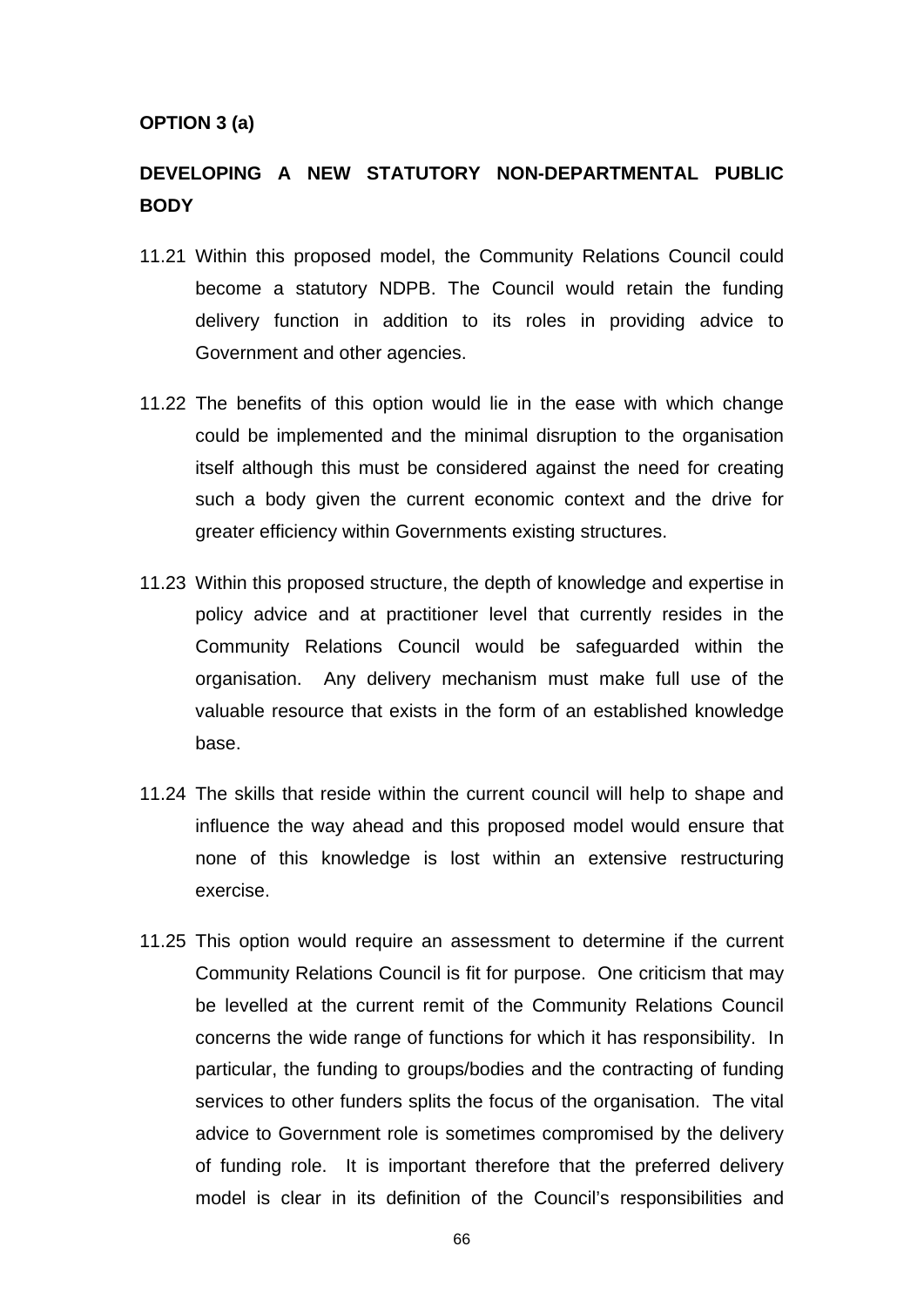relationship with Government so as to ensure that its advisory and challenge role is not subsumed within wider funding delivery responsibilities.

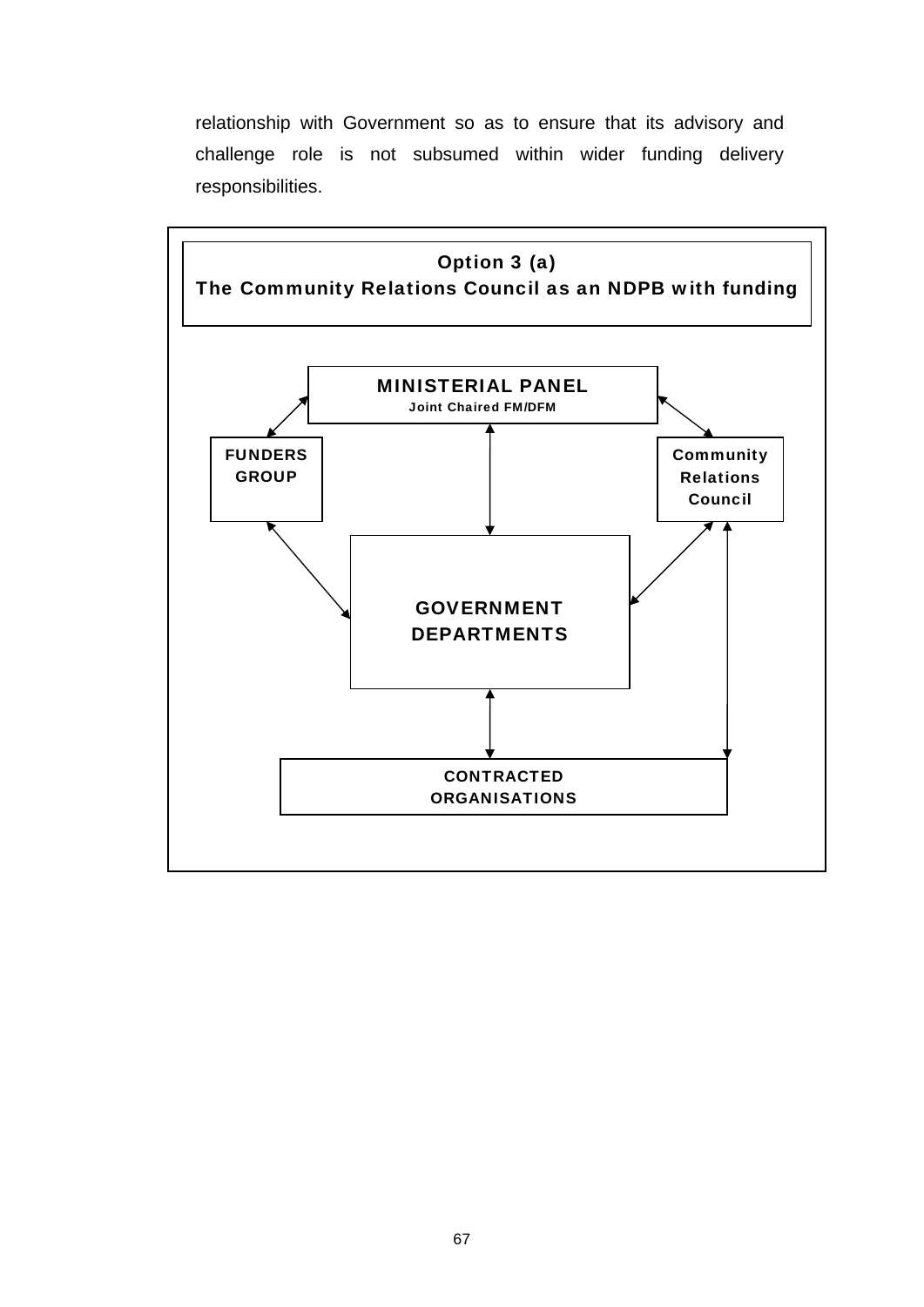#### **OPTION 3(b)**

#### **STATUTORY NDPB WITHOUT FUNDING FUNCTION**

- 11.26 In this model, the Community Relations Council would be formally constituted as an NDPB with board members being appointed according to the existing Memorandum of Association (as in Option 3(a)). Funding would be delivered either directly by Government or through a contracted arrangement with a body with the relevant expertise and experience.
- 11.27 Government has created a number of advisory bodies in areas where additional advocacy and oversight of law, policy and practice is required, such as:
	- Commission for Victims and Survivors;
	- Equality Commission; and
	- Northern Ireland Commissioner for Children & Young People.
- 11.28 Within this structure, the funding service would not reside with the Community Relations Council but would be administered within the Department or contracted out to external delivery agents. The removal of the funding delivery function would give the Council the space and resources to refine and sharpen its role as an advisory body to Government. However, inevitably it would not be afforded the same level of resources as it currently attracts.
- 11.29 Removing the funding delivery element would serve to strengthen the organisation's capacity to comment on Government policy and provide improved, effective advisory services.
- 11.30 In order to construct an effective framework for programme delivery and implementation, it is important that Government is continuously challenged and inspired to realise improved outcomes for all citizens in our society. Providing advice to Government on good relations issues is a central part of that framework. Allowing the Community Relations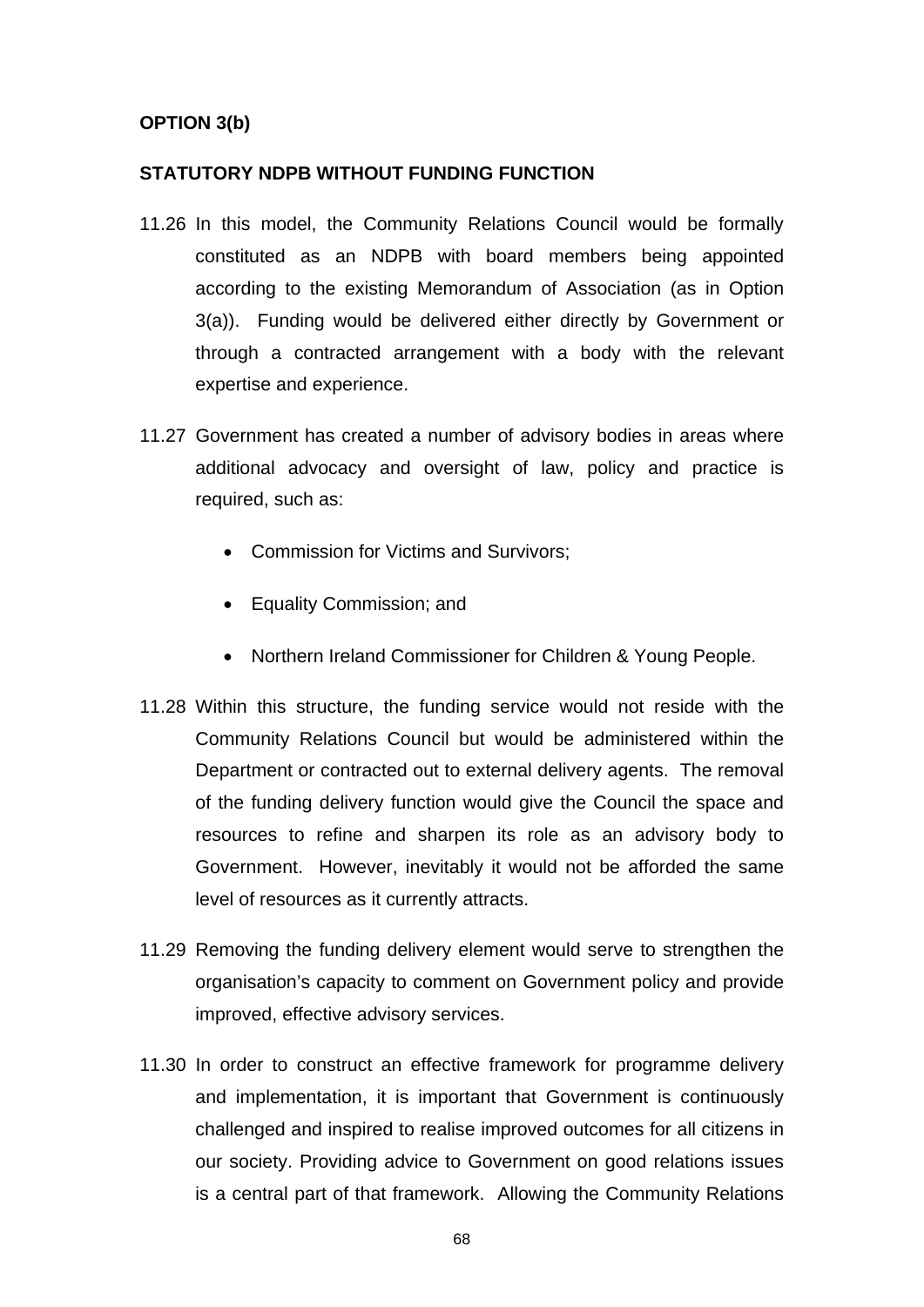Council to exist as a non-departmental public body but removing a funding function would help ensure improved delivery to Government in the form of more focused, strategic advice across all of Government. This option would allow the Council to concentrate its efforts and direct its expertise towards a more focused role as Government advisor and challenger.

11.31 In this model, the funding function would be contracted out to other bodies with contracts being managed by OFMDFM.

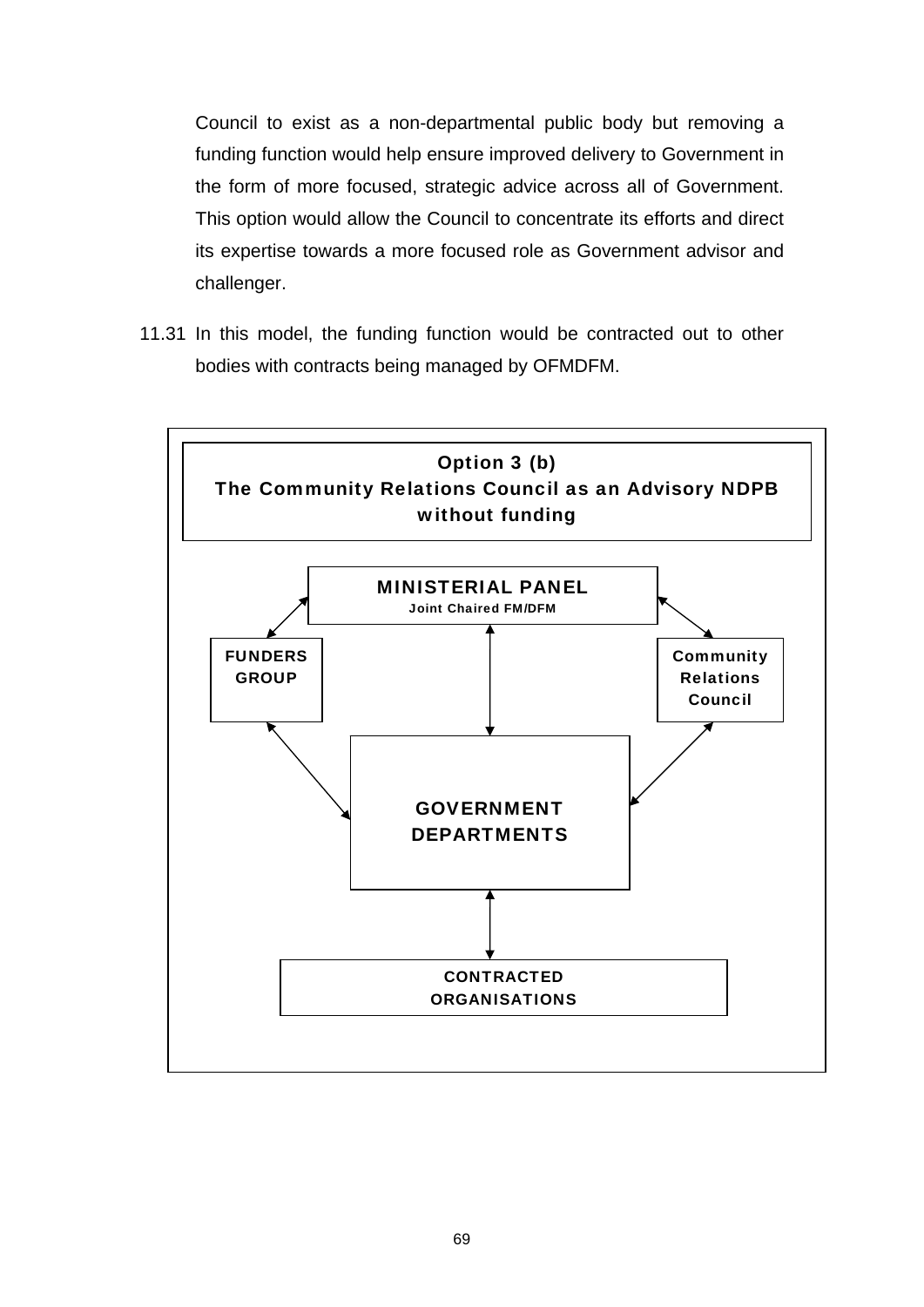# 12. OPTIONS FOR THE FUTURE OF OFMDFM FUNDING FOR GOOD RELATIONS WORK

## **CONTEXT**

- 12.1 This Programme recognises the continued need to resource the vital work being carried out at local level to make a difference in communities. Over the past decade departmental [and other] funding has made a real difference to allowing and supporting work to tackle sectarianism and racism, and build more cohesive communities. Since the Nineties funding from Europe, the International Fund for Ireland, and various philanthropic sources has also been a key and invaluable resource to support our work to build a shared and better future for all. We recognise that much of this work would not have been able to take place without the financial support provided.
- 12.2 We are currently operating within a context of constrained resources for all types of Government spending. It is also likely that European funding levels will not be sustained in the coming years, while other funding sources are constrained. This Programme therefore seeks to establish a framework within which available resources can be more effectively managed and integrated to target the funding strategically, avoid duplication, ensure complementarity, and maximise the impact on the ground. This Programme will provide a platform for the development of more innovative and creative ways of working which encourage communities to effectively and efficiently work together in partnership with each other, with Government, and with the private sector.

#### **VOLUNTARY AND COMMUNITY SECTOR**

12.3 The voluntary and community sector will play a crucial role in ensuring this Programme is delivered in a way which has positive, tangible impacts on the ground. We recognise that voluntary and community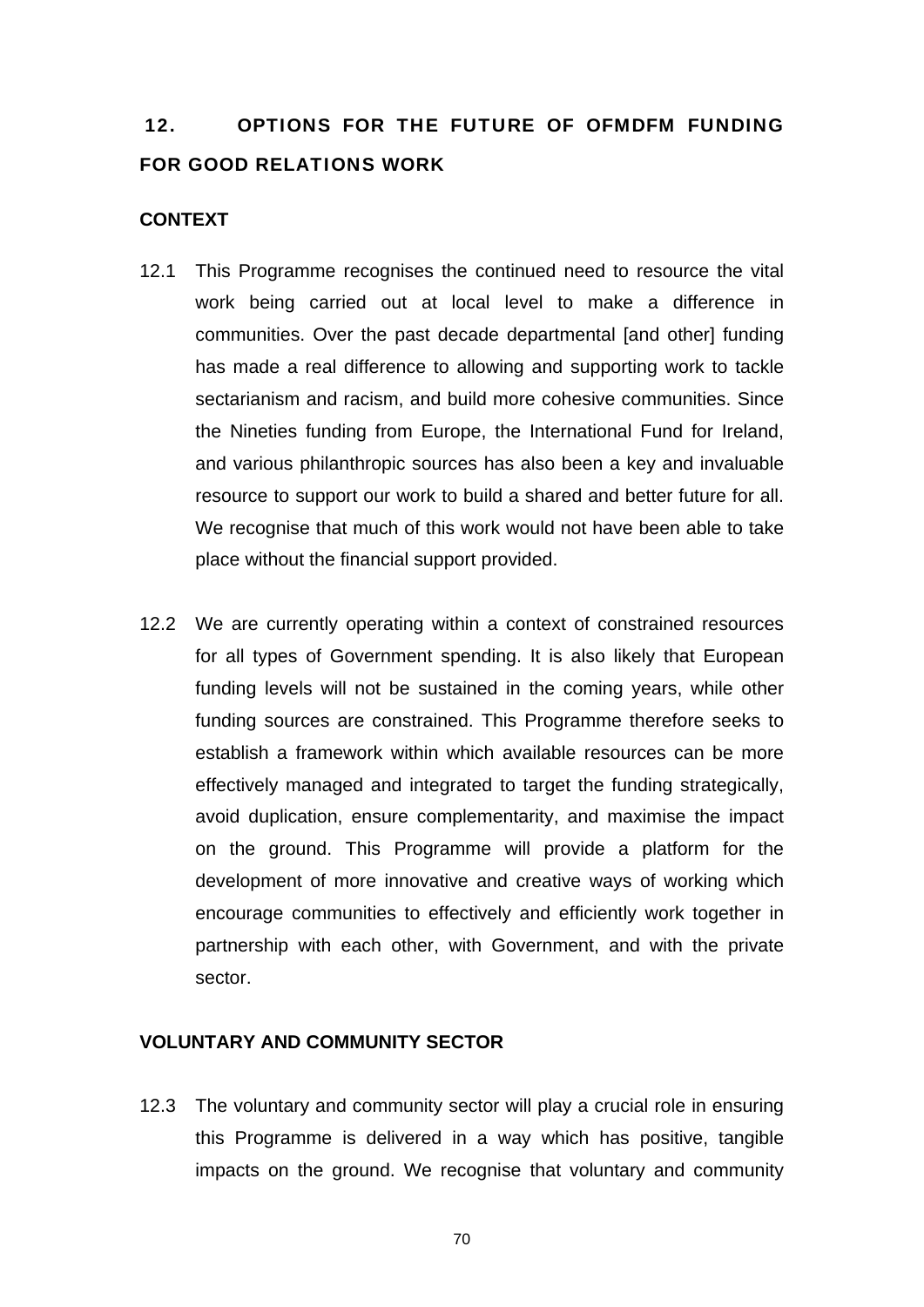groups are operating with knowledge and expertise on the frontline, making differences to the issues that matter in local communities. The effective delivery of funding is vital in continuing to support community and voluntary work to deliver Good Relations and in shaping a better future for our society**.**

- 12.4 This chapter presents options for delivery mechanisms which involve the voluntary and community sector. In line with the best practice outlined in The Compact, this sector will be involved in developing the details of these delivery mechanisms. By involving the sector in the practical out workings of this Programme, we will ensure that Government meets community need by providing the right resources at the right places to achieve better outcomes.
- 12.5 This Programme will aim to work closely with the third sector to identify and deliver on community relations issues that impact on communities. We are operating within a context of constrained resources for public expenditure. Accordingly we will ensure that this Programme is resourced in varied and flexible ways which are appropriate and tailored to improving people's every day lives. This should result in positive outcomes in terms of physical, economic and social regeneration in areas which have suffered the most as a result of conflict. Investing in these areas will, in the long-term, make them more attractive for inward investment from the private sector and beyond.

## **CO-ORDINATION**

12.6 No single Government department, statutory body or community organisation can solve any of the challenges set out in this Programme; however, improving how we work together to identify the causes of problems, agree solutions, allocate resources, and coordinate actions can improve performance across all sectors. This Programme will enhance the coordination of Government activity and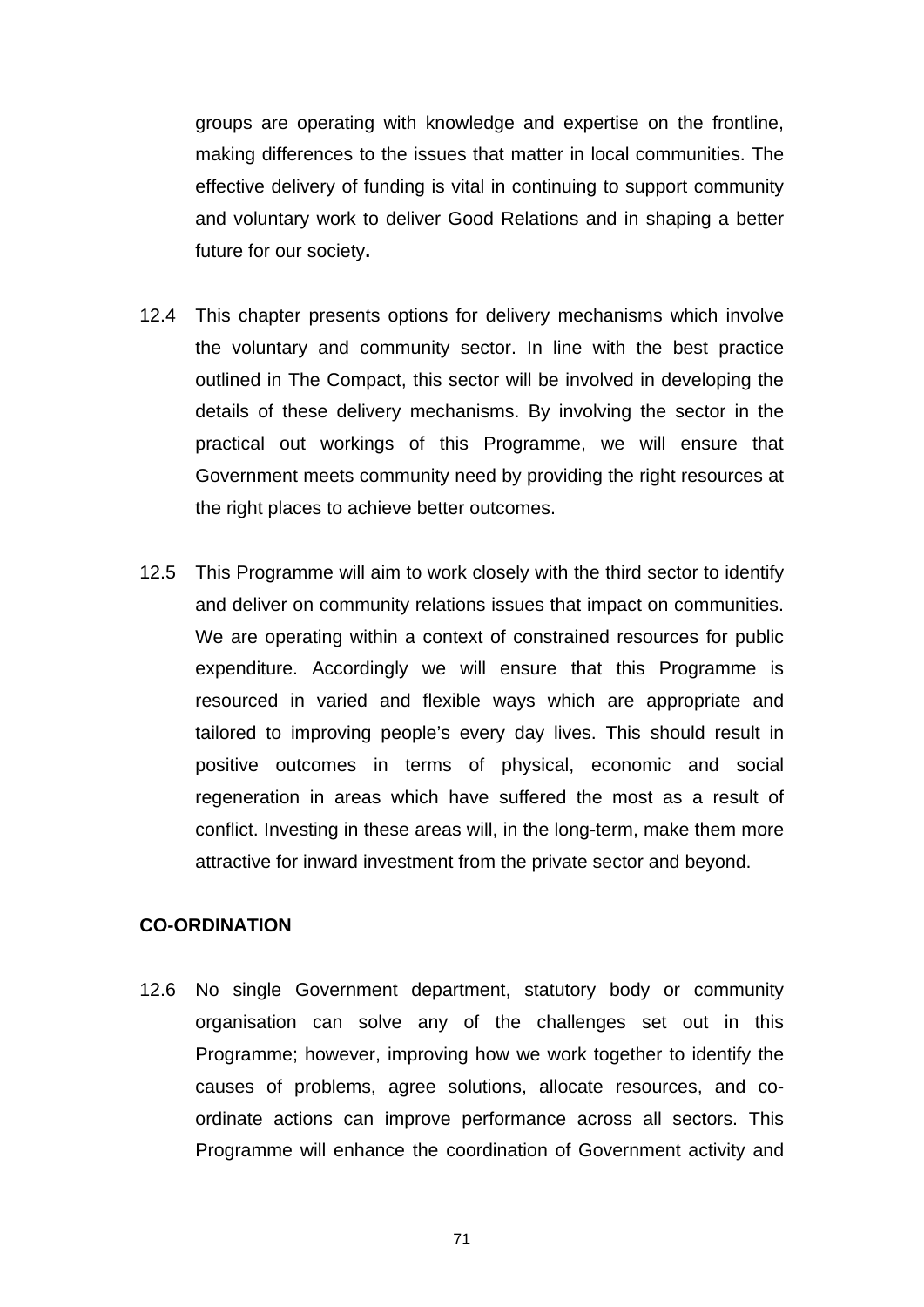provide for better working of funding in partnership with the community and voluntary sector.

12.7 In times of economic stress Government and community must work together to make more improvement with fewer resources. We have been greatly assisted in the transition from conflict to peace by the funds from international partners, but these are not going to be available in the medium and long-terms. In the context of increasing pressures on public expenditure, we cannot afford to continue to provide services separately to divided communities. Government and the community must work together in the spirit of fairness, equality, rights, responsibilities and respect to limit the division in communities, to improve a sense of security for all, to tackle the reasons why our different cultural identities are challenging to each other and to be more welcoming to those who want to join our community from other countries.

#### **OPTIONS FOR OFMDFM FUNDING**

- 12.8 At present the Office of the First Minister and deputy First Minister administers a number of funding programmes directly, for example, the North Belfast Strategic Good Relations Programme and the Minority Ethnic Development Fund. Funding is also provided to the Community Relations Council to administer funding streams on behalf of the Department in the areas of community relations and cultural diversity, research and victims / survivors groups.
- 12.9 The Community Relations Council currently administers core funding, small grants, and Pathfinder programmes. These programmes have funded jobs, and helped to deliver services on the ground. Funding has built the capacity of community hubs and networks and enabled cross community work to take place which would not have taken place however, dependency on grant funding is becoming unsustainable in the medium to long term.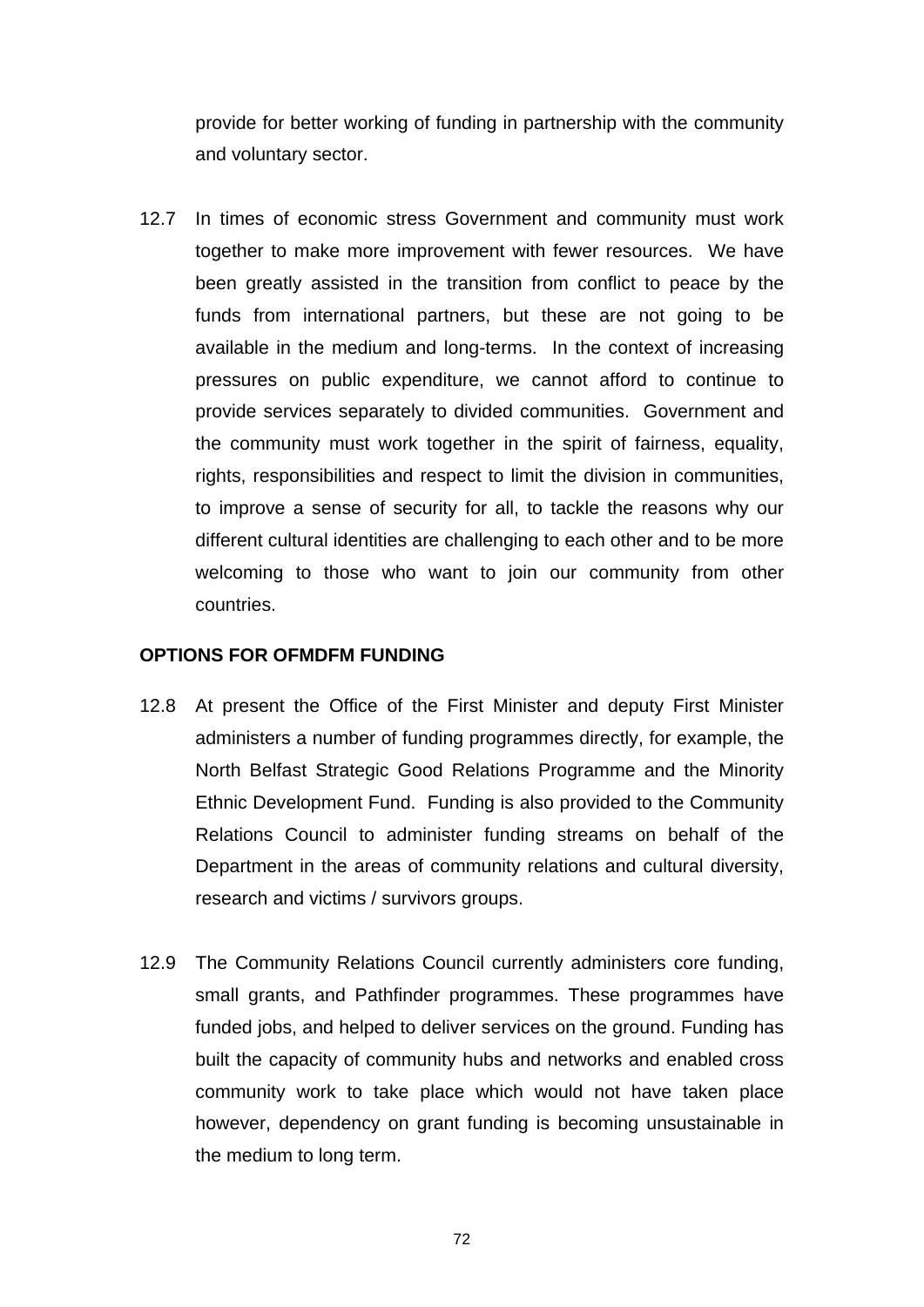12.10 In the development of funding options for the delivery of programmes under the Programme for Cohesion, Sharing and Integration, 3 levels of funding have been identified:

## **(i) LOCAL DISTRICT COUNCIL PROGRAMME**

- 12.11 The District Council Programme has provided local Government with the resources to embed good relations at Council level. The programme recognises the importance of resourcing and supporting the development and implementation of local solutions to local problems.
- 12.12 Funding is allocated against action plans which address problems clearly identified and prioritised through community audits. We propose that funding arrangements will continue in their current form for 2010/11 with a view to a review of the performance of the District Council Programme in 2011/12 to identify recommendations for improvement.

# **(ii) THEMATIC**

12.13 Funding would be delivered by a body such as the Community Relations Council or through a series of contracts with organisations with a proven track record and local knowledge which could tender for delivery.

# **(iii) TARGETED AND EMERGENCY**

12.14 Ministers wish to retain the flexibility to be able to provide, in exceptional circumstances, small amounts of funding for reactive and innovative work and 'one off events' that could, if funded, encourage communities and organisations to positively explore engaging in longer term relationship and capacity building work.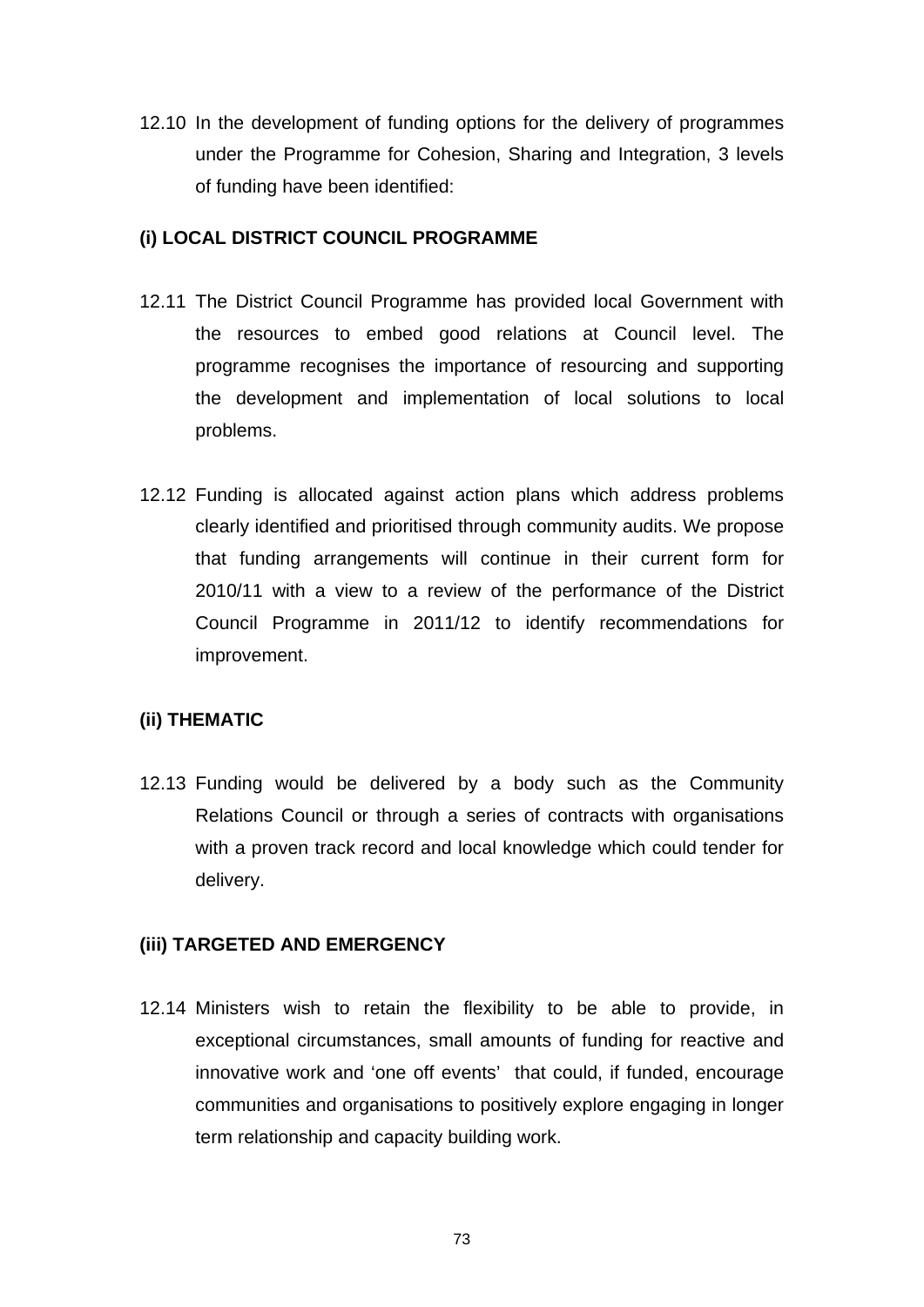12.15 This funding provides an emergency response to combat crisis incidents in the community caused by sectarianism, racism and hate crime.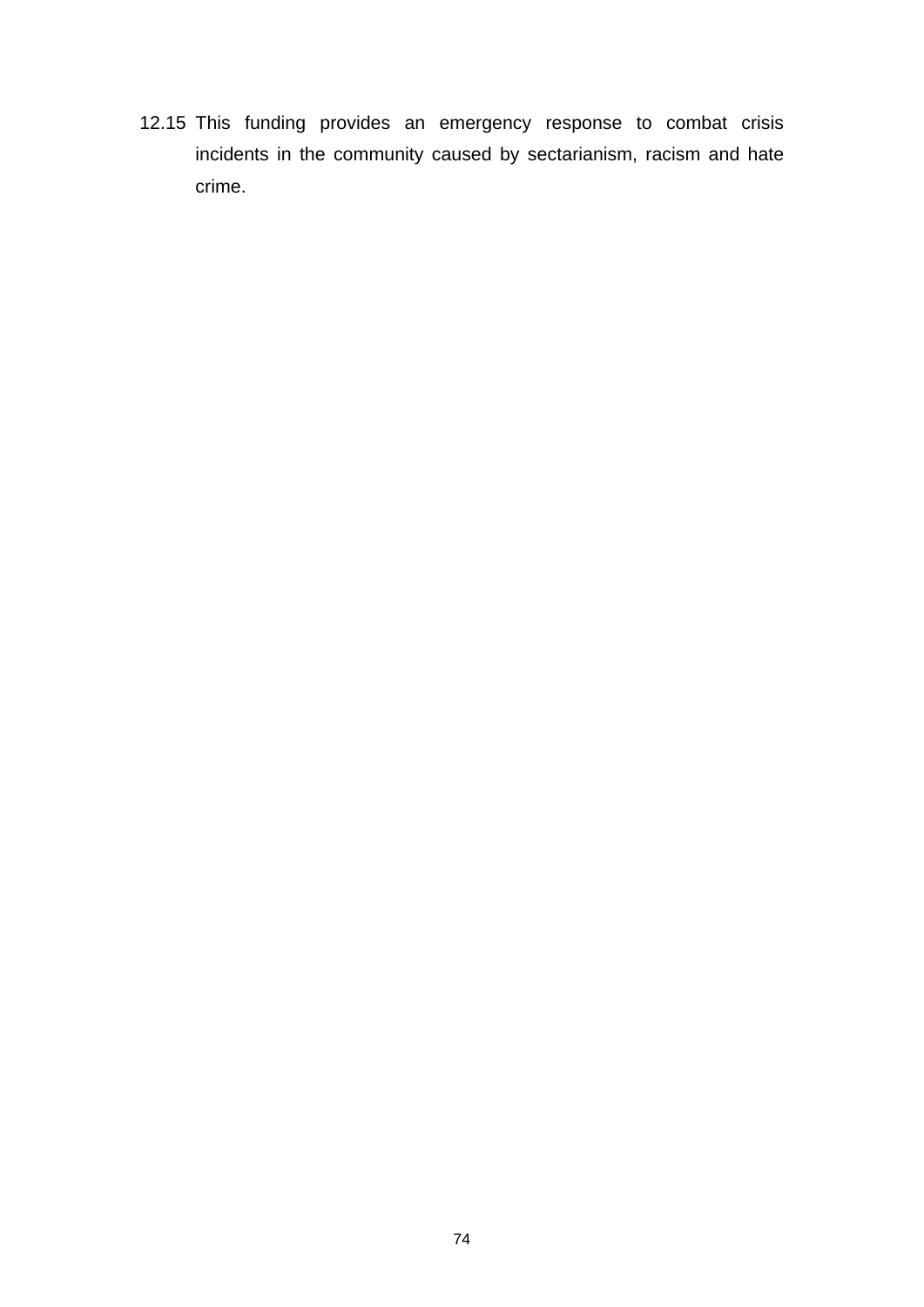## 13. EQUALITY STATEMENT

#### **EQUALITY ISSUES**

Section 75 (1) of the Northern Ireland Act 1998, which came into force on 1st January 2000, states, 'A public authority shall in carrying out its functions relating to Northern Ireland, have due regard to the need to promote equality of opportunity:

- (a) between persons of different religious belief, political opinion, racial group, age, marital status or sexual orientation;
- (b) between men and women generally;
- (c) between persons with a disability and persons without; and
- (d) between persons with dependants and persons without.'

In addition Section 75 (2) states that; 'Without prejudice to its obligations above, a public authority shall, in carrying out its functions relating to Northern Ireland, have regard to the desirability of promoting good relations between persons of different religious belief, political opinion or racial group.'

All government policy is developed within the context of the equality of opportunity provisions set out in section 75(1) of the Northern Ireland Act 1998. This is particularly relevant to the Good Relations duty, the legislative foundations of which are in section 75(2). Obligations under section 75(2) cannot prejudice the obligations under section 75(1). It is recognised that good relations cannot be built on inequality. It is recognised that the promotion of equality of opportunity is an essential element of building good relations.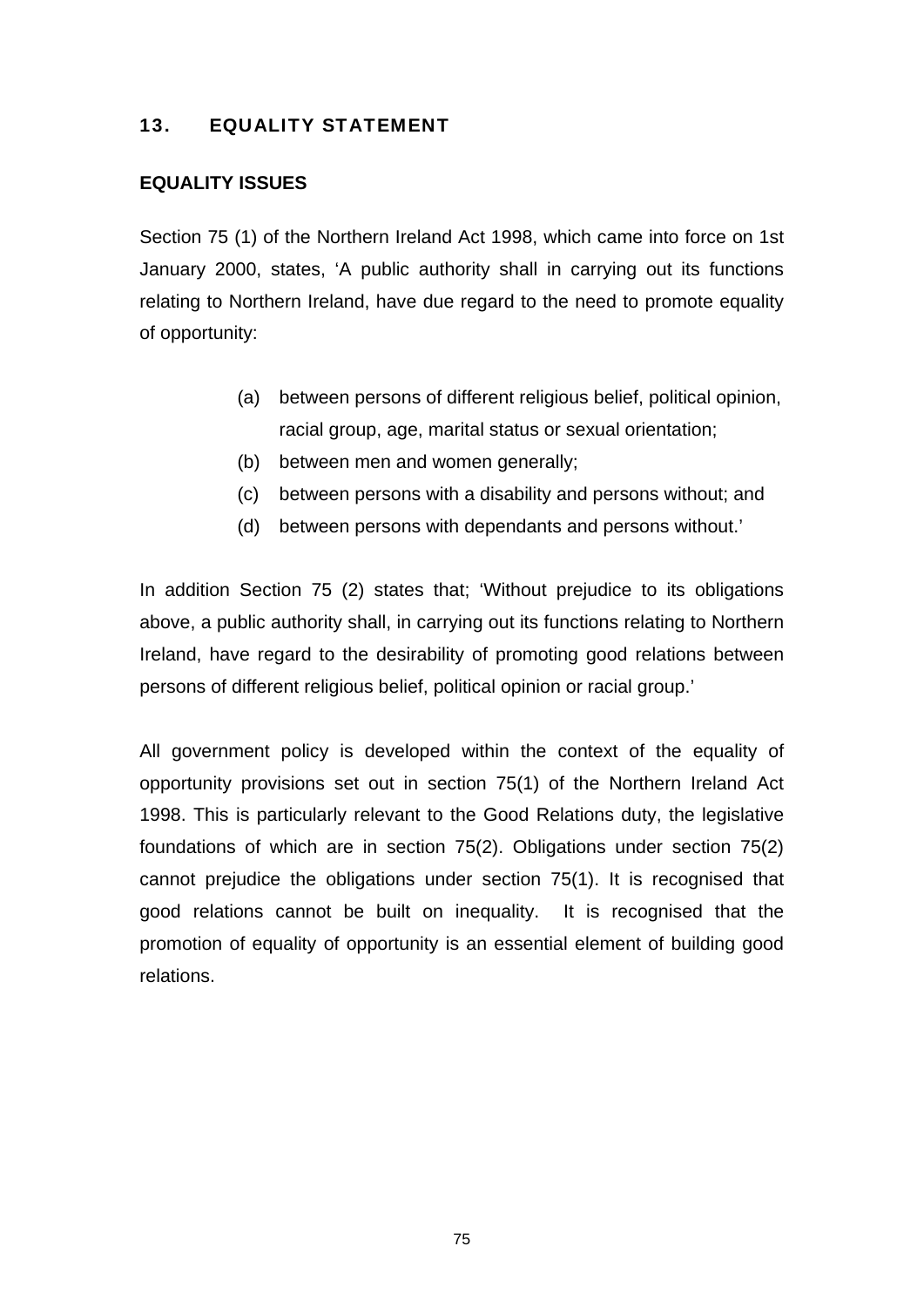#### **Consideration of available data and research**

Information on incidents and crimes motivated by sectarianism, racism or homophobia are available from the PSNI. Attitudinal information is also available on issues such as integration and segregation, flags and emblems

In many communities there is a high correlation between interfaces, sectarian attacks and social disadvantage. We will continue to monitor hate crime and social disadvantage and develop indicators relevant to measuring the impact of CSI.

Annually, OFMDFM update and publish on their website a set of Good Relations Indicators. The indicators are used to illustrate the state of good relations. Data from a variety of sources are relied upon to inform the indicators e.g. Northern Ireland Life and Times Survey; Department of Education's Annual School Census and School Leavers Survey; and statistics from the Police Service of Northern Ireland; Northern Ireland Housing Executive, Northern Ireland Tourist Board; Office of the Industrial Tribunals and Fair Employment Tribunal; Equality Commission.

All individual Departmental policies must be equality screened. Wherever screening indicates that it is necessary, policies are subject to a full Equality Impact Assessment.

Equality is mainstreamed throughout the strategic development process of this Programme. Together with Equality Impact Assessment at programme level we will work with the Equality Commission to monitor any equality impact assessments of policies deriving from this Programme, to ensure consistency; to continue to develop our overview of the equality aspects of the strategy.

76